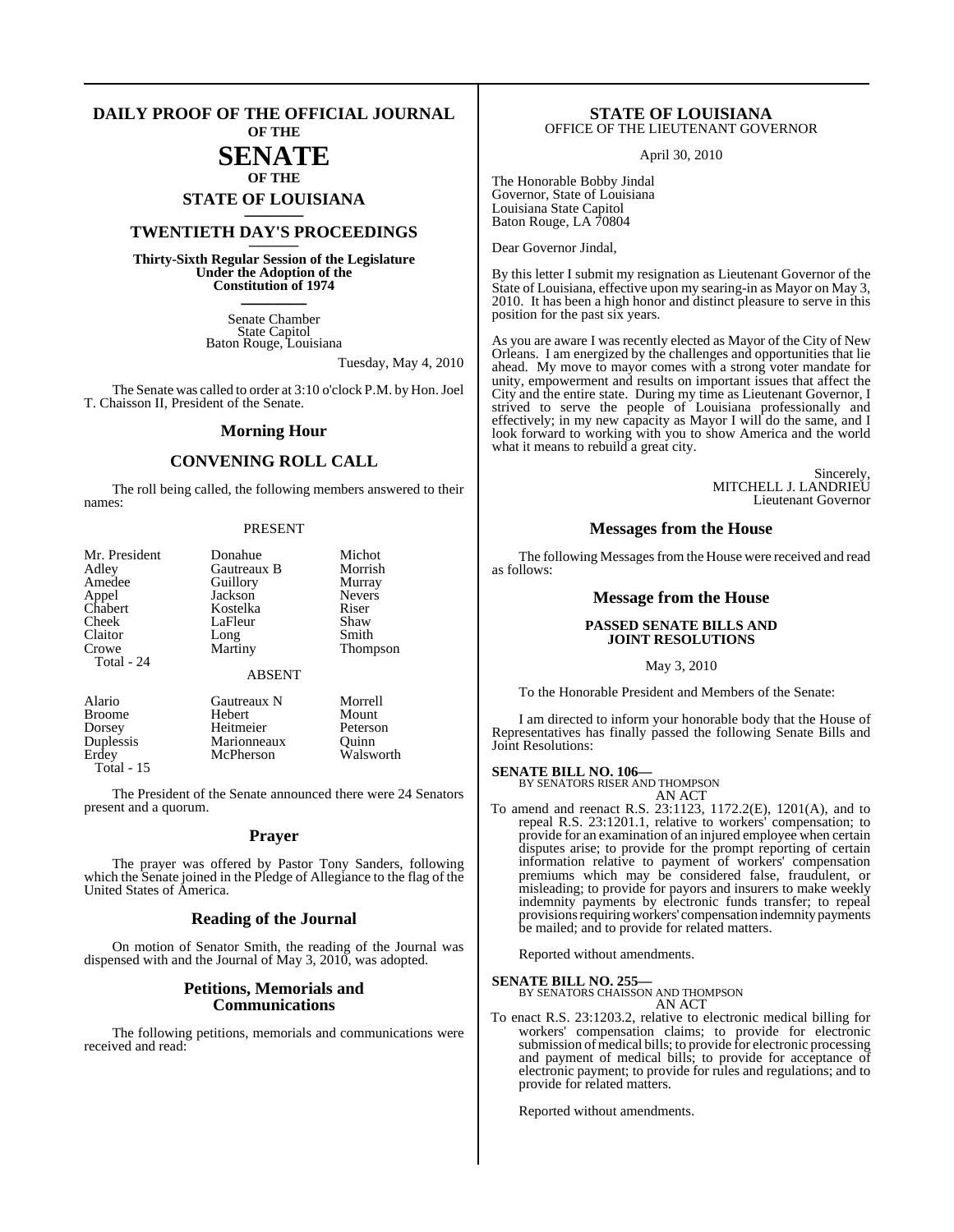# **Page 2 SENATE 20th DAY'S PROCEEDINGS**

May 4, 2010

**SENATE BILL NO. 328—** BY SENATORS MURRAY, GUILLORY AND THOMPSON AN ACT

To amend and reenact R.S. 23:76(C)(4)(i), relative to the Occupational Forecasting Conference; to provide for membership in the Occupational Forecasting Conference; and to provide for related matters.

Reported without amendments.

# **SENATE BILL NO. 398—** BY SENATOR RISER

AN ACT

To amend and reenact R.S. 23:1660(C)(1), relative to employment records and reports for purposes of unemployment insurance; to provide relative to the confidentiality of information; and to provide for related matters.

Reported without amendments.

Respectfully submitted, ALFRED W. SPEER Clerk of the House of Representatives

#### **Messages from the House**

The following Messages from the House were received and read as follows:

### **Message from the House**

#### **CONCURRING IN SENATE CONCURRENT RESOLUTIONS**

May 4, 2010

To the Honorable President and Members of the Senate:

I am directed to inform your honorable body that the House of Representatives has finally concurred in the following Senate Concurrent Resolutions:

#### **SENATE CONCURRENT RESOLUTION NO. 60—** BY SENATOR NEVERS

### A CONCURRENT RESOLUTION

To urge and request the Board of Regents to study the feasibility of offering community college services on the north shore of Lake Pontchartrain, and to determine how the state can best meet the educational needs of students and the economic and workforce development needs of this region of the state.

Reported without amendments.

# **SENATE CONCURRENT RESOLUTION NO. 62—** BY SENATORS SMITH AND MOUNT

A CONCURRENT RESOLUTION

To urge and request the Board of Elementary and Secondary Education to study and review the clarity of board regulations and guidelines relative to the education of dyslexic students and the effectiveness of procedures for monitoring the compliance of public schools and school districts when implementing such regulations and related state law.

Reported without amendments.

#### **SENATE CONCURRENT RESOLUTION NO. 63—** BY SENATOR BROOME

### A CONCURRENT RESOLUTION

To proclaim May 5, 2010, as "Sex has Consequences" Prevent Teen Pregnancy Day.

Reported without amendments.

#### **SENATE CONCURRENT RESOLUTION NO. 64—** BY SENATOR CROWE A CONCURRENT RESOLUTION

To urge and request the Department of Insurance to study and make recommendations with respect to solutions to the health care insurance crisis.

Reported without amendments.

**SENATE CONCURRENT RESOLUTION NO. 65—** BY SENATOR NEVERS A CONCURRENT RESOLUTION

To recognize September 2010 as Parent Teacher Association Month in Louisiana, to commend those involved in their schools and communities, and to encourage school and community participation.

Reported without amendments.

## **SENATE CONCURRENT RESOLUTION NO. 66—** BY SENATOR LONG AND REPRESENTATIVE NOWLIN

A CONCURRENT RESOLUTION To proclaim May 18, 2010, as "Louisiana School for Math, Science, and the Arts Day".

Reported without amendments.

Respectfully submitted, ALFRED W. SPEER Clerk of the House of Representatives

### **Introduction of Senate Concurrent Resolutions**

Senator Broome asked for and obtained a suspension of the rules to read Senate Concurrent Resolutions a first and second time.

**SENATE CONCURRENT RESOLUTION NO. 67—**

BY SENATORS BROOME, CLAITOR, DORSEY, ERDEY AND<br>MARIONNEAUXAND REPRESENTATIVES BARROW, CARTER, FOIL,<br>GREENE, MICHAEL JACKSON, MCVEA, PONTI, RICHARDSON,<br>PATRICIA SMITH AND WHITE A CONCURRENT RESOLUTION

To express the sincere condolences of the Legislature of Louisiana upon the death of Kirt Bennett, founder and executive director of The Young Leaders' Academy.

The resolution was read by title. Senator Broome moved to adopt the Senate Concurrent Resolution.

### **ROLL CALL**

The roll was called with the following result:

#### YEAS

Mr. President Erdey McPherson<br>Adley Gautreaux B Michot Adley Gautreaux B Michot Alario Gautreaux N Morrish<br>Amedee Guillory Murray Appel Hebert Nevers Broome Heitmeier Riser<br>
Chabert Jackson Shaw Chabert Jackson Shaw Cheek Kostelka<br>Claitor LaFleur Claitor LaFleur Thompson<br>Crowe Long Walsworth Crowe Long Long Walsworth<br>Donahue Marionneaux Donahue Marionneaux<br>Dorsey Martiny Total - 34

Guillory Murray<br>
Hebert Nevers Martiny

**NAYS** 

Total - 0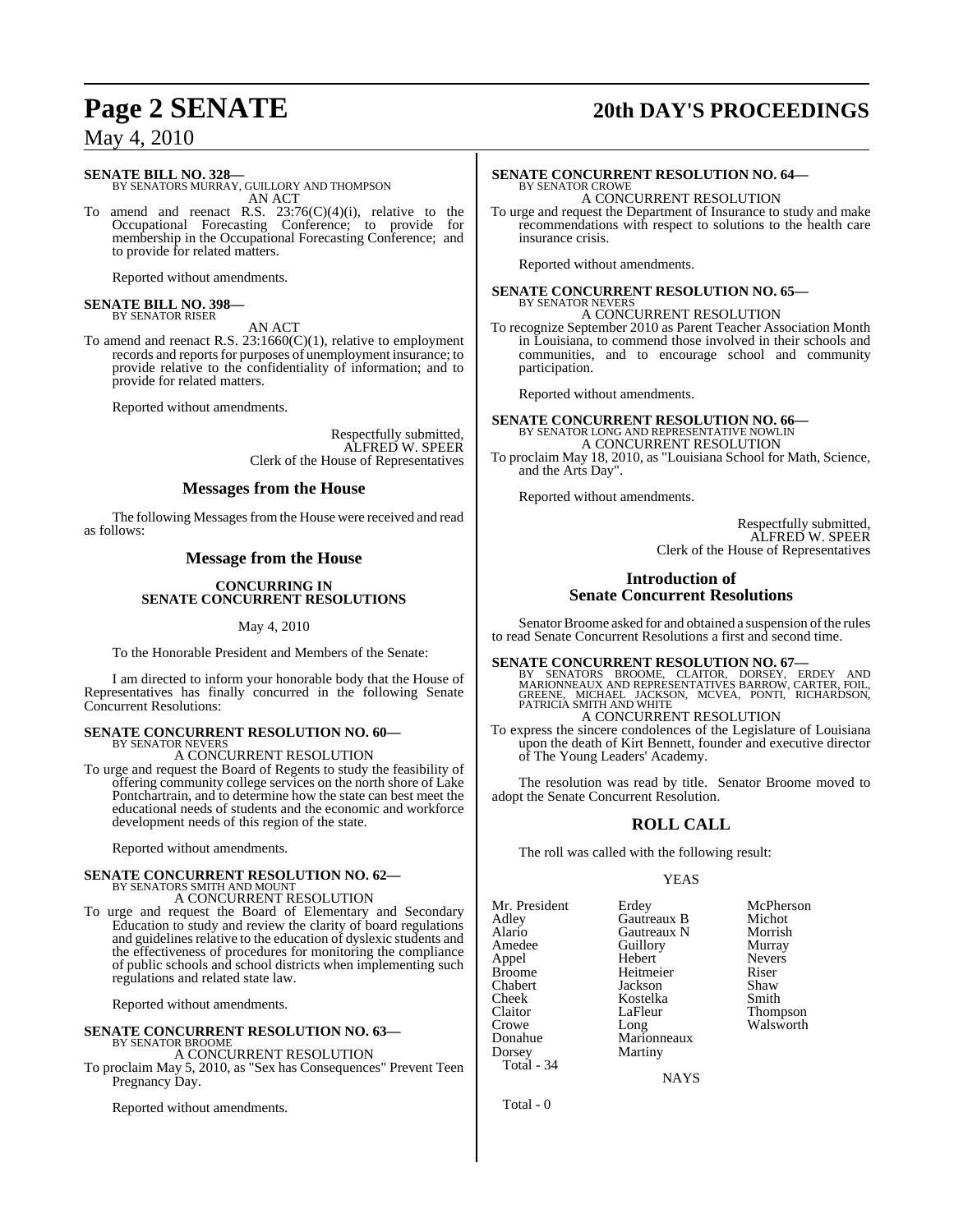# **20th DAY'S PROCEEDINGS Page 3 SENATE**

#### ABSENT

| Duplessis |       |
|-----------|-------|
| Morrell   | $P_0$ |
| Total - 5 |       |

Iount Quinn eterson

The Chair declared the Senate adopted the Senate Concurrent Resolution and ordered it sent to the House.

### **Senate Concurrent Resolutions on Second Reading**

#### **SENATE CONCURRENT RESOLUTION NO. 61—** BY SENATOR MOUNT

A CONCURRENT RESOLUTION

To designate May 19, 2010, as Louisiana Housing Council Day at the Legislature and commend the organization for its accomplishments.

On motion of Senator Mount the resolution was read by title and returned to the Calendar, subject to call.

#### **Messages from the House**

The following Messages from the House were received and read as follows:

### **Message from the House**

#### **ASKING CONCURRENCE IN HOUSE BILLS AND JOINT RESOLUTIONS**

#### May 4, 2010

To the Honorable President and Members of the Senate:

I am directed to inform your honorable body that the House of Representatives has finally passed and asks your concurrence in the following House Bills and Joint Resolutions:

HB No. 714 HB No. 1090

Respectfully submitted, ALFRED W. SPEER Clerk of the House of Representatives

#### **House Bills and Joint Resolutions on First Reading**

# **HOUSE BILL NO. 70—** BY REPRESENTATIVE GEYMANN AN ACT

To enact Subpart B-4-A of Part IV of Chapter 1 of Title 33 of the Louisiana Revised Statutes of 1950, to be comprised of R.S. 33:130.81 through 130.83, relative to the Wards 4 and 6 Economic Development Board in Beauregard Parish; to establish the board; to provide for appointment of members to the board; to provide the powers and duties of the board; and to provide for related matters.

The bill was read by title and placed on the Calendar for a second reading.

# May 4, 2010

#### **HOUSE BILL NO. 429—**

BY REPRESENTATIVE CHANDLER AND SENATOR GUILLORY AN ACT

To amend and reenact R.S. 37:2554(B) and (D), 2555(B), and  $2556(A)$ , relative to court reporters; to provide for qualifications; to provide for definitions; to provide for the appointment of court reporters; and to provide for related matters.

The bill was read by title and placed on the Calendar for a second reading.

#### **HOUSE BILL NO. 527—**

BY REPRESENTATIVES SAM JONES, ARMES, ARNOLD, BALDONE,<br>BARROW, BILLIOT, TIM BURNS, BURRELL, CARMODY, CARTER,<br>DIXON, DOERGE, EDWARDS, GISCLAIR, GUILLORY, GUINN, HARDY,<br>HILL, MICHAEL JACKSON, LABRUZZO, LAFONTA, MCVEA, MILLS,<br> GERMAIN, THIERRY, AND WOOTON AN ACT

To enact Chapter 21-B of Title 25 of the Louisiana Revised Statutes of 1950, to be comprised of R.S. 25:931 through 943, and R.S. 36:209(Q), relative to cemeteries in the state of Louisiana; to establish the Louisiana Historic Cemetery Preservation Program within the Department of Culture, Recreation and Tourism, office of cultural development, division of archaeology; to provide for program requirements and exemptions; to provide for unlawful acts and penalties for violations; to authorize the department to institute civil proceedings for violations of program requirements; to create the Louisiana Historic Cemetery Trust Fund in the state treasury and to provide for the use of the proceeds thereof; to create an advisory board to oversee the fund; and to provide for related matters.

The bill was read by title and placed on the Calendar for a second reading.

**HOUSE BILL NO. 714—** BY REPRESENTATIVE RICHMOND

AN ACT To amend and reenact R.S. 33:9073, relative to Orleans Parish, to provide relative to the Lake Willow Subdivision Improvement District; to provide relative to the governing board of the district; to provide for terms of board members; to provide relative to the powers and duties of the district; to provide relative to the imposition of taxes and fees within the district; to remove provisions authorizing the imposition of taxes within the district; to authorize the imposition of a parcel fee within the district; to provide for the use of such fee; and to provide for

The bill was read by title and placed on the Calendar for a second reading.

#### **HOUSE BILL NO. 1090—**

related matters.

BY REPRESENTATIVE DOVE AND SENATOR CHABERT AN ACT

To amend and reenact R.S. 36:351(B), R.S. 38:111, 112, 213, 221, and 226, R.S. 39:366.3(1), 1482(A)(1)(a), R.S. 41:1701.1(D) and  $1702(D)(1)$ , and R.S.  $49:214.61(A)$  and to enact R.S. 39:14(7) and R.S. 49:214.5.2(F) and 214.6.10(C), relative to the Office ofCoastal Protection and Restoration; to provide relative to responsibilities of the office with coastal levees; to provide relative to immunity for cooperating landowners; to provide for the responsibilities of the office in reclamation of land; and to provide for related matters.

The bill was read by title and placed on the Calendar for a second reading.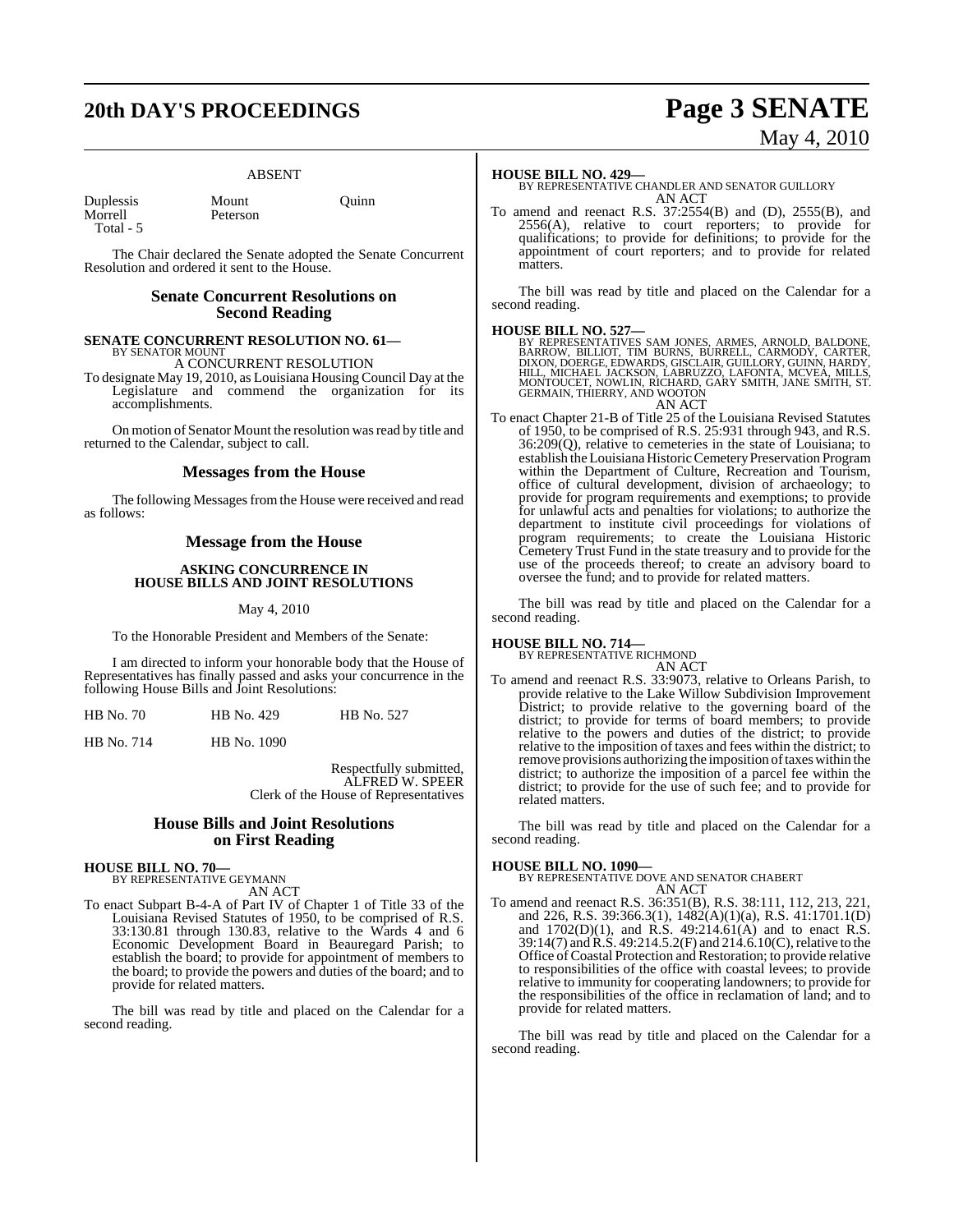### **Messages from the House**

The following Messages from the House were received and read as follows:

#### **Message from the House**

#### **ASKING CONCURRENCE IN HOUSE CONCURRENT RESOLUTIONS**

May 4, 2010

To the Honorable President and Members of the Senate:

I am directed to inform your honorable body that the House of Representatives has finally passed and asks your concurrence in the following House Concurrent Resolutions:

HCR No. 147 HCR NO. 146

Respectfully submitted, ALFRED W. SPEER Clerk of the House of Representatives

#### **House Concurrent Resolutions**

Senator Erdey asked for and obtained a suspension of the rules to read House Concurrent Resolutions a first and second time.

HOUSE CONCURRENT RESOLUTION NO. 146-<br>BY REPRESENTATIVES WHITE, ABRAMSON, ANDERS, ARMES,<br>ARNOLD, AUBERT, AUSTIN BADON, BOBBY BADON, BALDONE,<br>BARRAS, BARROW, BILLIOT, BROSSETT, BURFORD, HENRY BURNS,<br>TIM BURNS, BURRELL, CARMO

To recognize May 9 through May 15, 2010, as Police Week and May 15, 2010, as Peace Officers Memorial Day, to commend law enforcement officers, and to encourage all citizens to join in the week's special commemorative tributes.

The resolution was read by title. Senator Erdey moved to concur in the House Concurrent Resolution.

### **ROLL CALL**

The roll was called with the following result:

#### YEAS

| Mr. President<br>Adley<br>Alario<br>Amedee<br>Appel<br><b>Broome</b><br><b>Chabert</b><br>Cheek<br>Crowe<br>Donahue<br>Dorsey | Erdey<br>Gautreaux B<br>Gautreaux N<br>Guillory<br>Hebert<br>Heitmeier<br>Jackson<br>Kostelka<br>LaFleur<br>Long<br>Martiny | McPherson<br>Michot<br>Murray<br><b>Nevers</b><br>Riser<br>Shaw<br>Smith<br>Thompson<br>Walsworth |
|-------------------------------------------------------------------------------------------------------------------------------|-----------------------------------------------------------------------------------------------------------------------------|---------------------------------------------------------------------------------------------------|
| Total - 31                                                                                                                    |                                                                                                                             |                                                                                                   |

## **Page 4 SENATE 20th DAY'S PROCEEDINGS**

**NAYS** 

|                                                  | <b>ABSENT</b>               |                   |
|--------------------------------------------------|-----------------------------|-------------------|
| Claitor<br>Duplessis<br>Marionneaux<br>Total - 8 | Morrell<br>Morrish<br>Mount | Peterson<br>Ouinn |

Total - 0

The Chair declared the Senate concurred in the House Concurrent Resolution and ordered it returned to the House.

#### **HOUSE CONCURRENT RESOLUTION NO. 147—** BY REPRESENTATIVE HARDY

A CONCURRENT RESOLUTION

To urge and request the State Board of Elementary and Secondary Education to study the rate of suspensions and expulsions in Louisiana and to submit a written report of its findings and conclusions, including any recommendations for legislation relative to the issue, to the House Committee on Education and the Senate Committee on Education not later than sixty days prior to the beginning of the 2011 Regular Session of the Legislature of Louisiana.

The resolution was read by title and referred by the President to the Committee on Education.

### **House Bills and Joint Resolutions on Second Reading**

### **HOUSE BILL NO. 24—** BY REPRESENTATIVE ABRAMSON

AN ACT

To amend and reenact R.S. 9:1702, relative to immovable property; to provide for the partition of certain property; to provide an exception allowing agreements not to partition electric generating plants or units for a certain period of time; and to provide for related matters.

The bill was read by title and referred by the President to the Committee on Judiciary A.

**HOUSE BILL NO. 144—** BY REPRESENTATIVE GEYMANN AN ACT

To enact R.S. 33:3812(I), relative to waterworks districts in Beauregard Parish; to authorize the parish to create commissioner districts within Waterworks District No. 3; to provide a definition of commissioner districts; to provide for representation on the board of commissioners; and to provide for related matters.

The bill was read by title and referred by the President to the Committee on Local and Municipal Affairs.

#### **HOUSE BILL NO. 260—**

BY REPRESENTATIVE ABRAMSON AN ACT

To amend and reenact Code of Civil Procedure Article 966(E) and to enact Code of Civil Procedure Article 966(F), relative to motions for summary judgment; to provide for the rendering of a summary judgment; to provide for affirmation on appeal; to provide for the allocation of fault; to provide for the admission of evidence; to provide for submission to the jury; and to provide for related matters.

The bill was read by title and referred by the President to the Committee on Judiciary A.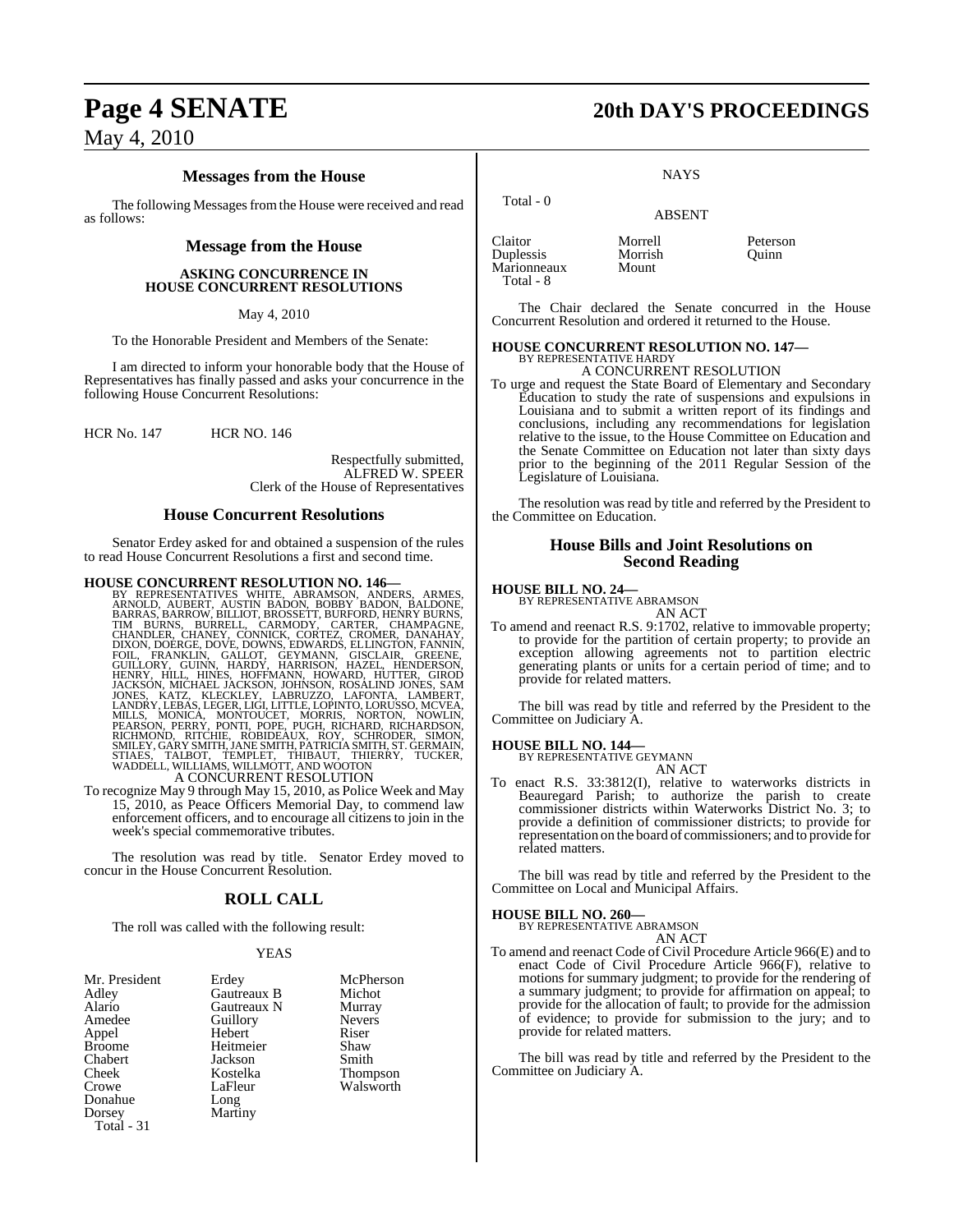# **20th DAY'S PROCEEDINGS Page 5 SENATE**

# May 4, 2010

### **HOUSE BILL NO. 402—** BY REPRESENTATIVE PEARSON

AN ACT

To enact R.S. 17:3123.1, relative to the Board of Regents; to provide for live broadcasts over the Internet of meetings of the board and its committees; to provide for recording and archiving of such broadcasts; to provide for public access to such archived meetings; to provide a special effective date; and to provide for related matters.

The bill was read by title and referred by the President to the Committee on Education.

# **HOUSE BILL NO. 437—** BY REPRESENTATIVE RICHARDSON

AN ACT

To amend and reenact R.S. 43:144, relative to the publication of official proceedings of certain political subdivisions; to provide a deadline by which such official proceedings shall be prepared and recorded in the official journal of the entity; and to provide for related matters.

The bill was read by title and referred by the President to the Committee on Local and Municipal Affairs.

#### **HOUSE BILL NO. 539—**

BY REPRESENTATIVE KATZ AND SENATORS KOSTELKA, THOMPSON, AND WALSWORTH AN ACT

To authorize and provide for the sale of specified school property by the City of Monroe School Board; to authorize such sale at public auction or private sale; to require an ordinance providing for such sale; to provide for public notice and a public hearing; to provide for legal challenges to the sale; and to provide for related matters.

The bill was read by title and referred by the President to the Committee on Education.

### **HOUSE BILL NO. 570—** BY REPRESENTATIVE SCHRODER

AN ACT

To amend and reenact Code of Criminal Procedure Article 334.2, relative to bail; to provide with respect to the prohibition of releasing a defendant arrested for a crime of violence on his own recognizance or upon the signature of another person; to provide for technical changes; and to provide for related matters.

The bill was read by title and referred by the President to the Committee on Judiciary C.

### **HOUSE BILL NO. 576—** BY REPRESENTATIVE MILLS

AN ACT

To amend and reenact R.S. 3:2731 and 2778 and to repeal R.S. 3:2733 through 2737, relative to the regulation by local authorities of dogs; to provide for the adoption of ordinances; to provide for the imposition of fees and fines; to provide for the disposition of proceeds; and to provide for related matters.

The bill was read by title and referred by the President to the Committee on Agriculture, Forestry, Aquaculture, and Rural Development.

#### **HOUSE BILL NO. 624—** BY REPRESENTATIVE SMILEY

AN ACT

To amend and reenact Code of Criminal Procedure Article 322(A) and (B) and R.S. 15:85(1), (2), (4), and (7), relative to bail; to require the inclusion of additional information on bail bonds and judgments of bond forfeiture; to provide that a bail bond or judgment of bond forfeiture shall not be set aside for the invalidity or failure to include such information; to provide for the liability of a bail agent representing a surety as an insurance agent; to provide for the reliance on this additional information with respect to judgments of bond forfeiture; to provide that a

judgment of bond forfeiture containing inaccurate information shall be deemed ineffective as a judicial mortgage to third parties who rely upon the information; and to provide for related matters.

The bill was read by title and referred by the President to the Committee on Judiciary C.

**HOUSE BILL NO. 651—** BY REPRESENTATIVE TEMPLET

AN ACT To amend and reenact Children's Code Articles 1122(B)(8), (F)(12), (G)(12), 1125(B), 1189(3), 1270, 1271(A) and (B), 1272, 1273, 1276, 1515(B)(VI), 1517(A), 1518(B), 1519, 1520(B)(introductory paragraph) and (C), and 1522(B) and to enact Children's Code Articles 1515(A)(7) and 1517(E), relative to the continuous revision of the Children's Code; to provide for adoption; to provide for voluntary transfer of custody; to provide for contents of the surrender form; to provide for the Statement of Family History Form; to provide for voluntary registration, use of the registry, matching procedures, and who may register; to provide for effective date of registration, monitoring, verifying, matching, and counseling registrants; to provide for confidentiality of documents filed; to provide for disclosure of death of biological parents and adopted persons and grounds for disclosure; to provide for the contents and form of the petition for voluntary transfer; to provide for notice and service of the petition; to provide for appointment of counsel; to provide for required testimony at the hearing; to provide for the contents of the judgment; and to provide for related matters.

The bill was read by title and referred by the President to the Committee on Judiciary A.

#### **HOUSE BILL NO. 688—**

BY REPRESENTATIVE FOIL

AN ACT To amend and reenact R.S. 49:214.6.2(E), relative to the Coastal Protection and Restoration Authority; to authorize the authority to assist in the formation of a coastal science consortium; to provide relative to the membership and governing council of the consortium; and to provide for related matters.

The bill was read by title and referred by the President to the Committee on Natural Resources.

### **HOUSE BILL NO. 706—** BY REPRESENTATIVE ABRAMSON

AN ACT To amend and reenact R.S. 22:2302(A), relative to the Louisiana Citizens Property Insurance Corporation; to require such corporation to provide certain information to applicants for coverage; and to provide for related matters.

The bill was read by title and referred by the President to the Committee on Insurance.

**HOUSE BILL NO. 739—** BY REPRESENTATIVE HOFFMANN

AN ACT

To amend and reenact R.S. 11:710(D); to provide relative to the employment as a full-time classroom teacher of a member of the Teachers' Retirement System of Louisiana who is retired; to provide relative to salary determinations; to provide relative to employment contracts; to provide limitations; to provide relative to the dismissal or discharge of the reemployed retiree; to provide effectiveness; to provide an effective date; and to provide for related matters.

The bill was read by title and referred by the President to the Committee on Education.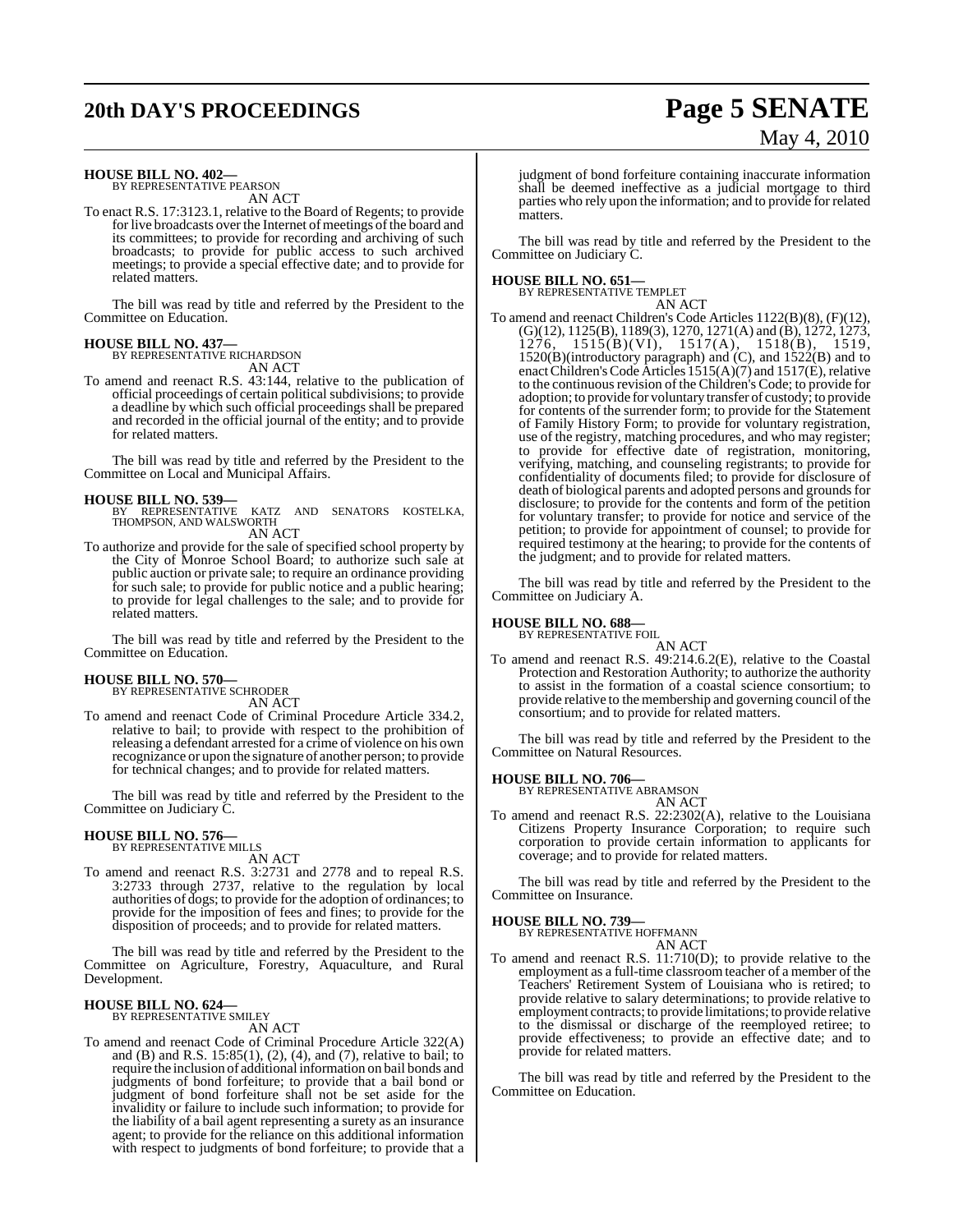# **Page 6 SENATE 20th DAY'S PROCEEDINGS**

### May 4, 2010

### **HOUSE BILL NO. 844—** BY REPRESENTATIVE GISCLAIR

AN ACT

To amend and reenact R.S. 49:214.30(A), relative to coastal use permits; to provide for consistency with the state's master plan for coastal protection and restoration activities under such permits; and to provide for related matters.

The bill was read by title and referred by the President to the Committee on Natural Resources.

# **HOUSE BILL NO. 856—** BY REPRESENTATIVE TIM BURNS

AN ACT

To amend and reenactR.S. 9:1725(5), 1893, 1895(A), 1971, 2004(2), 2011, 2025, and 2045 and to enact R.S. 9:1973(C), 2031, and 2235, relative to the Louisiana Trust Code; to provide for the definition of "proper court"; to provide for class trusts; to provide for the interests of beneficiaries; to provide for the correction of cross references; to provide relative to the shifting of the interest of a principal beneficiary; to provide for the delegation of the right to terminate, modify, or amend certain trust provisions; to provide for the delegation of the right to revoke a trust; and to provide for related matters.

The bill was read by title and referred by the President to the Committee on Judiciary A.

#### **HOUSE BILL NO. 865—**

BY REPRESENTATIVE BURFORD

AN ACT

To enact R.S. 28:827, relative to Medicaid waiver services for active duty military and their immediate family; to provide for waiver services in certain circumstances; and to provide for related matters.

The bill was read by title and referred by the President to the Committee on Health and Welfare.

### **HOUSE BILL NO. 917—** BY REPRESENTATIVE WHITE

AN ACT

To enact R.S. 14:230(A)(2)(d) and (e), relative to money laundering; to amend the definition of "funds"; and to provide for related matters.

The bill was read by title and referred by the President to the Committee on Judiciary C.

### **HOUSE BILL NO. 974—** BY REPRESENTATIVE HOFFMANN

AN ACT

To amend and reenact R.S. 17:7.1(B)(3)(introductory paragraph), relative to teacher certification; to provide relative to the employment experience necessary for certain principals to be exempt from certain testing requirements relative to certification; and to provide for related matters.

The bill was read by title and referred by the President to the Committee on Education.

#### **HOUSE BILL NO. 1007—** BY REPRESENTATIVE WHITE

AN ACT

To amend and reenact R.S. 13:5101(B) and to enact R.S. 13:5106(F), relative to suits against the state; to provide for applicability; to provide for limitations; and to provide for related matters.

The bill was read by title and referred by the President to the Committee on Judiciary A.

**HOUSE BILL NO. 1030—** BY REPRESENTATIVES ST. GERMAIN, BOBBY BADON, BARROW, BILLIOT, BURRELL, DIXON, DOERGE, GISCLAIR, GUILLORY, HILL, JOHNSON, LAFONTA, MONTOUCET, NORTON, PUGH, GARY SMITH, PATRICIA SMITH, AND STIAES

AN ACT

To amend and reenact R.S. 40:1232.1(A)(2) and (3) and 1232.3, relative to emergency medical services; to set a maximum fee for an emergency medical technician-basic certification and recertification for any individual who is an employee or volunteer of the state of Louisiana or another public entity, a municipal fire department, a fire protection district, a volunteer fire department, or a municipal law enforcement agency; to exempt certain employees or volunteers of the state of Louisiana or another public entity, a municipal fire department, a fire protection district, or a volunteer fire department from the authority of the Louisiana Emergency Medical Services Certification Commission to conduct disciplinary hearings, request investigations, and initiate prosecution, with certain exceptions and conditions; and to provide for related matters.

The bill was read by title and referred by the President to the Committee on Health and Welfare.

#### **HOUSE BILL NO. 1161—**

BY REPRESENTATIVE ROSALIND JONES AN ACT

To amend and reenact R.S. 24:202(A)(20) and to enact R.S.  $24:202(A)(21)$  and  $(22)$ , relative to the membership of the council of the Louisiana State Law Institute; to provide that certain persons shall serve as ex officio members of the council; and to provide for related matters.

The bill was read by title and referred by the President to the Committee on Senate and Governmental Affairs.

### **HOUSE BILL NO. 1185—**

BY REPRESENTATIVE NOWLIN AN ACT

To enact Part LXIX of Chapter 5 of Title 40 of the Louisiana Revised Statutes of 1950, to be comprised of R.S. 40:1300.321 through 1300.323, relative to long-term care; to provide for legislative findings and purpose; to provide for definitions; to provide for certain reimbursements and procedures in the Medicaid state plan as it relates to long-term care services for the elderly, the disabled, and persons with developmental disabilities; to provide for promulgation of rules by the Department of Health and Hospitals; to provide for a date for promulgation of the rules by the Department of Health and Hospitals; and to provide for related matters.

The bill was read by title and referred by the President to the Committee on Health and Welfare.

### **HOUSE BILL NO. 1188—** BY REPRESENTATIVE HARDY

AN ACT

To enact R.S. 17:62.1; relative to the Lafayette Parish school system; to provide relative to guidelines and procedures regarding the transportation of students on field trips within or outside the geographic boundaries of the school system, including equipment used, driver compensation, and operational costs; to provide limitations; to provide applicability; to provide effectiveness; to provide an effective date; and to provide for related matters.

The bill was read by title and referred by the President to the Committee on Education.

#### **HOUSE BILL NO. 1206—**

BY REPRESENTATIVE EDWARDS AN ACT

To amend and reenact R.S. 32:412.2(A)(2), relative to disabled veterans; to decrease the disability threshold for exemption from driver's license fees; and to provide for related matters.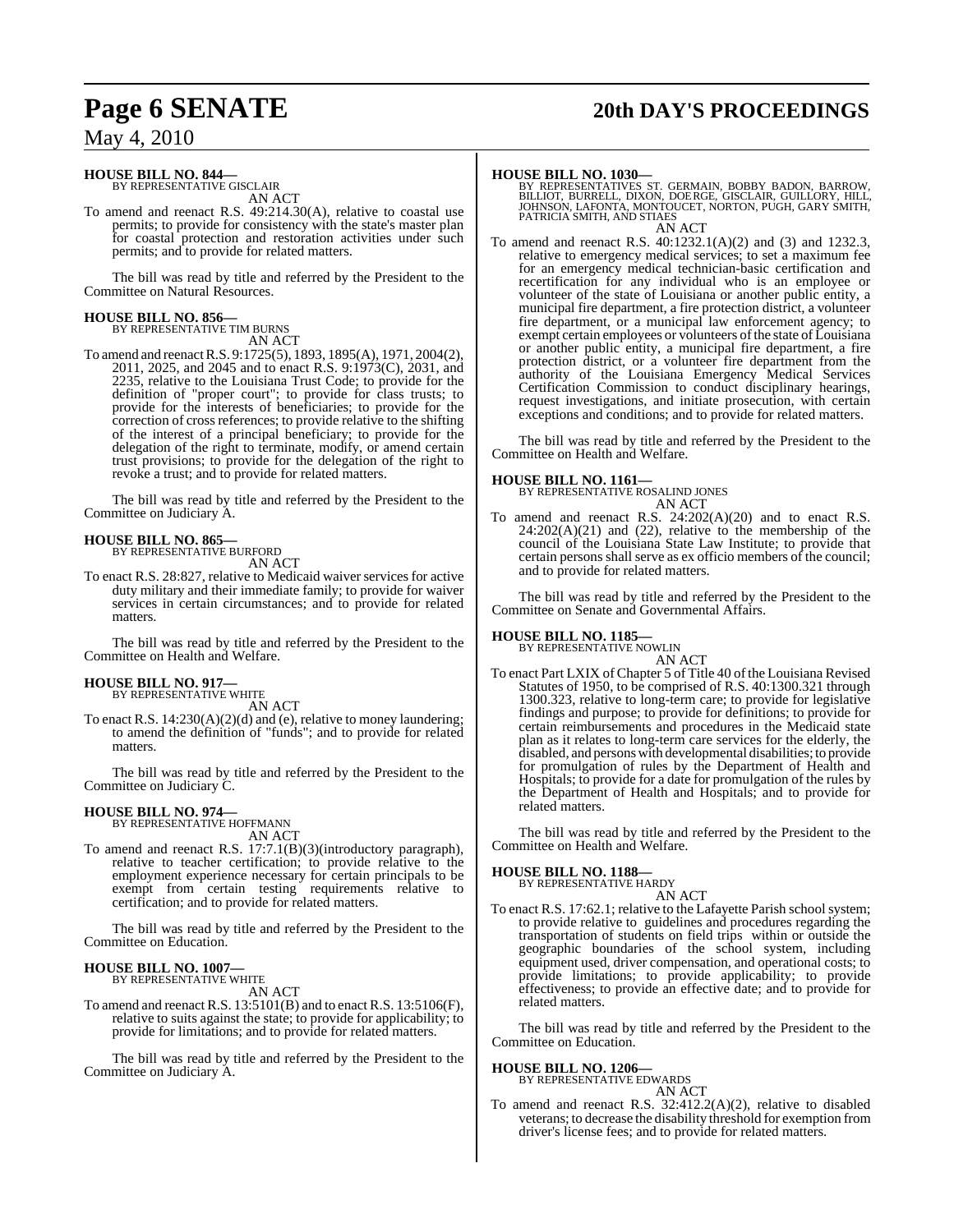# **20th DAY'S PROCEEDINGS Page 7 SENATE**

The bill was read by title and referred by the President to the Committee on Transportation, Highways and Public Works.

### **HOUSE BILL NO. 1225—** BY REPRESENTATIVE DIXON

AN ACT

To enact R.S. 17:7(29), to provide relative to approval by the State Board of Elementary and Secondary Education of certain alternative schools and alternative education programs; to provide for a report to the House Committee on Education and the Senate Committee on Education by not later than September 15, 2010, relative to specific standards and criteria used by the board to approve schools; to provide guidelines for such report; to provide an effective date; and to provide for related matters.

The bill was read by title and referred by the President to the Committee on Education.

#### **HOUSE BILL NO. 1231—**

BY REPRESENTATIVES PERRY, AUSTIN BADON, BARRAS, BILLIOT,<br>HENRY BURNS, TIM BURNS, CARTER, CHAMPAGNE, DOERGE,<br>DOWNS, GISCLAIR, GUILLORY, HILL, HOFFMANN, SAM JONES,<br>KATZ, LABRUZZO, LEGER, LIGI, LITTLE, MILLS, MONTOUCET, POPE, GUILLORY, LONG, MARTINY, MORRELL, MOUNT, AND WALSWORTH

AN ACT

To amend and reenact R.S. 32:414(B)(1), relative to driver's license suspension; to provide for the suspension of driving privileges of persons convicted of certain crimes; and to provide forrelated matters.

The bill was read by title and referred by the President to the Committee on Transportation, Highways and Public Works.

**HOUSE BILL NO. 1240—**<br>BY REPRESENTATIVES PERRY, AUSTIN BADON, BARRAS, BILLIOT,<br>HENRY BURNS, TIM BURNS, CARTER, CHAMPAGNE, GUILLORY,<br>HOFFMANN, KATZ, LABRUZZO, LEGER, LIGI, MILLS, POPE, PUGH,<br>RICHARD, JANE SMITH, TALBOT, TE AN ACT

To enact R.S.  $32:667(I)(4)$ , relative to driver's licenses; to provide for ignition interlock code on certain driver's licenses; and to provide for related matters.

The bill was read by title and referred by the President to the Committee on Transportation, Highways and Public Works.

## **HOUSE BILL NO. 1271—** BY REPRESENTATIVE ST. GERMAIN

AN ACT

To amend and reenact R.S. 40:1232.2(B)(1)(introductory paragraph) and (b) and to enact R.S.  $40:1232.2(B)(1)(d)$  and (e), relative to the Louisiana Emergency Medical Services Certification Commission; to provide for membership; to provide for a date for change of certain membership; and to provide for related matters.

The bill was read by title and referred by the President to the Committee on Health and Welfare.

**HOUSE BILL NO. 1300—** BY REPRESENTATIVE ROSALIND JONES AN ACT

To enact R.S.  $18:1505.2(H)(2)(g)$ , relative to limits applicable to certain campaign contributions by political committees; to provide for the limit applicable to contributions by a political committee to certain other political committees; and to provide for related matters.

The bill was read by title and referred by the President to the Committee on Senate and Governmental Affairs.

# May 4, 2010

#### **HOUSE BILL NO. 1459— (Substitute for HouseBill No. 533 by Representative Mills)** BY REPRESENTATIVE MILLS

AN ACT

To enact Code of Criminal Procedure Article 573.1, relative to time limitations for initiating prosecutions; to provide relative to time limitations in which to institute prosecution for the crime of exploitation of the infirmed; and to provide for related matters.

The bill was read by title and referred by the President to the Committee on Judiciary C.

#### **House Concurrent Resolutions on Second Reading**

## **HOUSE CONCURRENT RESOLUTION NO. 145—** BY REPRESENTATIVE BURFORD AND SENATOR CHEEK

A CONCURRENT RESOLUTION

To commend Curtis L. McCune upon his retirement as mayor of Stonewall.

The resolution was read by title. Senator Cheek moved to concur in the House Concurrent Resolution.

#### **ROLL CALL**

The roll was called with the following result:

|--|--|

| Mr. President<br>Adley<br>Alario<br>Amedee<br>Appel<br>Broome<br>Chabert<br>Cheek<br>Claitor<br>Crowe<br>Donahue<br>Dorsey<br>Total - 34<br>Total - 0 | Erdey<br>Gautreaux B<br>Gautreaux N<br>Hebert<br>Heitmeier<br>Jackson<br>Kostelka<br>LaFleur<br>Long<br>Marionneaux<br>Martiny<br>McPherson<br><b>NAYS</b><br><b>ABSENT</b> | Michot<br>Morrish<br>Mount<br>Murray<br><b>Nevers</b><br>Riser<br>Shaw<br>Smith<br>Thompson<br>Walsworth |
|-------------------------------------------------------------------------------------------------------------------------------------------------------|-----------------------------------------------------------------------------------------------------------------------------------------------------------------------------|----------------------------------------------------------------------------------------------------------|
|                                                                                                                                                       |                                                                                                                                                                             |                                                                                                          |
| Duplessis                                                                                                                                             | Morrell                                                                                                                                                                     | Ouinn                                                                                                    |

Guillory Peterson Total - 5

The Chair declared the Senate concurred in the House Concurrent Resolution and ordered it returned to the House.

#### **Reports of Committees**

The following reports of committees were received and read:

#### **REPORT OF COMMITTEE ON**

#### **JUDICIARY A**

Senator Julie Quinn, Chairman on behalf of the Committee on Judiciary A, submitted the following report:

#### May 4, 2010

To the President and Members of the Senate:

I am directed by your Committee on Judiciary A to submit the following report: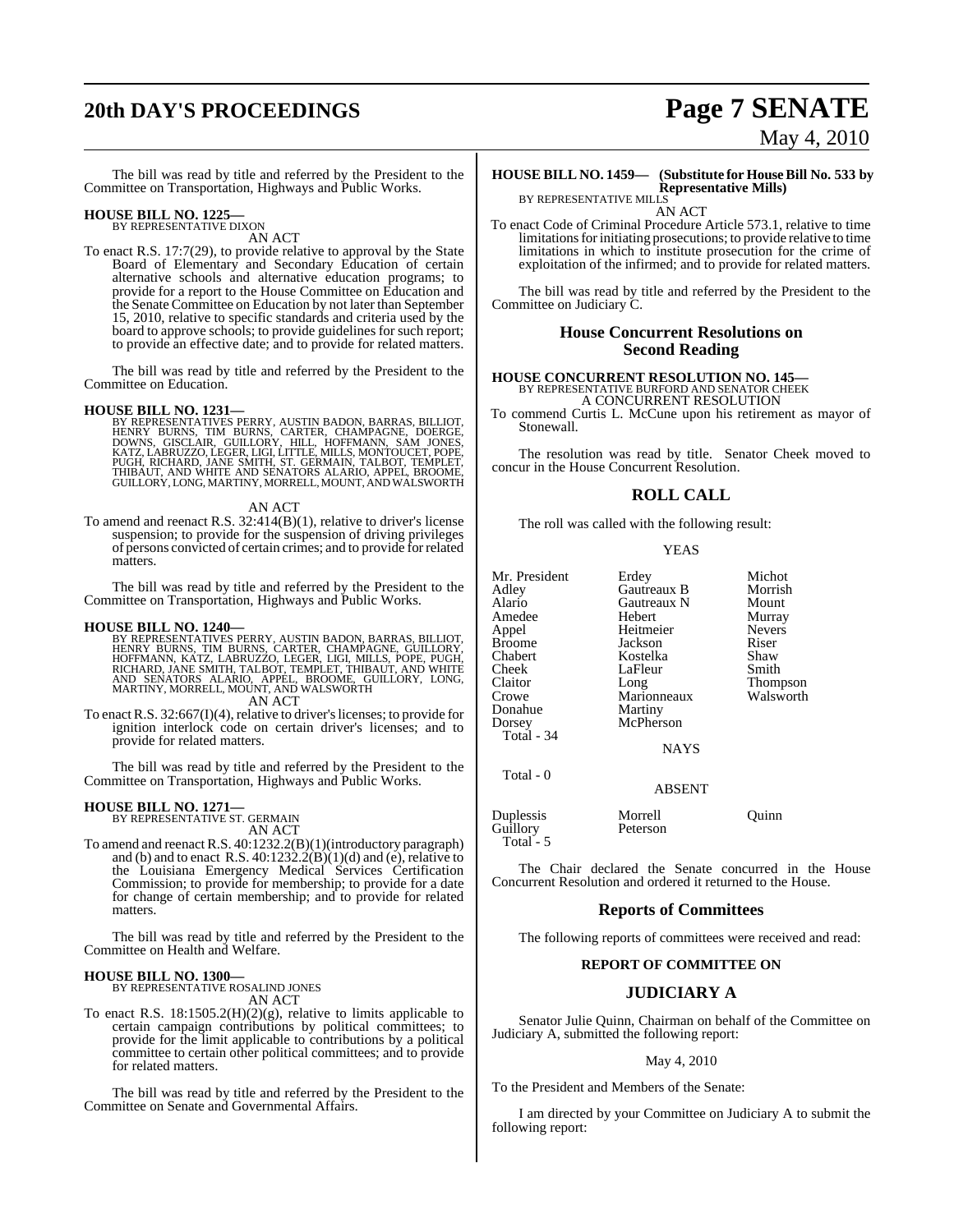#### **SENATE BILL NO. 42—** BY SENATOR MURRAY

A JOINT RESOLUTION

Proposing to amend Article V, Section 8(B) of the Constitution of Louisiana, relative to the judicial branch; to provide relative to courts of appeal; to require reargument before a five-judge panel when an appellate judge dissents from a majority decision to modify or reverse a judgment rendered by the office of workers' compensation; and to specify an election for submission of the proposition to electors and provide a ballot proposition.

Reported favorably.

### **SENATE BILL NO. 278—** BY SENATOR ERDEY

AN ACT

To amend and reenact R.S. 33:4766(E)(1), relative to liens and privileges on immovable property; to provide relative to the procedure for the enforcement of certain liens and privileges by local government; and to provide for related matters.

Reported with amendments.

### **SENATE BILL NO. 281—** BY SENATOR BROOME

AN ACT

To amend and reenact R.S. 9:951(A), 952(B)(1) and (3) and 954, relative to provisional custody by mandate; to extend to grandparents with custody the right to confer the power of provisional custody by mandate for the care, custody, and control of a minor child; and to provide for related matters.

Reported with amendments.

#### **SENATE BILL NO. 284—** BY SENATOR MARTINY

AN ACT

To enact R.S. 13:4249, relative to foreign defamation judgments; to provide the grounds for the recognition of foreign defamation judgments; to provide for jurisdiction; to provide definitions; and to provide for related matters.

Reported with amendments.

# **SENATE BILL NO. 460—** BY SENATOR MARTINY

AN ACT

To enact R.S. 13:4249, relative to the application of foreign laws; to provide for definitions; to provide for legislative findings; to prohibit the enforcement of foreign laws under certain circumstances; to provide for applicability to certain persons; and to provide for related matters.

Reported with amendments.

### **SENATE BILL NO. 587—** BY SENATOR LAFLEUR

AN ACT

To enact R.S. 13:10.5, relative to official court reporters; to provide for the appointment of official court reporters; to provide for education requirements; to provide for restrictions; to provide for certification of transcripts; and to provide for related matters.

Reported with amendments.

#### **SENATE BILL NO. 733** BY SENATOR AMEDEE

AN ACT

To amend and reenact R.S. 33:2561(E), relative to appeals by employees in the classified service; to provide for the jurisdiction of appeals; and to provide for related matters.

Reported favorably.

# **Page 8 SENATE 20th DAY'S PROCEEDINGS**

#### **SENATE BILL NO. 781—**

BY SENATOR N. GAUTREAUX AN ACT

To enact R.S. 4:145.2, relative to Louisiana State Racing Commission; to provide for judicial review of adjudication; to provide for venue; and to provide for related matters.

Reported with amendments.

Respectfully submitted, JULIE QUINN Chairman

#### **Senate Bills and Joint Resolutions on Second Reading Reported by Committees**

# **SENATE BILL NO. 25—** BY SENATOR CROWE

AN ACT

To amend and reenact R.S. 33:4574.1(A)(1)(b) and 4574.1.1(C)(1) and R.S.  $47:301(14)(c)$ , relative to tax exemptions and exclusions of political subdivisions of the state; to exclude or exempt from certain taxes certain agreements to occupy for a certain time period accommodation, space, or lot which is in an overnight camping facility or trailer park; and to provide for related matters.

Reported favorably by the Committee on Local and Municipal Affairs. The bill was read by title, ordered engrossed and passed to a third reading.

#### **SENATE BILL NO. 170—**

BY SENATOR N. GAUTREAUX AN ACT

To amend and reenact R.S. 56:1687, relative to state parks; to provide for certain leases entered into for parks substantially completed after the year 2005; to provide terms and conditions; and to provide for related matters.

Reported with amendments by the Committee on Natural Resources.

#### **SENATE COMMITTEE AMENDMENTS**

Amendments proposed by Senate Committee on Natural Resources to Original Senate Bill No. 170 by Senator N. Gautreaux

#### AMENDMENT NO. 1

On page 1, delete lines 2 through 4, and insert

"To enact R.S. 56:1702, relative to state parks; to provide for the Palmetto Island State Park; to provide for certain agreements for the operation and maintenance of such state park; to provide terms, conditions, and requirements; and to provide for related matters."

#### AMENDMENT NO. 2

On page 1, line 6, delete "R.S. 56:1687 is hereby amended and reenacted" and insert "R.S. 56:1702 is hereby enacted"

#### AMENDMENT NO. 3

On page 1, delete lines 7 through 13, and insert:

"**§1702. Palmetto Island State Park; agreements for operation and maintenance**

**The Department of Culture, Recreation and Tourism is hereby authorized to enter into a cooperative agreement with any appropriate public or private entity for the operation and maintenance of the Palmetto Island State Park for a public purpose. Such agreement shall require that the state shall be responsible for any and all costs for road construction and maintenance, and**"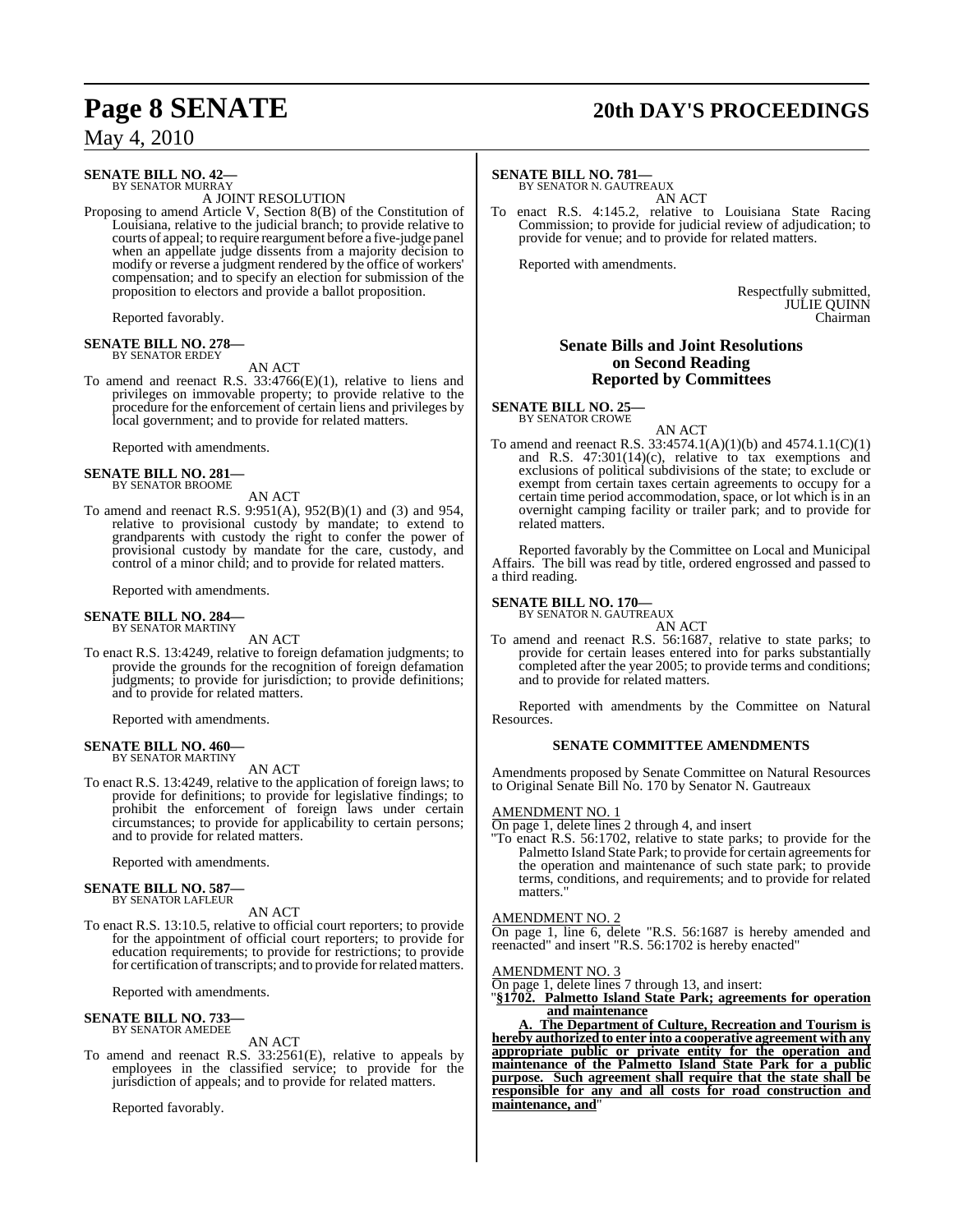# **20th DAY'S PROCEEDINGS Page 9 SENATE**

# May 4, 2010

#### AMENDMENT NO. 4

On page 1, line 14, delete "**shall be responsible**" and change "**sewage**" to "**sewerage**"

#### AMENDMENT NO. 5

On page 1, after line 15, insert:

"**B. In accordance with the Administrative Procedure Act, the operating entity shall promulgate and adopt rules, regulations, and policies consistent with state and local law for the operation of said site, and all such rules, regulations, and policies shall be subject to approval by the office of state parks of the Department of Culture, Recreation and Tourism.**"

On motion of Senator N. Gautreaux, the committee amendment was adopted. The amended bill was read by title, ordered engrossed and passed to a third reading.

### **SENATE BILL NO. 183—** BY SENATOR N. GAUTREAUX

AN ACT

To amend and reenact R.S. 30:124, relative to the State Mineral and Energy Board; to provide for alternate energy resources; to authorize the State Mineral and Energy Board to lease state lands for the exploration, development, and production of energy fromalternative energy resources; to provide definitions, terms, and conditions; to provide for rulemaking authority; and to provide for related matters.

Reported with amendments by the Committee on Natural Resources.

#### **SENATE COMMITTEE AMENDMENTS**

Amendments proposed by Senate Committee on Natural Resources to Original Senate Bill No. 183 by Senator N. Gautreaux

#### AMENDMENT NO. 1

On page 1, between lines 9 and 10, insert:

"**A. The legislature finds that the state, through the Department of Natural Resources,should promote the generation and use of alternative energy sources, including but not be limited to wind energy, geothermal energy, solar energy and hydrokinetic energy, throughout the state to ensure the viability of the state's natural resources, to provide a continuing utility-scale clean energy source for the citizens and businesses of Louisiana, to support economic development through job retention and creation in Louisiana, and to promote a clean environment.**"

#### AMENDMENT NO. 2 On page 1, line 10, change "**A**" to "**B**"

AMENDMENT NO. 3 On page 1, line 17, change "**B**" to "**C**"

#### AMENDMENT NO. 4

On page 2, between lines 5 and 6, insert:

"**D. No lease shall be granted for hydrokinetic energy development that is inconsistent with the terms of a preliminary permit, license, exemption, or other authorization issued by the Federal Energy Regulatory Commission pursuant to its authority under the Federal Power Act, 16 U.S.C. Sec 791a, et seq.**"

#### AMENDMENT NO. 5

On page 2, line 6, change "**C**" to "**E**"

On motion of Senator N. Gautreaux, the committee amendment was adopted. The amended bill was read by title, ordered engrossed and passed to a third reading.

#### **SENATE BILL NO. 240—** BY SENATOR MURRAY

AN ACT

To enact R.S. 17:1990(C)(2)(a)(iii), relative to the Recovery School District; to allow the Orleans Parish School Board to deduct certain costs from the amount of local revenues that it would otherwise be required to transfer to the district; to require for a report accounting for such excluded monies; and to provide for related matters.

Reported with amendments by the Committee on Education.

#### **SENATE COMMITTEE AMENDMENTS**

Amendments proposed by Senate Committee on Education to Original Senate Bill No. 240 by Senator Murray

#### AMENDMENT NO. 1

On page 1, at the end of line 4, after "to require" delete "for"

#### AMENDMENT NO. 2

On page 2, line 3, after "**for the**" delete the remainder of the line, delete lines 4 and 5 in their entirety, and insert the following: "**following items:**

**(I) Costs incurred on workers' compensation claims filed against the board prior to August 29, 2005, including related administrative costs.**

**(II) Costs associated with legal claims arising against the board prior to August 29, 2005, and legal claims against the board after August 29, 2005, that are directly attributable to Hurricane Katrina and/or Act 35 ofthe 2005 First Extraordinary Session of the Legislature of Louisiana.**

**(III) Employer's cost of health insurance for retired participantsin the board's plan as of July 1, 2009, which shall not exceed twenty-five percent of the total premium cost.**

**(IV) A supplement of two hundred dollars per month for health insurance premiumsfor retired participantsin the board's plan as of July 1, 2009.**

**(V) Costs of short-term borrowing, including but not limited to attorney fees and interest, to provide stabilized cash flow to the Recovery School District and charter schools.**

**(VI) A fee of one-tenth of one percent of total ad valorem and sales taxes collected.**

**(bb) The total amount of the exclusions provided for in Subitem (aa) of this Item shall not exceed six million dollars annually. Actual expenditures in excess of six million dollars in any year shall be carried forward for recapture in future years, if available.**

**(cc) The exclusions provided for in Subitem (aa) of this Item shall expire upon the extinguishment of the costs associated therewith, upon any action of the board to reduce the constitutional millage from the level in effect for Fiscal Year 2009-1010, except as required pursuant to a property reassessment, or twelve months following the full settlement of OrleansParishSchoolBoardSpecial Community DisasterLoans, whichever occurs first.**"

### AMENDMENT NO. 3

On page 2, at the beginning of line 6, change "**(bb)**" to "**(dd)**"

#### AMENDMENT NO. 4

On page 2, at the end of line 7, insert the following: "**Such report shall be audited by the legislative auditor and submitted to the state Department of Education within one hundred twenty days of the end of each fiscal year. Any audit adjustments shall be added or deducted, as the case may be, to the subsequent year's exclusion.**"

On motion of Senator Nevers, the committee amendment was adopted. The amended bill was read by title, ordered engrossed and passed to a third reading.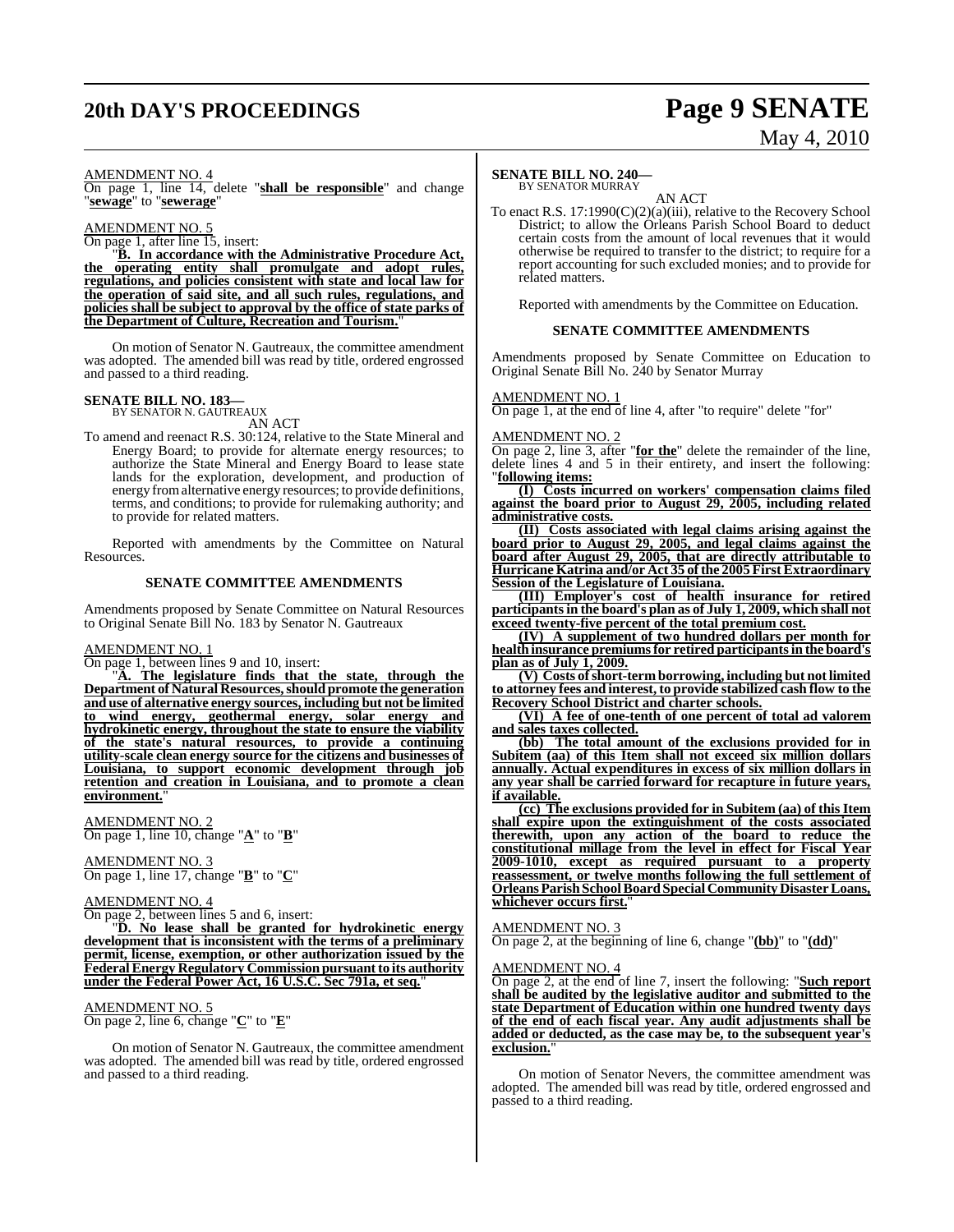# **Page 10 SENATE 20th DAY'S PROCEEDINGS**

### May 4, 2010

#### **SENATE BILL NO. 247—** BY SENATOR ALARIO

AN ACT

To amend and reenact R.S. 33:9080.4, a bill relative to Jefferson Parish; to create the Esprit at Stonebridge Neighborhood Improvement District; to provide for district boundaries, purpose, governance, and funding, including the levy of a parcel fee; to provide relative to the powers and duties of the district and its governing board; and to provide for related matters.

Reported with amendments by the Committee on Local and Municipal Affairs.

#### **SENATE COMMITTEE AMENDMENTS**

Amendments proposed by Senate Committee on Local and Municipal Affairs to Original Senate Bill No. 247 by Senator Alario

#### AMENDMENT NO. 1

On page 1, line 2, change "amend and reenact" to "enact"

#### AMENDMENT NO. 2

On page 1, line 14, after "**as the**" change "**"district."**" to "**"district".**"

#### AMENDMENT NO. 3

On page 2, delete lines 10 through 29 in their entirety and insert in lieu thereof the following:

"**D. Governance. (1) In accordance with Article VI, Section 6 of the Constitution of Louisiana and the Jefferson Parish Charter, the Jefferson Parish Council shall be the governing authority of the district.**

**(2)The district shall have a six-member advisory board to advise and make recommendations to the governing authority. The advisory board shall be appointed by the governing authority from nominations by the board of directors of the Espirit at Stonebridge Homeowner's Association. These appointed advisory board members shall not be members of the Espirit at Stonebridge Homeowners' Association board of directors.**"

#### AMENDMENT NO. 4

On page 3, delete lines 1 through 18 in their entirety and insert in lieu thereof the following:

"**E. Powers and Duties. The district, acting through its governing authority, shall** "

#### AMENDMENT NO. 5

On page 4, line 5, delete "**board**" and insert in lieu thereof "**governing authority** "

### AMENDMENT NO. 6

On page 4, line 6, delete "**board**" and insert in lieu thereof "**governing authority**"

### AMENDMENT NO. 7

On page 4, delete lines 10 through 14 in their entirety

#### AMENDMENT NO. 8

On page 4, line 15, delete "**(11)**" and insert in lieu thereof "**(10)**"

#### AMENDMENT No. 9

On page 4, line 21, after "**shall be**" delete the remainder of the line and insert in lieu thereof "**based upon recommendations by a duly adopted**"

### AMENDMENT NO. 10

On page 4, line 22, delete "**commission**" and insert in lieu thereof "**advisory board**"

AMENDMENT NO. 11 On page 5, line 6, after "**by**" and before "**duly**" insert "**a**"

#### AMENDMENT NO. 12

On page 5, line 7, after "**of the**" change "**commission**" to "**advisory board**"

#### AMENDMENT NO. 13

On page 6, line 6, delete the word "**commission**" and insert in lieu thereof the phrase "**district, through its governing authority,**"

AMENDMENT NO. 14

On page 6, line 21, delete "**commission**" and insert in lieu thereof "**governing authority**"

AMENDMENT NO. 15 On page 6, line 27, after "**transmitted**" delete "**by the commission**"

#### AMENDMENT NO. 16

On page 7, line 6, delete "**and commissioners**" and insert in lieu thereof a comma "**,**" and insert "**advisory board members, and governing authority**"

#### AMENDMENT NO. 17

On page 7, line 9, delete "**commissioner**" and insert in lieu thereof "**advisory board member, member of the governing authority,**"

#### AMENDMENT NO. 18

On page 7, at the end of line 11, delete "**a**" and at the beginning of line 12, delete "**commissioner**" and insert "**an advisory board member, member of the governing authority,**"

### AMENDMENT NO. 19

On page 7, line 13, delete "**a commissioner**" and insert in lieu thereof "**an advisory board member, member of the governing authority,**"

#### AMEND<u>MENT NO. 20</u>

On page 7, line 19, delete "**a commissioner**" and insert in lieu thereof "**an advisory board member, member of the governing authority,**"

On motion of Senator Jackson, the committee amendment was adopted. The amended bill was read by title, ordered engrossed and passed to a third reading.

#### **SENATE BILL NO. 261—**

BY SENATOR NEVERS AN ACT

To amend and reenact R.S. 48:1805(B)(2), relative to the Zachary Taylor Parkway Commission; to provide relative to the term a member appointed to the commission may serve; and to provide for related matters.

Reported favorably by the Committee on Transportation, Highways and Public Works. The bill was read by title, ordered engrossed and passed to a third reading.

# **SENATE BILL NO. 276—** BY SENATOR HEITMEIER

### AN ACT

To enact R.S. 33:1448.3, relative to payment of group insurance premiums for retired sheriffs and deputy sheriffs; to create the Plaquemines Parish Retired Employees' Insurance Fund; to provide relative to eligible retired sheriffs and retired deputy sheriffs; to provide for the total amount of principal and earnings; to provide for limitations on withdrawals; to provide limitations of investments; to provide for membership and election of advisory board; and to provide for related matters.

Reported favorably by the Committee on Local and Municipal Affairs. The bill was read by title, ordered engrossed and passed to a third reading.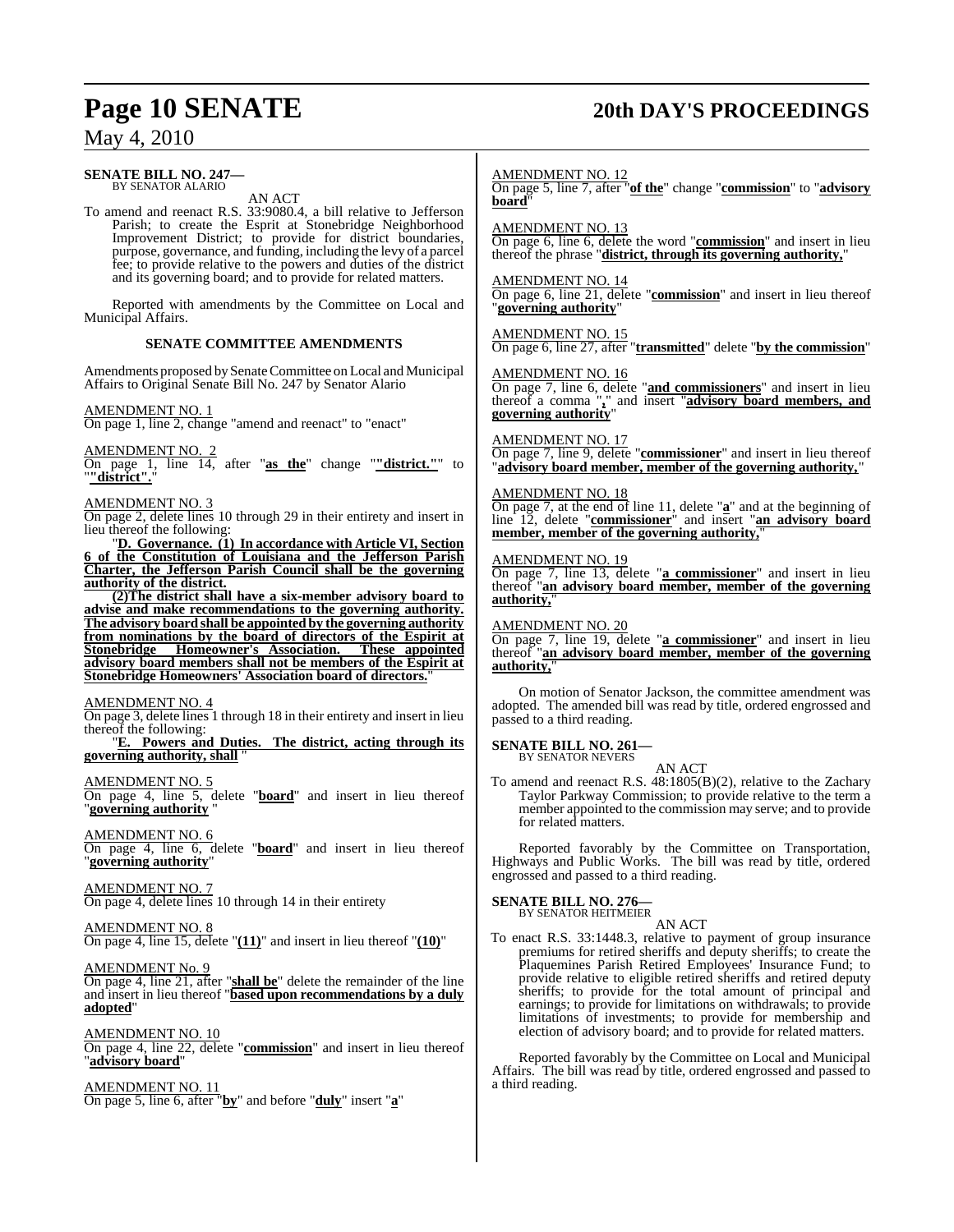#### **SENATE BILL NO. 473—** BY SENATOR LONG

AN ACT

To amend and reenact R.S. 56:649.4, relative to nonresident combination lifetime hunting and fishing licenses; to provide for the purchase of certain combination licenses for veterans who have been wounded or disabled; to provide requirements, terms, and conditions; and to provide for related matters.

Reported with amendments by the Committee on Natural Resources.

#### **SENATE COMMITTEE AMENDMENTS**

Amendments proposed by Senate Committee on Natural Resources to Original Senate Bill No. 473 by Senator Long

#### AMENDMENT NO. 1

On page 1, line 16, after "**Guard,**" insert "**and such injury is service connected**"

On motion of Senator N. Gautreaux, the committee amendment was adopted. The amended bill was read by title, ordered engrossed and passed to a third reading.

### **SENATE BILL NO. 474—** BY SENATOR CROWE

### AN ACT

To amend and reenact R.S. 32:414(T)(1), relative to child restraint systems; to provide for certain notifications; to provide for affidavits under certain circumstances; to provide for suspensions of licenses under certain circumstances; and to provide for related matters.

Reported with amendments by the Committee on Transportation, Highways and Public Works.

#### **SENATE COMMITTEE AMENDMENTS**

Amendments proposed by Senate Committee on Transportation, Highways and Public Works to Original Senate Bill No. 474 by Senator Crowe

#### AMENDMENT NO. 1

On page 1, line 16, after "**within**" change " **thirty days thirty days**" to "**thirty days**"

On motion of Senator McPherson, the committee amendment was adopted. The amended bill was read by title, ordered engrossed and passed to a third reading.

### **SENATE BILL NO. 527—** BY SENATOR BROOME

AN ACT

To enact R.S. 17:252(D), relative to student behavior and discipline; to provide relative to the model master plan for improving behavior and discipline within schools; to require certain classroom management training be provided to certain school personnel; and to provide for related matters.

Reported with amendments by the Committee on Education.

#### **SENATE COMMITTEE AMENDMENTS**

Amendments proposed by Senate Committee on Education to Original Senate Bill No. 527 by Senator Broome

AMENDMENT NO. 1

On page 1, line 12, between "**teachers**" and "**and**" insert "**, principals,**"

On motion of Senator Nevers, the committee amendment was adopted. The amended bill was read by title, ordered engrossed and passed to a third reading.

# **SENATE BILL NO. 564—** BY SENATOR JACKSON

AN ACT

To repeal Paragraphs 32(b), (c), (d), (e), and (f) of Article 14, Section 32 ofthe 1921Constitution ofLouisiana, as amended, continued as a statute pursuant to Article XIV, Section 16 of the 1974 Constitution of Louisiana, relative to the Caddo Parish Jail Site Fund; to abolish the fund; and to provide for related matters.

Reported with amendments by the Committee on Local and Municipal Affairs.

#### **SENATE COMMITTEE AMENDMENTS**

Amendments proposed by Senate Committee on Local and Municipal Affairs to Original Senate Bill No. 564 by Senator Jackson

#### AMENDMENT NO. 1

On page 1, after line 10, insert the following: "Section 2. Any remaining money in the Jail Site Fund shall be remitted to the general fund of Caddo Parish."

On motion of Senator Jackson, the committee amendment was adopted. The amended bill was read by title, ordered engrossed and passed to a third reading.

#### **SENATE BILL NO. 568—**

BY SENATOR JACKSON AN ACT

To amend and reenact R.S. 17:53(A) and (B), relative to required training and instruction of school board members; to authorize school board members to obtain training and instruction at certain conferences; to require verification of attendance; and to provide for related matters.

Reported with amendments by the Committee on Education.

#### **SENATE COMMITTEE AMENDMENTS**

Amendments proposed by Senate Committee on Education to Original Senate Bill No. 568 by Senator Jackson

#### AMENDMENT NO. 1

On page 2, line 19, after "**or by**" delete the remainder of the line and insert "**the Council of the Great City Schools,**"

On motion of Senator Nevers, the committee amendment was adopted. The amended bill was read by title, ordered engrossed and passed to a third reading.

#### **SENATE BILL NO. 584** BY SENATOR PETERSON

AN ACT

To enact Part XII of Chapter 1 of Title 17 of the Louisiana Revised Statutes of 1950, to be comprised of R.S. 17:409.1 through 409.7, and R.S. 36:651(CC), relative to school facilities; to create and provide for the Louisiana Statewide Education Facilities Authority in the Department of Education; to provide for a board of commissioners and an advisory council and for their membership, powers, duties, and functions; to provide for program participation; to provide relative to ownership and control of public school facilities funded through the authority; to provide relative to implementation and funding; and to provide for related matters.

Reported with amendments by the Committee on Education.

# **20th DAY'S PROCEEDINGS Page 11 SENATE** May 4, 2010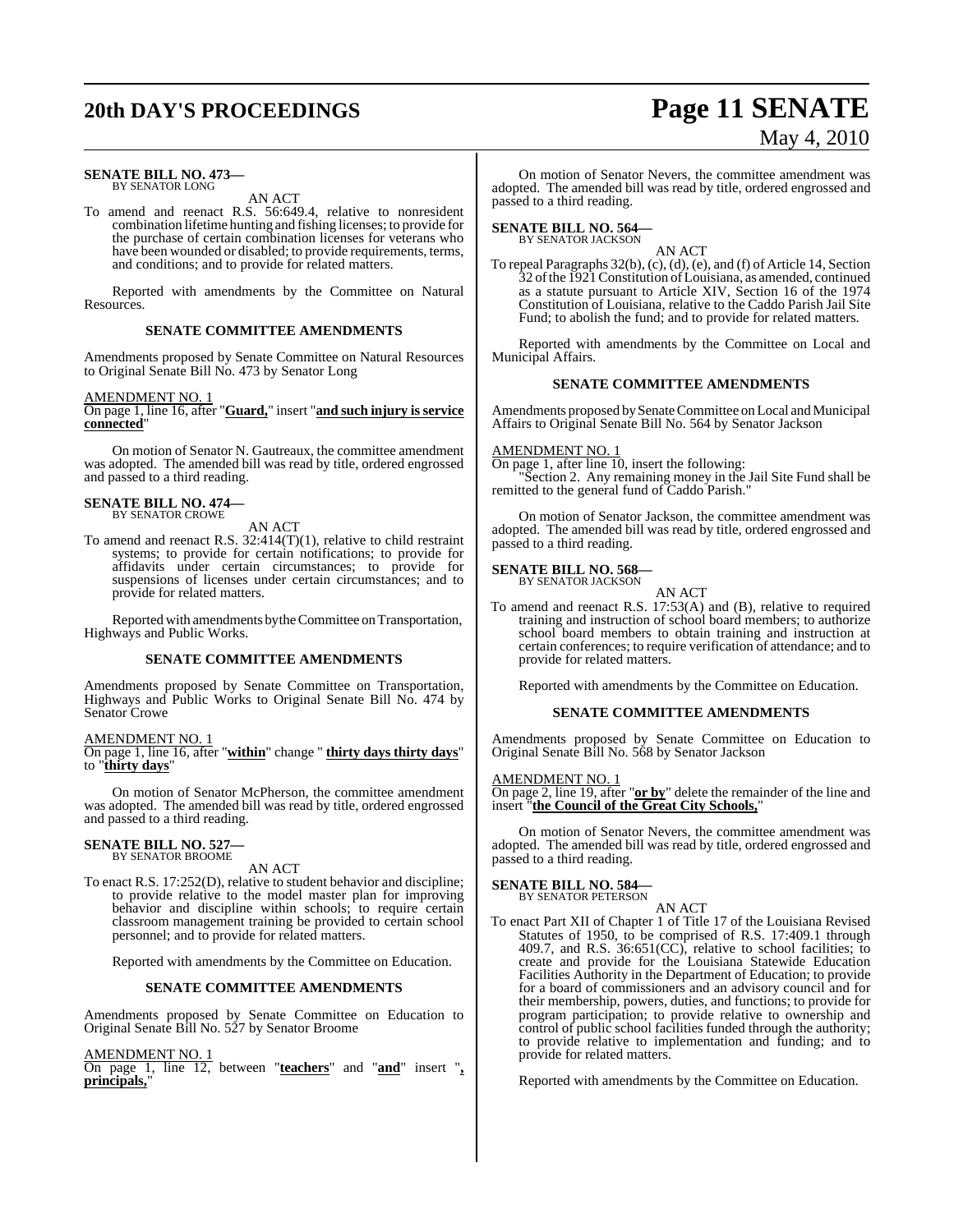# **Page 12 SENATE 20th DAY'S PROCEEDINGS**

### May 4, 2010

#### **SENATE COMMITTEE AMENDMENTS**

Amendments proposed by Senate Committee on Education to Original Senate Bill No. 584 by Senator Peterson

#### AMENDMENT NO. 1

On page 4, line 12, after "**authority**" delete the remainder of the line and at the beginning of line 13, delete "**school system to fund projects locally**"

On motion of Senator Nevers, the committee amendment was adopted. The amended bill was read by title, ordered engrossed and passed to a third reading.

#### **SENATE BILL NO. 635—** BY SENATOR LONG

AN ACT

To amend and reenact R.S. 32:1(10) and (93.1), 2(C) and (D), 3(C), 388(F) and (G), and 389, R.S. 36:408(B)(3), 409(C)(8), R.S. 40:1379.8, and R.S. 47:718(B)(1) and (C) and 812(C), and to repeal R.S. 32:2(E), relative to weights and standards; to transfer the operation and maintenance of stationary weight enforcement scale locations from the Department of Transportation and Development to the Department of Public Safety and Corrections; to provide for authority of the Department of Transportation and Development; to provide for the authority of the Department of Public Safety and Corrections; to provide for definitions; to provide for penalties and payments; to provide for enforcement, payment, and collections procedures; to provide for administrative review; to provide for transition; to provide for effective date; and to provide for related matters.

Reported with amendments by the Committee on Transportation, Highways and Public Works.

#### **SENATE COMMITTEE AMENDMENTS**

Amendments proposed by Senate Committee on Transportation, Highways and Public Works to Original Senate Bill No. 635 by Senator Long

#### AMENDMENT NO. 1

On page 1, delete lines 2, 3, and 4, and insert:

"To amend and reenact R.S.  $32:1(1)$ ,  $(10)$  and  $(93.1)$ ,  $2(D)$  and  $(E)$ ,  $3(C)$ ,  $388(A)(3)$ , the introductory paragraph of  $(B)(1)(a)$ ,  $(B)(4)(a)$ ,  $(C)(3)$ ,  $(F)$  and  $(G)$ , 388.1, 389, 390.23 $(A)$ , and 392(A)(1), R.S. 36:408(B)(3) and 409(C)(8), R.S. 40:1379.8, and R.S.  $47:511.1(B)$ , (C), (D), and (E),  $516(A)$ , (B)(2), and (D), 718(B)(1) and (C) and  $812(C)$ , and to repeal R.S.  $32:1(93)$  and 2(B) and (C), relative to weights and standards; to transfer"

#### AMENDMENT NO. 2

On page 1, delete line  $\overline{1}4$ , and insert:

"Section 1. R.S.  $32:1(1)$ ,  $(10)$  and  $(93.1)$ ,  $2(D)$  and  $(E)$ ,  $3(C)$ , 388(A)(3), the introductory paragraph of  $(B)(1)(a)$ ,  $(B)(4)(a)$ ,  $(C)(3)$ , (F) and (G), 388.1, 389, 390.23(A), and 392(A)(1) are"

#### AMENDMENT NO. 3

On page 2, between lines 2 and 3 insert the following:

"(1) "Authorized emergency vehicle" means a vehicle of a fire department, a vehicle of the department's weights and standards police force, a police vehicle, a privately owned vehicle belonging to members of an organized volunteer fire department or fire district when so designated or authorized by the fire chief of that fire department or fire district, an industrial-owned vehicle assigned to members of a fire department or fire district when so designated or authorized by the fire chief of that fire department or fire district, a vehicle parked or stopped by elevator repair or construction personnel while responding to an elevator emergency, such ambulances and emergency medical response vehicles certified by the Department of Health and Hospitals that are operated by certified ambulance services, and emergency vehicles of municipal departments or public service corporations as are designated or authorized by the secretary of the Department of Transportation and Development or by the chief of police of any incorporated municipality. For purposes of this Section, elevator repair shall be limited to those elevators that move people.

#### AMENDMENT NO. 4

On page 2, delete lines 19 through 29, and on page 3, delete lines 1 through 16, and insert the following:

"D. The <del>Department of Transportation and Development</del> **department** shall have sole authority over the issuance of special permits as set forth in R.S. 32:387. **The commissioner may facilitate the issuance of permits by the department's truck permit office to place a vehicle or load in compliance with law.**

E. The secretary of the Department of Transportation and Development, through the office of the weights and standards police force, **commissioner** shall provide the personnel and equipment required to fully implement the provisions of R.S. 32:390.23 **the Louisiana Truck Center, Part VI-B of Chapter 1 of Title 32 of the Louisiana Revised Statutes,** as it relates to the assessment and collection of fees and taxes of this department. **Any money made available and received from the Federal Highway Administration, or from any other entity for the purpose of maintaining, improving, or upgrading the stationary or mobile scales shall be used solely for such purpose. The commissioner shall be responsible for maintenance of the buildings and grounds and the stationary scales at stationary scale locations. The department shall be responsible for the maintenance of the roadways and parking lots at the stationary scale locations.**"

#### AMENDMENT NO. 5

On page 4, between lines 10 and 11, insert the following: "A. \* \* \*

(3) Each vehicle that is required to stop at a department stationary weight enforcement scale location and which fails to stop shall be assessed the following penalty:

(a) Vehicles with a gross vehicle weight rating of less than twenty-six thousand pounds shall be fined **penalized** one hundred dollars for failure to stop at the department stationary a weight scales **scale**. This fine **penalty** shall be in addition to any other fines **penalties** which may be assessed for other violations.

(b) Vehicles with a gross vehicle weight rating of twenty-six thousand pounds or more shall be fined **penalized** five hundred dollars for failure to stop at the department stationary a weight scales **scale**. This fine **penalty** shall be in addition to any other fines **penalties** which may be assessed for other violations.

(4) Any vehicle which inadvertently bypasses the department stationary weight scales and returns to the scales voluntarily without the assistance of law enforcement shall not be assessed any penalty for bypassing the scales **scale**.

 $B(1)(a)$  Except as provided in Subparagraphs (b), **and** (c), and (d), whoever owns or operates any vehicle or combination of vehicles in violation of any rule, regulation, directive, or requirement of the secretary adopted under R.S. 32:386 or in violation of R.S. 32:386 shall be required to reduce the load to the maximum permissible gross weight and shall be assessed a penalty on such weight which exceeds the maximum permissible gross weight as defined by R.S. 32:386 or maximum allowable axle weights, whichever resultsin the higher fine, in accordance with the following schedule:

\* \* \* (4)(a) Whoever owns any business entity engaged in the sale or shipment of construction aggregates requiring a weighmaster **weigh** master, not including asphalt, or transfer sales or shipment from rail, barge, or ship to wholesale stockpiles or inventories within a fivemile radius of the point where the shipment was transferred, who violates, or whose driver or contract driver violates any rule, regulation, directive, or requirement of the secretary adopted under R.S. 32:386 or violates R.S. 32:386 shall also be assessed a separate penalty for each violation in accordance with the schedule set forth in Paragraph **Subsection** B(1) **of this Section**. However, notwithstanding any other provision of this Chapter or any law to the contrary, any such business, or weighmaster **weigh master** thereof, who releases a vehicle that is within the maximum permissible gross weight limitations for travel on a state highway shall not be assessed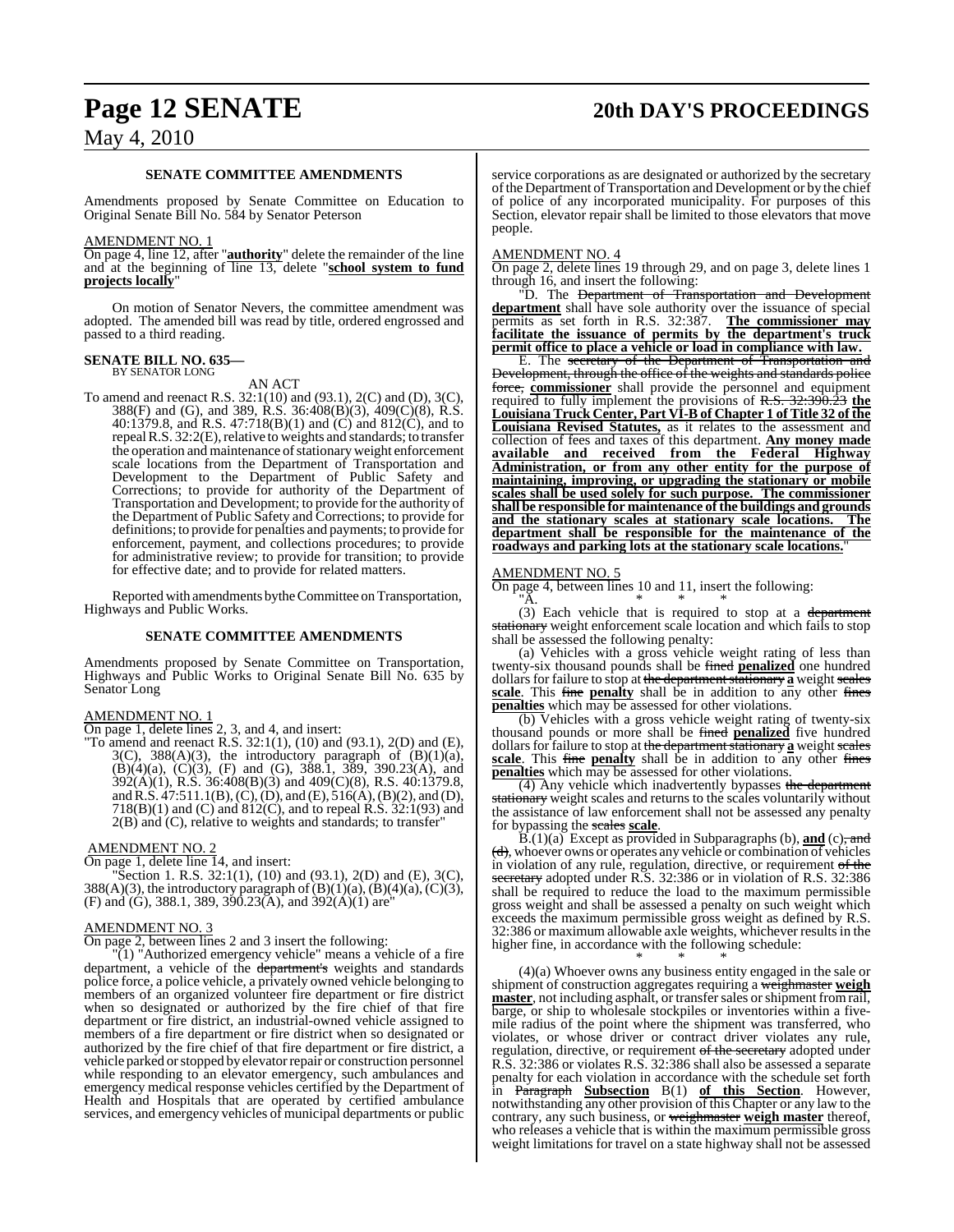#### any penalty when said vehicle is found in violation of gross maximum weight limitations while traveling on any interstate highway. For purposes of enforcing this Paragraph **Subsection**, any weights and standards and **or** state policeman having reason to believe that such owner is in violation of R.S. 32:386 is authorized to enter and go upon, without formal warrant, any vehicle, stand, place, building, or premises, for the purpose of inspecting only the shipping ticket or tickets issued in connection with the particular load found in violation of R.S. 32:386 by the **any** W**w**eights and **Ss**tandards **or state** Ppolice**man** in order to determine whether such sales at the origin of shipment contain the amounts represented and are offered for sale or sold in a manner in accordance with law. The discovery of an overweight vehicle after proper weighing shall constitute "reason to believe" for purposes of this Paragraph **Subsection**.

\* \* \*

C. \* \* \* (3) Nothing contained in this Subsection shall authorize the department **commissioner or any weights and standards or state policeman** to assess any penalty provided for herein for both the failure to possess a required special permit and for operating a vehicle in violation of R.S. 32:386 when arising out of the same activity, and to this extent the penalties provided for in this Subsection shall not be cumulative in nature.

#### AMENDMENT NO. 6

On page 5, between lines 1 and 2, insert: "§388.1. Penalties; multiple violations

Whoever owns or drives any vehicle or combination of vehicles in violation of two or more of the provisions of this Part at any one time shall be assessed the greater or the greatest of the penalties, in the full amount of the penalty. The department **commissioner** is hereby authorized to promulgate rules and regulationsto provide that in addition to assessment of the greater or greatest penalty, the owner or driver shall be assessed a penalty not to exceed ten dollars for each other violation committed at the same time; however, such rules and regulationsshall only be promulgated provided the Federal Highway Administration initiates official sanctions which would result in the loss of National Highway System apportionment or other federal funds should such penalties for multiple violations not be provided. \* \* \*"

#### AMENDMENT NO. 7

On page 5, line 20, after "regulations" delete the remainder of the line and delete lines 21 and 22 and insert the following: "adopted pursuant to this"

#### AMENDMENT NO. 8

On page 6, delete lines 6 through 29 and delete pages 7, 8, 9 and 10 and insert the following:

"C. (1) Whenever any vehicle or combination of vehicles is found in violation of any provision of this Part or any regulation of the department or secretary adopted pursuant thereto, the weights and standards police officer or any state policeman shall take the name and address of the owner and driver and the license number of the vehicle and shall issue a violation ticket assessing a penalty for such violation in accordance with R.S. 32:388.

 $(2)$  Upon issuance of the violation ticket, an owner or driver who resident of Louisiana or who has a domicile in Louisiana shall receive notification from the weights and standards stationary scale police officer that the penalty shall be paid within thirty days of issuance of the violation ticket or that the owner or driver may request an agency review of the penalty within thirty days of issuance of the violation ticket. An owner or driver who is not a resident of Louisiana or who does not have a domicile in Louisiana shall receive notification from the weights and standards stationary scale police officer that the penalty shall either be paid at the time the violation ticket is issued or he shall post a bond equal to the amount of the penalty, which bond shall be forfeited if, within thirty days of issuance of the violation ticket, the penalty has not been paid or an agency review has not been requested. The owner or driver shall pay the penalty assessed with certified check, cashier's check, money order, or department-approved credit card. The secretary may establish credit accounts for violators, if each violator provides the department a cash deposit in the minimum amount of five thousand

# **20th DAY'S PROCEEDINGS Page 13 SENATE** May 4, 2010

dollars or any amount in excess thereof fixed by the secretary to guarantee payment of said account. The department shall not detain or impound any vehicle issued a violation ticket for any violation of the provisions of R.S. 32:380 through 387 prior to the final disposition of the violation ticket if the owner or driver is a resident of Louisiana or has a domicile in Louisiana, or has paid the penalty or posted the bond in accordance with this Section. For purposes of this Section, "final disposition" shall be defined as a final conviction, not capable of appeal or review.

 $\left(\frac{3}{4}\right)$  If a driver of a motor vehicle who is a resident Louisiana or who has a domicile in Louisiana is determined to be the responsible party for the violation ticket by the Department of Transportation and Development or the office of state police, the driver shall be responsible for the payment of all fines and fees associated with issuance of the violation ticket. If the department or the office of state police fails to receive payment of the violation ticket within sixty calendar days of issuance of the violation ticket or within sixty calendar days of receiving a notice of final judgment from the agency or administrative review, the department or the office of state police shall transmit the driver's license number to the office of motor vehicles. Upon receipt of the driver's license number, the office of motor vehicles shall immediately notify the driver, by first class mail, that his driver's license shall be suspended thirty calendar days after the date of mailing the notice unless all fines and fees associated with the violation ticket are paid in full together with notice of the imposition of a fifty-dollar fee by the office of motor vehicles to cover its administrative costs. Upon payment of all fines and fees associated with the violation ticket, the office of motor vehicles shall immediately authorize the reinstatement of the driver's license.

(b) If a motor carrier is determined by the Department of Transportation and Development or the office of state police to be the responsible party for a violation ticket, and if such party fails to pay the assessed penalty within sixty calendar days of receiving the violation ticket or within sixty calendar days of receiving a notice of final judgment from the agency or administrative review, the department or the office of state police shall transmit the vehicle identification number ofthe offending vehicle for which the violation ticket was issued to the office of motor vehicles. The office of motor vehicles shall not renew the registration of the offending vehicle until all fines and fees associated with the violation ticket are paid in full. Upon payment of all fines and fees associated with the violation ticket, the office of motor vehicles shall immediately authorize renewal of the vehicle's registration. The Department of Transportation and Development and the office of state police shall adopt rules and regulations in accordance with the Administrative Procedure Act, subject to oversight by the House and Senate Committees on Transportation, Highways and Public Works, as are necessary to implement the provisions of this Subparagraph.

(c) The Department of Transportation and Development and the office of state police shall be prohibited from seizing the registration license plate of a motor vehicle for failing to pay a fine for a v<del>iolation ticket.</del>

(4)(a) Any owner or driver who pays an assessed penalty in accordance with the provisions of this Section shall have a period of ninety days after the date of payment to institute a civil suit against the department to recover the penalty so paid. However, the ninetyday time period to institute a civil suit against the department shall be suspended for any owner or driver who timely requests an agency review in accordance with the provisions of this Section, in which case the owner or driver shall have a period of ninety days after the final disposition of the agency review to institute a civil suit against the department to recover the penalty so paid.

 $(b)$  The right to sue for recovery of a penalty paid shall afford a legal remedy and right of action in any state district court for a full and complete adjudication of any questions arising in the enforcement of a penalty respecting the legality of any penalty assessed or the method of enforcement thereof. Any such suit may be instituted either in the parish in which the violation occurred, the domicile of vehicles, provided the domicile is within the state of Louisiana, or in East Baton Rouge Parish. In any such suit, service of process shall be made on the department, through the secretary. The department shall be a necessary and proper party defendant in any such suit.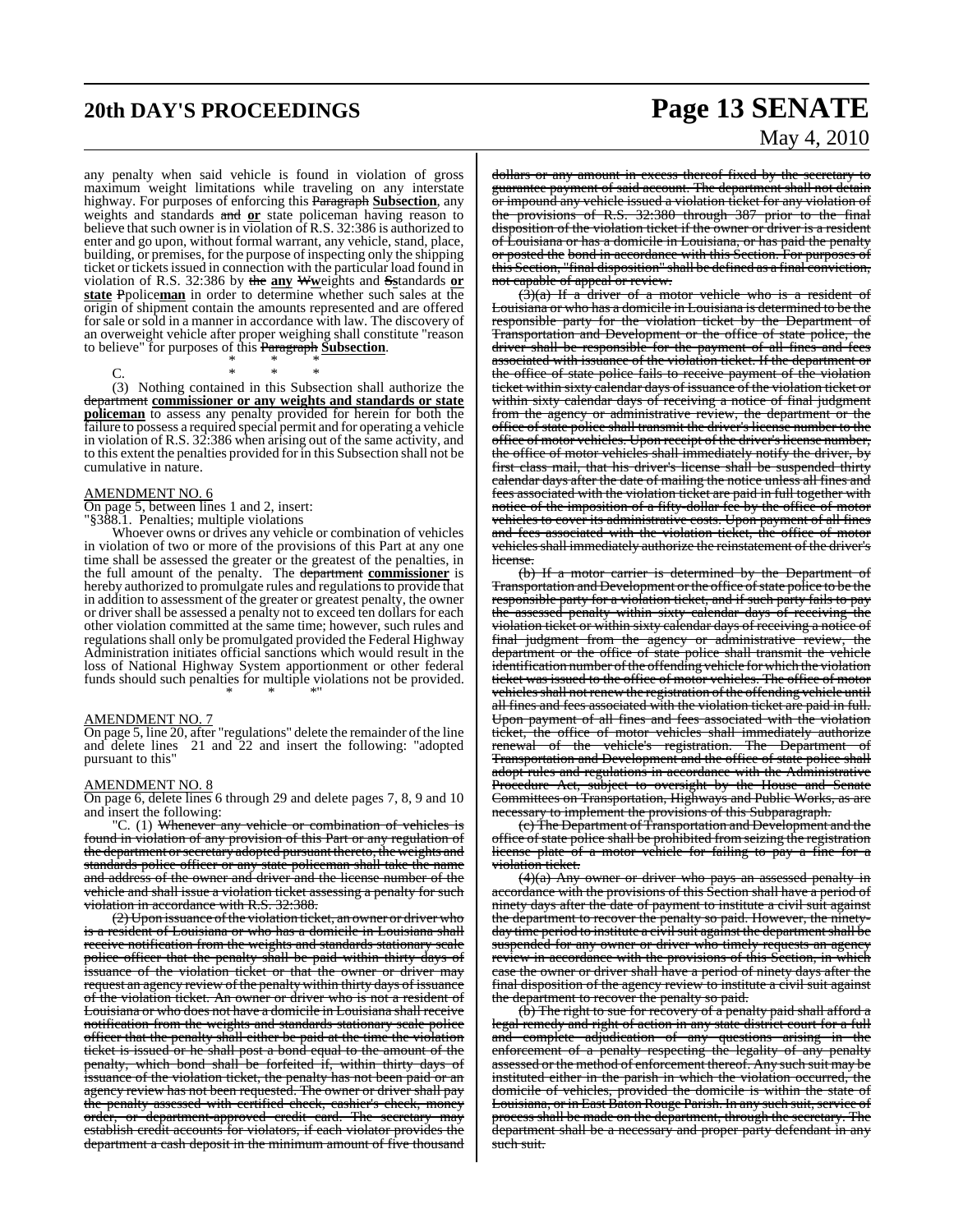## **Page 14 SENATE 20th DAY'S PROCEEDINGS**

May 4, 2010

(5) No court of this state shall issue any process whatsoever to restrain the collection of any penalty assessed by the department pursuant to this Part.

(6) If upon expiration of the ninety-day period provided in Paragraph (4)(a) of this Subsection any penalty assessed remains unpaid, the department may institute a civil suit in the parish in which the violation occurred or in the domicile of the owner or driver to collect any penalty assessed but unpaid. The department shall have one year from the date of expiration of the ninety-day period to institute such a suit.

(7) Notwithstanding the above provisions, any member of the armed forces, who is in uniform or presents an order for duty and who is operating a military vehicle in the line of duty in violation of any provision of R.S. 32:380 through R.S. 32:387 or any regulation of the department or secretary adopted pursuant thereto shall not be required to pay the penalty assessed, nor shall he be required to surrender his Louisiana driver's license. However, the owner of the vehicle or the federal government shall pay the penalty within thirty days.

(8) Failure of any vehicle or combination of vehicles to stop at a weigh facility may be excused if stopping the vehicle or combination of vehicles would create a serious traffic hazard. The Department of Transportation and Development shall promulgate rules under the provisions of the Administrative Procedure Act for the implementation of this Paragraph. Such rules shall define traffic hazard" and shall authorize the use of green traffic signal lights to allow vehicles to pass the weigh facility at such times as vehicles have accumulated on the entrance ramp to the weigh facility to the extent that the vehicles present a traffic hazard. Rules adopted hereunder shall be subject to oversight by the House and Senate Committees on Transportation, Highways and Public Works.

 $D(1)$  The secretary shall establish a procedure for review of violation tickets issued by weights and standards stationary scale police officers and may take appropriate actions based on the findings of the agency's review. The secretary shall adopt rules in accordance with the Administrative Procedure Act to govern agency review and any actions taken based on the findings of the agency.

(2) Following conclusion of the agency's review, the operator or responsible party issued the violation ticket by the weights and standards stationary scale police officer may request a hearing conducted by a review panel comprised of five members. One member of the review panel shall be appointed by the secretary of the Department of Transportation and Development, two members shall be appointed by the chairman of the House Transportation, Highways and Public Works Committee, and two members shall be appointed by the chairman of the Senate Transportation, Highways and Public Works Committee. Decisions of the review panel shall be binding upon the Department of Transportation and Development. The secretary shall adopt rules and regulations in accordance with the Administrative Procedure Act regarding the hearing conducted by the review panel including but not limited to rules and regulations regarding the notification and procedure for requesting a hearing by the review panel and deadlines for request for a hearing before the nanel.

**Whenever any carrier, common carrier, contract carrier, private carrier, transport vehicle, or driver is found in violation of any provision of this Chapter, commissioner shall send the responsible party a "Notice of Violation, Proposed Finding and Proposed Civil Penalty", hereafter referred to as a "notice of violation", within thirty calendar days of the violation.**

**(2)(a) Each notice of violation shall clearly indicate if a monetary penalty is assessed for the violation or if the notice of violation is only a warning. When a monetary penalty is assessed, each notice of violation shall be sent to the responsible party by certificate of mailing. Such notice of violation shall also contain notice that the responsible party shall have forty-five calendar days from the date of issuance of the notice of violation to either pay the monetary penalty for the violation or to request, in writing, an administrative hearing to review the notice of violation. When the amount of the civil penalty is negotiated between the commissioner and the responsible party, the commissioner shall send written notification to the responsible party of the amount of the negotiated civil penalty within thirty calendar days of the date of the final negotiation. Such payment**

**shall be made by certified check, money order, or credit card. If made by credit card, the payment shall be deemed received by the commissioner when tendered and an approval code is obtained from the credit card company or credit card processor.**

**(b) The commissioner shall adopt rules and regulations in accordance with the Administrative Procedure Act, subject to oversight by the House and Senate Committees on Transportation, Highways and Public Works as are necessary regarding the administrative hearing, including but not limited to rules and regulations regarding notification and the procedure for requesting a hearing provided such rules shall not conflict with the provisions of R.S. 32:388.1.**

**(3) If the commissioner fails to issue the notice of violation to the responsible party within thirty calendar days of the violation in accordance with the provisions of this Section, the violation shall be dismissed. However, the commissioner shall be granted an additional sixty calendar days to send the responsible party a notice of violation in accordance with the provisions of this Section if he experiences a data system failure caused by either an act of God or an intentional act of sabotage.**

**(4) Any appeal of the findings of the administrative law judge shall be filed in a state district court with proper venue over the matter.**

**D.(1) If a carrier is determined to be the responsible party for a notice of violation by the commissioner and, if such carrier fails to pay the assessed penalty within forty-five calendar days of issuance of the notice of violation, or in the case of an administrative hearing, the responsible party fails to pay the assessed fine within thirty calendar days of receiving a notice of final judgment from the administrative law judge, the outstanding penalty amount shall be posted on the commissioner's official web site. The outstanding penalty amount for such responsible party shall continue to appear on the web site until all fines and fees are paid in full. The commissioner shall transmit the vehicle identification number of the offending vehicle for which the notice of violation was written to the office of motor vehicles. The office of motor vehicles shall not renew the registration of the offending vehicle until all fines and fees associated with the notice of violation have been paid in full. Within seven calendar days of receiving documentation from the responsible party that all fines and fees have been paid in full, the commissioner shall remove the posting of the notice of violation from his web site. Additionally, upon payment of all fines and fees associated with the notice of violation, the office of motor vehicles shall immediately authorize renewal of the vehicle's registration. Such payment shall be made by certified check, money order, or credit card. If made by credit card, the payment shall be deemed received by the commissioner when tendered and an approval code is obtained from the credit card company or credit card processor.**

**(2) If the driver of a motor vehicle is found to be the responsible party for a notice of violation by the commissioner, the driver shall be responsible for the payment of all fines and fees associated with issuance of the notice of violation. Such payment shall be made by certified check, money order, or credit card. If made by credit card, the payment shall be deemed received by the commissioner when tendered and an approval code is obtained from the credit card company or credit card processor. If the commissioner fails to receive payment within forty-five calendar days of issuance of the notice of violation, or in the case of an administrative hearing, the responsible party fails to pay the assessed penalty within thirty calendar days of receiving a notice of final judgment from the administrative law judge, the commissioner shall transmit the driver's license number to the office of motor vehicles. Upon receipt of the driver's license number, the office of motor vehicles shall immediately notify the driver, by first class mail, that his driver's license shall be suspended thirty calendar days after the date of mailing the notice unless all fines and fees associated with the notice of violation or final judgment from the administrative law judge are paid in full together with notice of the imposition of a fifty-dollar fee by the office of motor vehicles to cover its administrative costs. The driver's license shall remain suspended until all fines and fees associated with the notice of violation or**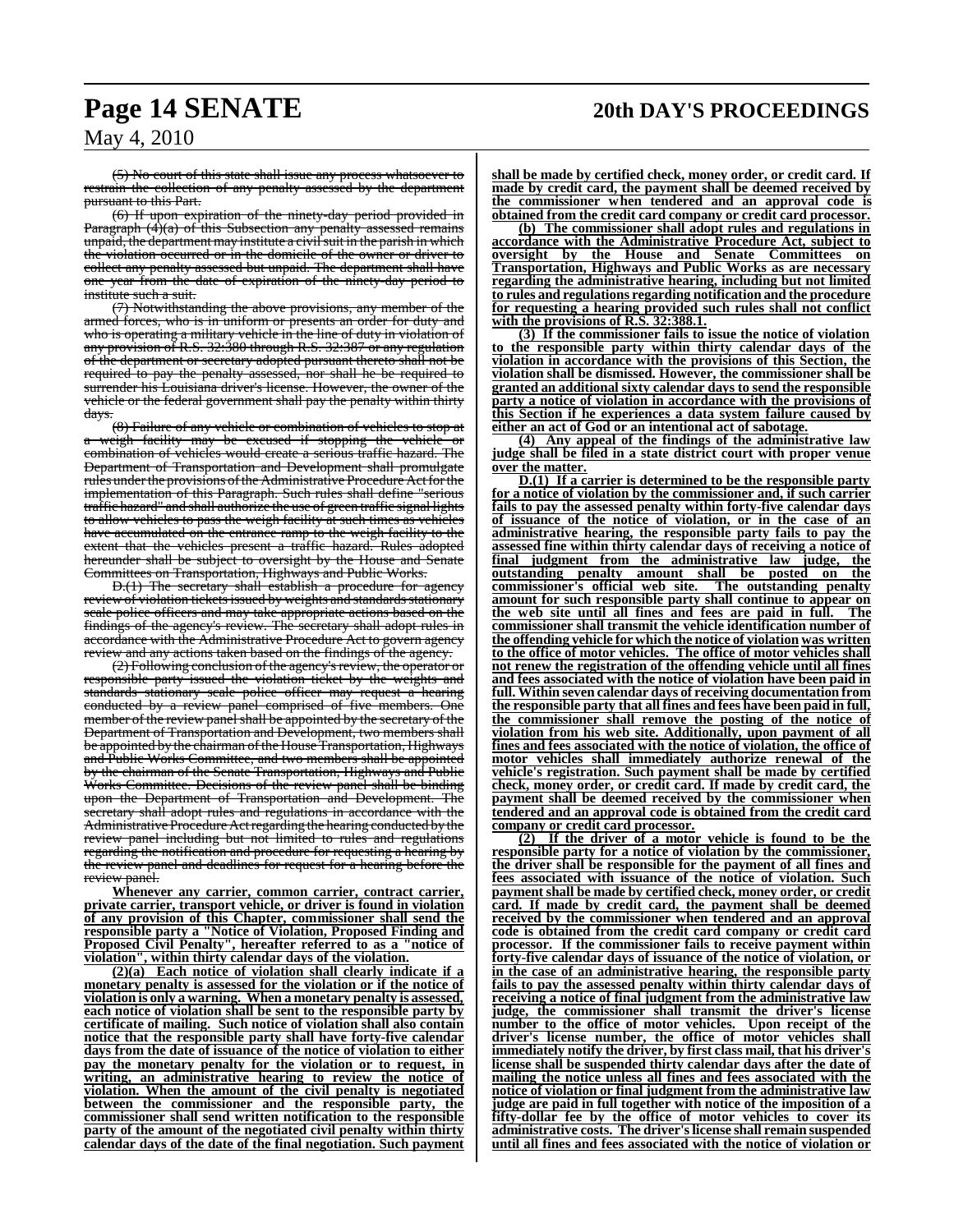# **20th DAY'S PROCEEDINGS Page 15 SENATE**

# May 4, 2010

**final judgment from the administrative law judge and the fiftydollar fee for the office of motor vehicles are paid in full. Upon payment of all fines and fees, the office of motor vehicles shall immediately authorize the reinstatement of the driver's license.**

**(3) Motor carriers shall not be responsible for driver violations.**

**E.(1) The commissioner and any law enforcement officer working for the commissioner shall be prohibited from seizing a motor vehicle or the registration license plate of a motor vehicle for failing to pay a fine for a notice of violation.**

**(2) In the event a motor vehicle for which a notice of violation has been issued is subsequently sold, the new owner of such vehicle shall not be responsible for any outstanding fines or fees associated with a notice of violation. The new owner of the motor vehicle shall present proper documentation to the commissioner evidencing the lawful transfer of ownership.**

**F. During a state of emergency declared by the governor, the commissioner shall be granted an additional sixty calendar days to send the responsible party a notice of violation in accordance with the provisions of this Section. Such extension of time shall terminate not later than sixty days from the date the state of emergency ends.**

**G. Notwithstanding the provisions of this Section, any member of the armed forces, who is in uniform or presents an order for duty and who is operating a military vehicle in the line of duty in violation of any provision of R.S. 32:380 through R.S. 32:387, or any regulation adopted pursuant thereto, shall not be required to pay the penalty assessed, nor shall such member be required to surrender his Louisiana driver's license. However, the owner of the vehicle or the federal government shall pay the penalty within thirty days.**

**H. The failure of any vehicle or combination of vehicles to stop at a weigh facility may be excused if stopping the vehicle or combination of vehicles creates a serious traffic hazard. The commissioner shall promulgate rules under the provisions of the Administrative Procedure Act to implement the provisions of this Subsection. Such rules shall define "serious traffic hazard" and shall authorize the use of green traffic signal lights to allow vehicles to pass the weigh facility at such times as vehicles have accumulated on the entrance ramp to the weigh facility to the extent that the vehicles present a traffic hazard. Rules previously adopted by the department shall remain in full force and effect until such time as the commissioner promulgates rules pursuant to this Subsection. Rules adopted hereunder shall be subject to oversight by the House and Senate Committees on Transportation, Highways and Public Works.**

\* \* \* §390.23. Agency representatives

A. Located within the truck center shall be representatives of the following agencies:

(1) The Public Service Commission.

(2) The Department of Public Safety and Corrections, public safety services.

(3) The Department of Revenue.

(4) The Department of Transportation and Development, office of weights and standards.

#### \* \* \* §392. Impounding of vehicles; prohibitions

A.(1) Upon discovery of any vehicle operated in violation of this Chapter, the vehicle shall not be impounded but shall be directed to and followed by the weights and standards police officer or state policeman to the nearest appropriate place suitable for unloading to its licensed gross weight or maximum size requirements as provided in this Chapter and storage of said product to preserve it for its intended use in commerce and in either case shall be detained or unloaded at the expense and responsibility of the owner or driver. The department commissioner shall not detain or impound any vehicle issued a violation ticket for any violation of the provisions of R.S. 32:380 through 387 prior to the final disposition of the violation ticket if the owner or driver is a resident of Louisiana or has a domicile in Louisiana, or has paid the penalty or posted the bond in

accordance with the provisions of R.S. 32:389(C). For purposes of this Section, "final disposition" shall be defined as a final conviction, not capable of appeal or review. \* \* \*"

#### AMENDMENT NO. 9

On page 12, line 11, after "47:" insert "511.1(B), (C), (D) and (E),  $516(A)$ ,  $(B)(2)$  and  $(D)$ ,"

#### AMENDMENT NO. 10

On page 12, between lines 12 and 13, insert the following: "§511.1. Temporary permits

\* \* \* B. The Weights and Standards Police Force of the Department of Transportation and Development is hereby authorized and empowered to issue temporary permits on behalf of the commissioner and to enforce the provisions of this Section.

C. If upon inspecting a vehicle or combination of vehicles it is found that it has no temporary permit, the weights and standards police officer or other enforcement officer of the Department of Public Safety **commissioner** may impound the vehicle and may require the operator to purchase forthwith a temporary permit. Two hundred dollars shall be added to the cost of purchasing a temporary permit as a penalty.

D. Payments for penalties under this Section shall be remitted to the Department of Transportation and Development **commissioner. Such payment shall be made by certified check, money order, or credit card. If payment is made by credit card, the payment shall be deemed received by the commissioner when tendered and an approval code is obtained from the credit card company or credit card processor**.

E. All of such penalties collected by the secretary of the Department of Transportation and Development **commissioner** shall be paid into the state treasury on or before the twenty-fifth day of each month following their collection and, in accordancewith Article VII, Section 9 of the constitution shall be credited to the Bond Security and Redemption Fund. However, after a sufficient amount **of the penalties collected by the commissioner is allocated from the fund to pay all obligations secured by the full faith and credit of the state within any fiscal year, the treasurer shall pay an amount equal to the penalties paid into the Bond Security and Redemption Fund pursuant to the provisions of this Subsection into the Transportation Trust Fund created under Article VII, Section 27 of the Constitution of Louisiana.**

\* \* \* §516. Vehicles improperly licensed; weighing, inspections and investigations; purchase of proper license required; penalty

A. The commissioner, motor vehicle bureau enforcement officers or the division of state police, weights and standards police officers**,** of the Department of Transportation and Development or other proper legal authority, **shall** have the right and power at any time and place to investigate, in any lawful manner, and inspect, at any time and place, any vehicle, with respect to its registration, license, tax payment or other manner or thing contemplated by or provided for in this Chapter. To that end the commissioner may select, appoint or designate inspectors, acquire the necessary scales or other equipment incident to their functioning, and where necessary may cause the owner or driver of any vehicle to move the same or cause it to be moved, forthwith, to the nearest scales available in the direction of destination.

B. \* \* \* (2) Twenty-five percent of the annual price of the license or registration shall be added to the cost of purchasing the same as a penalty, which shall be in lieu of the penalties directed to be imposed by R.S. 47:508. There shall be credited against the price of this license or registration the price of the license or registration on the vehicle at the time of its unlawful operation. However, in lieu of impoundment and immediate purchase of license and registration, a **Department of Transportation and Development stationary** weights and standards enforcement **police** officer may issue a violation ticket in the amount of seventy-five dollars, in addition to any overweight penalties due as provided by R.S. 32:388, to any operator possessed of an improper Louisiana license and registration.

\* \* \*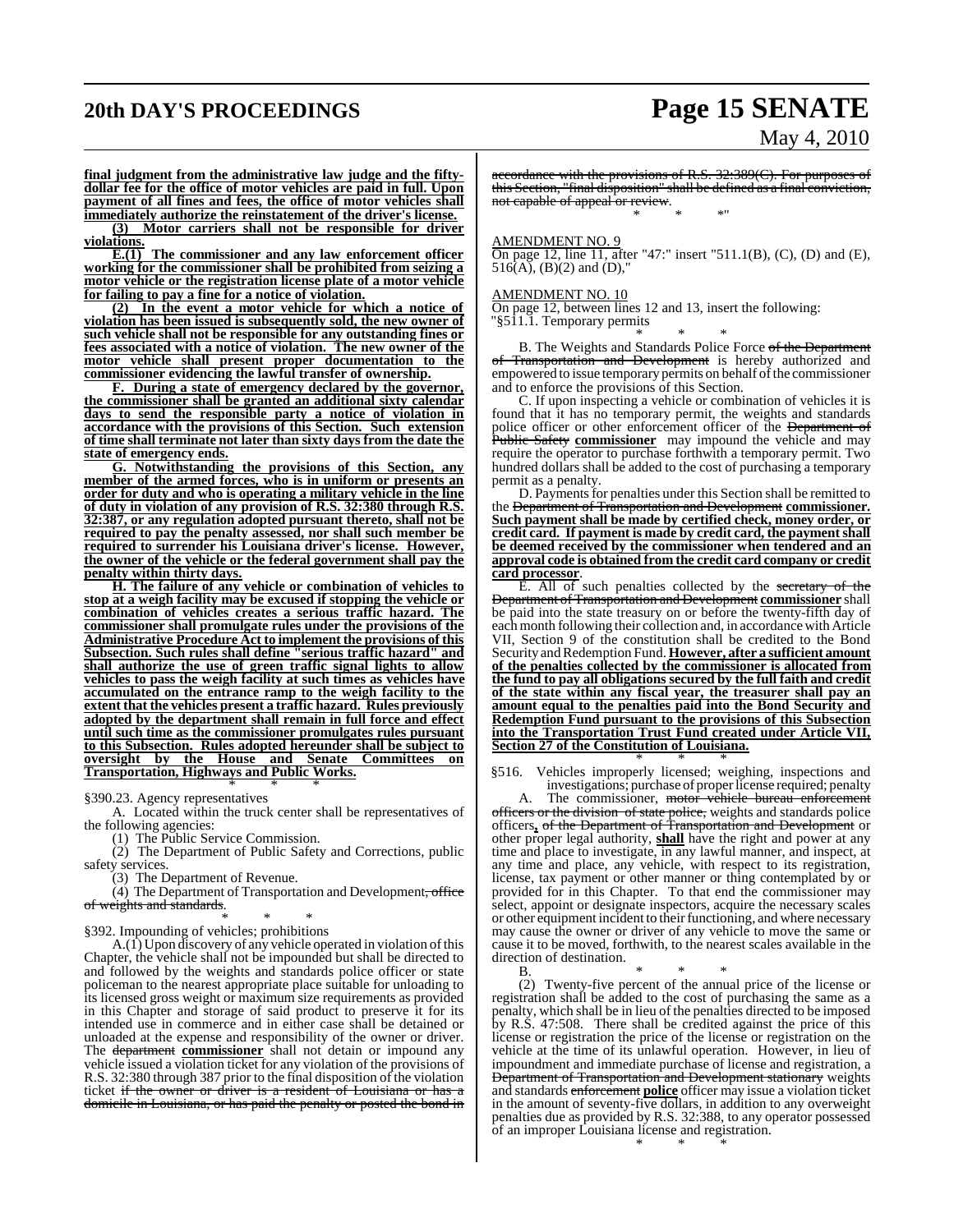D. Whoever violates his promise to appear, purchase license plate and registration and pay any penalty assessed under Subsections B and C of this section shall be punished by a fine of not more than five hundred dollars, or by imprisonment for not more than ninety days, or both, and the driver's license or license plate shall be forwarded to the Department of Public Safety **commissioner** for suspension, revocation, and cancellation. \* \* \*"

#### AMENDMENT NO. 11

On page 13, line 21, change "R.S. 32:2(E) is" to "R.S. 32:1(93) and  $2(B)$  and  $(C)$  are"

#### AMENDMENT NO. 12

On page 13, delete lines 22 through 29 and on page 14, delete lines 1 through 3 and insert the following:

"Section 6. The items which are currently necessary to the duties and responsibilities currently performed by the Department of Transportation and Development for carrying out the functions, duties, and responsibilities of the previously constituted Weights and Standards stationary scales police force are transferred to the Department of Public Safety and Corrections, public safety services. Said transfer of items shall not include the building and property located at 1404 East Highway Drive, Baton Rouge, LA 70802.

#### AMENDMENT NO. 13

On page 15, line 5, after "Corrections" insert: "and the Louisiana Law Institute shall make the necessary statutory changes in order to comply with the provisions of this Section"

#### AMENDMENT NO. 14

On page On page 15, between lines 10 and 11 insert the following: "Section 14. The Department of Transportation and Development and the Department of Public Safety and Corrections, public safety services, shall report benchmark data annually to the House and Senate Committees on Transportation, Highways, and Public Works in order to measure the effectiveness and efficiency of the transfer of the fixed-site scale responsibilities from the Department of Transportation and Development to the Department of Public Safety and Corrections, public safety services. Such report shall include any and all benchmark data including but not limited to the number of employees, expenditures, the number and dollar value of violations issued, the number and dollar value of penalties collected and deposited into the state treasury, and appropriations by the legislature to the Department of Public Safety and Corrections, public safety services, to perform such transferred function either by direct appropriation or interagency transfer. The report shall also reflect whether or not the transfer of the fixed-site scale responsibilities from the Department of Transportation and Development to the Department of Public Safety and Corrections, public safety services, achieves a savings of at least twenty-five percent in the second year through the consolidation of the responsibilities as directed by the Commission on Streamlining Government. The first report shall be presented not later than September 1, 2010, which report shall include a base benchmark data set as of the effective date of Senate Bill 635 of the 2010 Regular Session of the Louisiana Legislature. Thereafter, the report shall be presented annually not later than September 1, 2011, and not later than September 1 of each fiscal year thereafter.

#### AMENDMENT NO. 15

On page 15, line 11, after "Section" change "14" to "15".

On motion of Senator McPherson, the committee amendment was adopted. The amended bill was read by title, ordered engrossed and passed to a third reading.

#### **SENATE BILL NO. 703—** BY SENATOR PETERSON

AN ACT

To enact R.S. 33:9091.16, a bill relative to Orleans Parish; to create the Broadmoor Neighborhood Improvement District; to provide for district boundaries, purpose, governance, and funding, including the levy of a parcel fee; to provide relative to the

# **Page 16 SENATE 20th DAY'S PROCEEDINGS**

powers and duties of the district and its governing board; and to provide for related matters.

Reported with amendments by the Committee on Local and Municipal Affairs.

#### **SENATE COMMITTEE AMENDMENTS**

Amendments proposed by Senate Committee on Local and Municipal Affairs to Original Senate Bill No. 703 by Senator Peterson

#### AMENDMENT NO. 1

On page 2, line 2, between "**Avenue**" and "**Washington**" change the period "**.**" to a comma "**,**"

On motion of Senator Jackson, the committee amendment was adopted. The amended bill was read by title, ordered engrossed and passed to a third reading.

#### **SENATE BILL NO. 712—**

BY SENATORS NEVERS, APPEL, DONAHUE, DORSEY AND DUPLESSIS

#### AN ACT

To enact R.S. 17:1875, relative to postsecondary education; to authorize the Board of Supervisors of Community and Technical Colleges to create a Centers of Excellence Program; to provide for Board of Regents' approval; to provide with respect to an advisory board; to provide relative to admissions, curriculum, tuition and fees, and other program parameters; to provide relative to funding and other resources to support the program; and to provide for related matters.

Reported with amendments by the Committee on Education.

#### **SENATE COMMITTEE AMENDMENTS**

Amendments proposed by Senate Committee on Education to Original Senate Bill No. 712 by Senator Nevers

#### AMENDMENT NO. 1

On page 2, line 10, change "**board**" to "**Board of Supervisors of Community and Technical Colleges**"

On motion of Senator Nevers, the committee amendment was adopted. The amended bill was read by title, ordered engrossed and passed to a third reading.

#### **SENATE BILL NO. 716—**

BY SENATOR DORSEY AN ACT

To amend and reenact R.S. 33:9038.31(3) and to enact R.S. 33:9038.43, relative to the Thomas H. Delpit Area Special District; to create the district and provide for its authority; to grant to the district certain tax increment finance and tax authority; and to provide for related matters.

Reported with amendments by the Committee on Local and Municipal Affairs.

#### **SENATE COMMITTEE AMENDMENTS**

Amendments proposed by Senate Committee on Local and Municipal Affairs to Original Senate Bill No. 716 by Senator Dorsey

#### AMENDMENT NO. 1

On page 2, line 15, after "**"district"**" insert a comma "**,**"

#### AMENDMENT NO. 2

On page 2, line 16, between "**B.**" and "**The**" insert "**Boundaries.**"

#### AMENDMENT NO. 3

On page 3, line 15, between "**actual**" and "**and necessary**" insert a comma "**,**"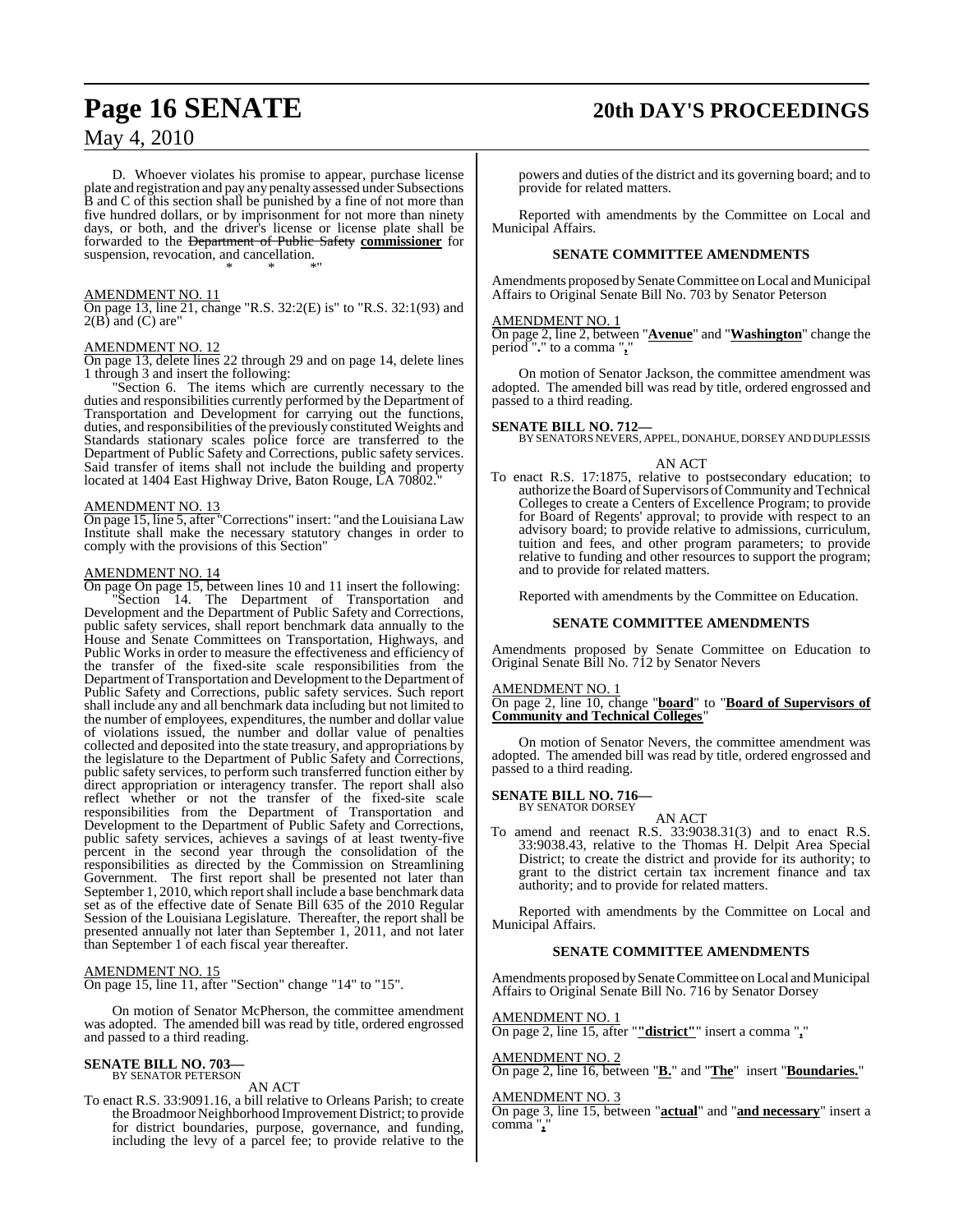# **20th DAY'S PROCEEDINGS Page 17 SENATE**

# May 4, 2010

AMENDMENT NO. 4

On page 3, line 20, between "**secretary**" and "**and treasurer**" insert a comma "**,**"

AMENDMENT NO. 5

On page 4, line 24, between "**F.**" and "**The**" insert "**Funding.**"

#### AMENDMENT NO. 6

On page 4, line 27, after "**limited to:**" delete the remainder of the line and delete lines 28 and 29 and on page 5, delete lines 1 and 2, and insert in lieu thereof the following:

"**(1) Ad valorem tax increment financing and bonding as provided in R.S. 33:9038.33.**

**(2) Sales tax increment financing and bonding as provided in R.S. 33:9038.34.**

**(3) Cooperative endeavor authority as provided in R.S. 33:9038.35.**

**(4) Bond authority as provided in R.S. 33:9038.38.**

**(5) Ad valorem and sales tax authority as provided in R.S. 33:9038.39.**"

#### AMENDMENT NO. 7

On page 5, line 3, between "**G.**" and "**The**" insert "**Pledging of** finances.

#### AMENDMENT NO. 8

On page 5, at the beginning of line 8, between "**date**" and "**all bonds**" insert "**of**"

On motion of Senator Jackson, the committee amendment was adopted. The amended bill was read by title, ordered engrossed and passed to a third reading.

### **SENATE BILL NO. 728—** BY SENATOR BROOME

AN ACT To amend and reenact R.S. 17:7(6)(b)(i)(cc)(introductory paragraph), relative to teacher certification requirements; to reduce the number of years of experience needed by an out-of-state certified teacher to qualify for a Louisiana teaching certificate; and to provide for related matters.

Reported favorably by the Committee on Education. The bill was read by title, ordered engrossed and passed to a third reading.

#### **SENATE BILL NO. 748—** BY SENATOR THOMPSON

AN ACT

To enact R.S. 56:410.11, relative to the use of certain fishing gear; to regulate the use of certain fishing gear on Lake Saint Joseph; to provide for the use of yo-yos and trigger devices; to provide conditions, requirements, and penalties; and to provide for related matters.

Reported favorably by the Committee on Natural Resources. The bill was read by title, ordered engrossed and passed to a third reading.

#### **SENATE BILL NO. 753—** BY SENATOR PETERSON

AN ACT

To amend and reenact R.S. 17:221.4(B)(2)(introductory paragraph) and to enact R.S. 17:221.4(B)(5), relative to elementary and secondary education; to provide with respect to dropout prevention and recovery programs; to provide with respect to cohort graduation rates and dropout rates; to provide for publication of school and school system cohort graduation rates; to provide for notification to parents of certain students regarding dropout rates and other school performance related information; and to provide for related matters.

Reported favorably by the Committee on Education. The bill was read by title, ordered engrossed and passed to a third reading.

#### **SENATE BILL NO. 761—** BY SENATOR DUPLESSIS

AN ACT To amend and reenact R.S. 33:4701(A), 4702(B)(1), (2), (4) and  $(6)(b)$ , (C), (E), (F), (G), 4703(A) and (C), and 4706(A) and (B); to enact R.S. 33:4701(C), 4702(B)(3) and (D), and 4706(C) and (D), and to repeal R.S.  $33:4702(H)$ , (I) and (J); relative to the New Orleans Regional Business Park; to provide with respect to the purpose of the district; to provide with respect to the members appointed to the board; to provide for an executive director; to provide with respect to plans submitted by the board and the process related to such plans; to provide with respect to issuing bonds; to provide with respect to unpaid and outstanding bonds; to provide with respect to the powers of the district; to provide with respect to the use of district funds; and to provide for related matters.

Reported with amendments by the Committee on Local and Municipal Affairs.

#### **SENATE COMMITTEE AMENDMENTS**

Amendments proposed by Senate Committee on Local and Municipal Affairs to Original Senate Bill No. 761 by Senator Duplessis

AMENDMENT NO. 1 On page 1, line 16, after "(D) are" insert "hereby"

AMENDMENT NO. 2 On page 2, at the end of line 6, change "**"district."**" to "**"district".**"

AMENDMENT NO. 3 On page 3, line 13, change "**nine**" to "**eleven**"

AMENDMENT NO. 4 On page 3, at the end of line 15, change "Greater New Orleans Inc." to "**Greater New Orleans, Inc.**"

#### AMENDMENT NO. 5

On page 3, line 28, strike "two" and insert "**three**"

AMENDMENT NO. 6

On page 4, line 28, after "**membership**" change "**with such**" to "**within the next**"

#### AMENDMENT NO. 7

On page 5, line 7, after "**who**" delete the remainder of the line and insert "**has unexcused absences of fifty percent or more of the**"

AMENDMENT NO. 8

On page 5, line 16, strike "Subparagraph" and insert "**Subparagraphs**"

#### AMENDMENT NO. 9 On page 5, at the beginning of line 17, after "through" delete "(I)" and insert "**(h)**"

AMENDMENT NO. 10 On page 6, line 8, after "**and may**" change "**do**" to "**perform**"

#### AMENDMENT NO. 11

On page 10, line 9, after "by the" delete "**secretary**" and insert "secretary"

#### AMENDMENT NO. 12

On page 11, at the beginning of line 11, after "§4703." strike "Corporate status; domicile;" and insert "**Domicile;**"

#### AMENDMENT NO. 13

On page 11, line 12, after "A." strike the remainder of the line and strike lines 13 through 19 and on line 20 strike "provision of R.S. 33:4702."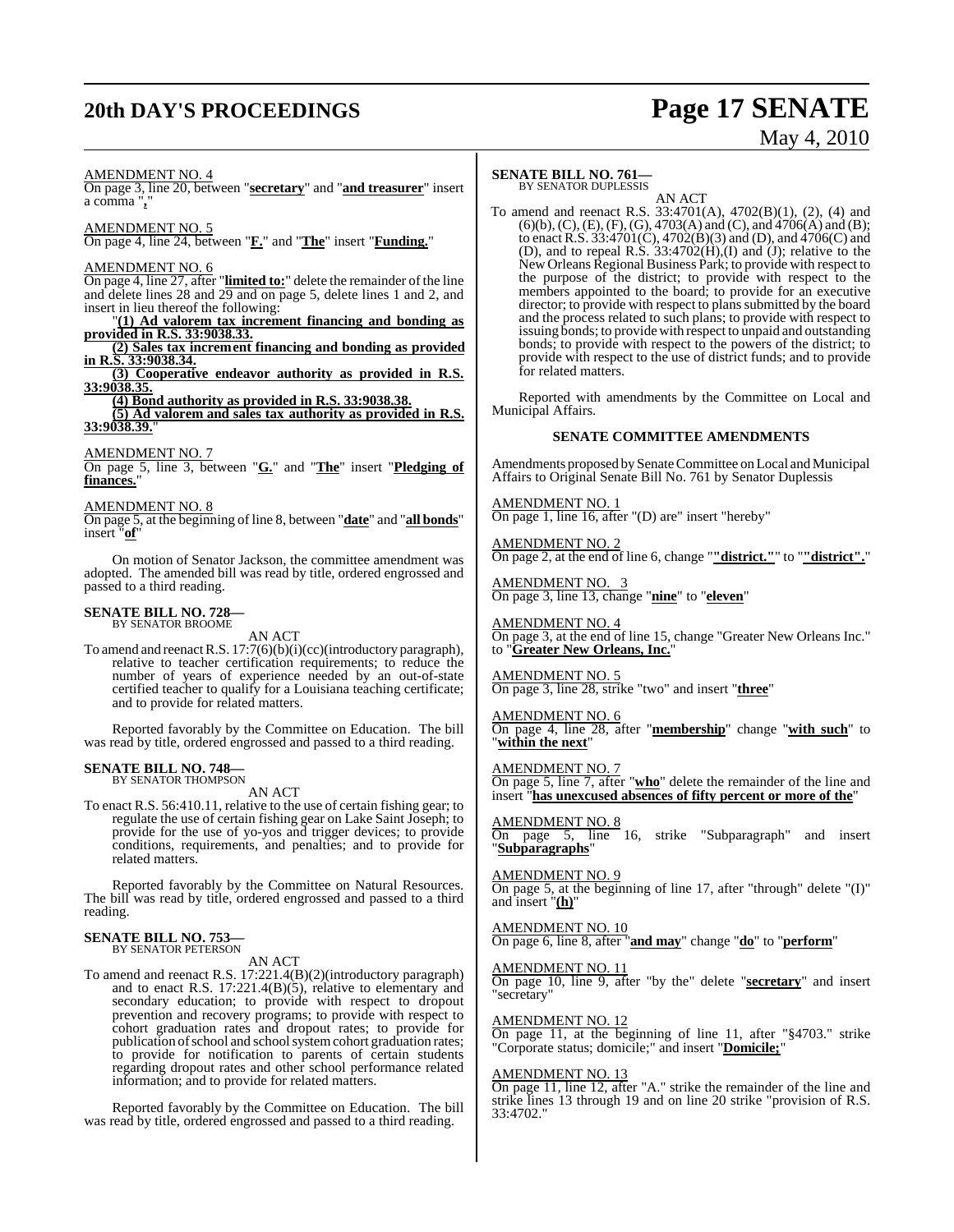#### AMENDMENT NO. 14

On page 16, line 22, change "**R.S. 51:1781, et seq.**" to "**R.S. 51:1781, et seq.**"

#### AMENDMENT NO. 15

On page 16, between lines 24 and 25, insert the following:

 $\sqrt{14}$   $(22)$  To report to the mayor and the council, at least quarterly, on the problems within the district and progress made in amelioration of the problems."

On motion of Senator Jackson, the committee amendment was adopted. The amended bill was read by title, ordered engrossed and passed to a third reading.

#### **SENATE BILL NO. 778—** BY SENATOR LAFLEUR

AN ACT

To enact R.S. 39:1426(D), relative to the sale of general obligation bonds by political subdivisions; to provide for conditions of such sales; and to provide for related matters.

Reported with amendments by the Committee on Revenue and Fiscal Affairs.

#### **SENATE COMMITTEE AMENDMENTS**

Amendments proposed by Senate Committee on Revenue and Fiscal Affairs to Original Senate Bill No. 778 by Senator LaFleur

#### AMENDMENT NO. 1

On page 1, delete lines 9 through 13 in their entirety, and insert the following:

"**D. Notwithstanding the provisions of any other law relating to the issuance of general obligation bonds by political subdivisions or the issuance by political subdivisions of any other bonds or indebtedness secured in whole or in part by ad valorem taxes, all such general obligation bonds or other such bonds or indebtedness may be sold as provided for in Subsection A of this Section or may be sold at private sale in the manner determined by the governing authority of the issuer thereof; provided the issuance of any such general obligation bonds or other such bonds or indebtedness is approved by the State Bond Commission, and in the case of a private sale, is approved by two thirds of the members present and voting of the State Bond Commission. For purposes of this Subsection,the terms "general obligation bonds" and "political subdivisions" shall have the meanings ascribed to them in Article VI, Section 44 of the Constitution of Louisiana.**"

On motion of Senator Marionneaux, the committee amendment was adopted. The amended bill was read by title, ordered engrossed and passed to a third reading.

### **House Bills and Joint Resolutions on Second Reading Reported by Committees**

**HOUSE BILL NO. 127—** BY REPRESENTATIVE KLECKLEY

AN ACT

To authorize and provide for the transfer or lease of certain state property in Calcasieu Parish to the Recreation District No. One of Ward Three of Calcasieu Parish from the division of administration; and to provide for related matters.

Reported favorably by the Committee on Natural Resources. The bill was read by title and referred to the Legislative Bureau.

#### **HOUSE BILL NO. 148—**

BY REPRESENTATIVE ABRAMSON AN ACT

To amend and reenact R.S. 33:9091.6(F)(3)(b), relative to the Upper Hurstville SecurityDistrict in Orleans Parish; to provide relative to the renewal of parcel fees; and to provide for related matters.

# **Page 18 SENATE 20th DAY'S PROCEEDINGS**

Reported with amendments by the Committee on Local and Municipal Affairs.

#### **SENATE COMMITTEE AMENDMENTS**

Amendments proposed by Senate Committee on Local and Municipal Affairs to Engrossed House Bill No. 148 by Representative Abramson

#### AMENDMENT NO. 1

On page 1, line 3, after "fees;" insert "to provide for an effective date:

#### AMENDMENT NO. 2

On page 2, at the end of line 1, after "Paragraph." insert "Any election to authorize the renewal of the fee shall be held only at the same time as the mayoral primary election for the city of New Orleans for that purpose in accordance with the Louisiana Election Code.

#### AMENDMENT NO. 3

On page 2, line 7, after "effective" delete the remainder of the line and delete lines 8 through 11 in their entirety and insert "on July 1, 2010."

On motion of Senator Jackson, the committee amendment was adopted. The amended bill was read by title and referred to the Legislative Bureau.

### **HOUSE BILL NO. 480—** BY REPRESENTATIVE MONTOUCET

AN ACT

To amend and reenact R.S. 56:1681(A)(2)(c), relative to the State Parks and Recreation Commission membership; to provide relative to nominations; and to provide for related matters.

Reported favorably by the Committee on Natural Resources. The bill was read by title and referred to the Legislative Bureau.

#### **HOUSE BILL NO. 703—**

BY REPRESENTATIVE ST. GERMAIN AN ACT

To authorize and provide for the transfer or lease of certain state property in Iberville Parish to Savoie Industries, L.L.C., from the division of administration; and to provide forrelatedmatters.

Reported with amendments by the Committee on Natural Resources.

#### **SENATE COMMITTEE AMENDMENTS**

Amendments proposed by Senate Committee on Natural Resources to Engrossed House Bill No. 703 by Representative St. Germain

#### AMENDMENT NO. 1

On page 1, line 17, after "herein" change "reserves" to "reserved"

#### AMENDMENT NO. 2

On page 1, line 24, change "same. propellies" to "same properties"

#### AMENDMENT NO. 3

On page 1, line 28, insert a space between "No. 373-A" and "in"

On motion of Senator N. Gautreaux, the committee amendment was adopted. The amended bill was read by title and referred to the Legislative Bureau.

**HOUSE BILL NO. 704—** BY REPRESENTATIVE ST. GERMAIN AN ACT

To authorize and provide for the transfer or lease of certain state property in Iberville Parish to the Cora Texas Manufacturing Company, L.L.C., from the division of administration; and to provide for related matters.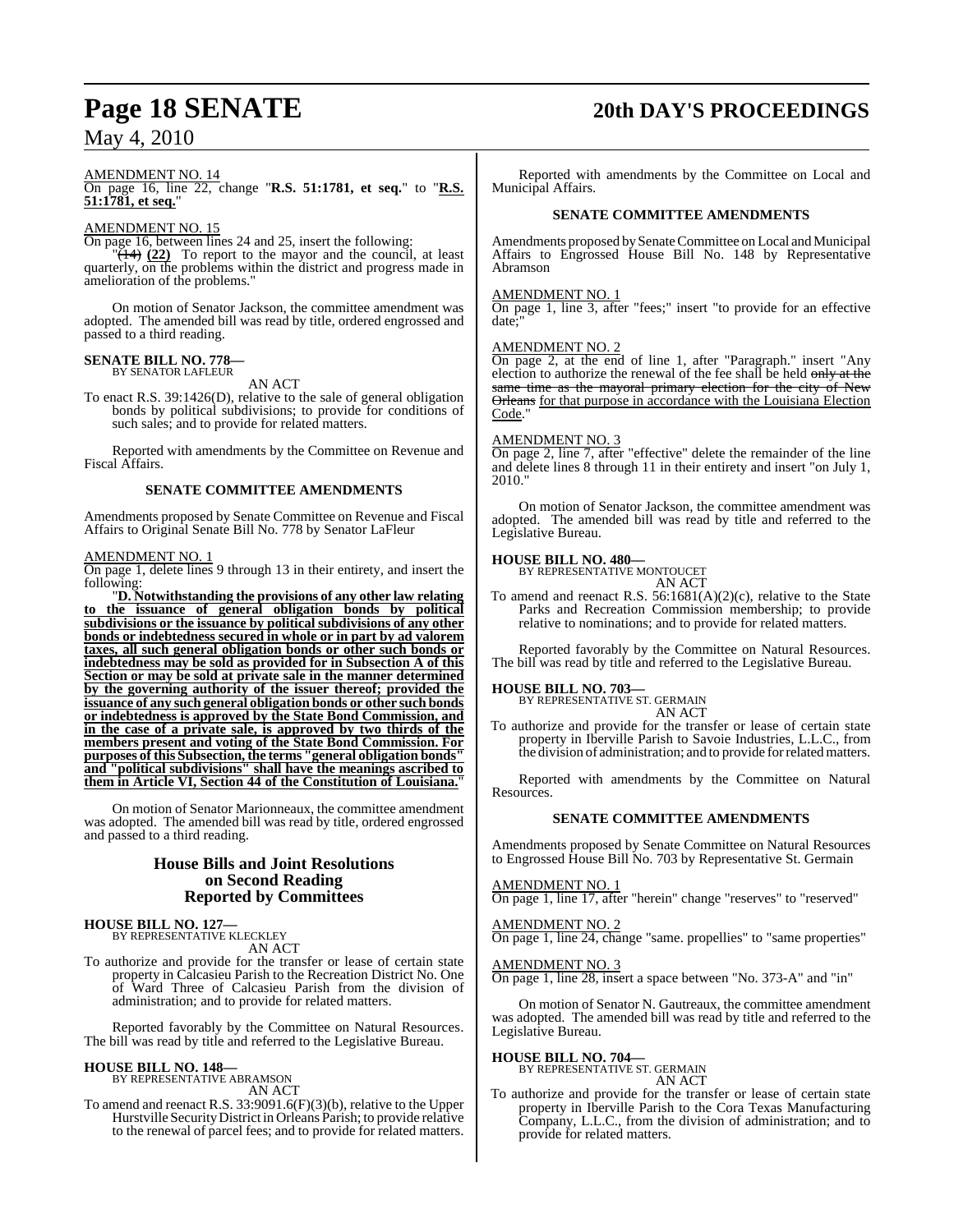# **20th DAY'S PROCEEDINGS Page 19 SENATE**

# May 4, 2010

Reported with amendments by the Committee on Natural Resources.

#### **SENATE COMMITTEE AMENDMENTS**

Amendments proposed by Senate Committee on Natural Resources to Engrossed House Bill No. 704 by Representative St. Germain

#### AMENDMENT NO. 1

On page 1, line 11, after "lying" insert "south of Miles Road and west of Bayou Sigur."

On motion of Senator N. Gautreaux, the committee amendment was adopted. The amended bill was read by title and referred to the Legislative Bureau.

**HOUSE BILL NO. 877—**<br>BY REPRESENTATIVES ST. GERMAIN, DOVE, AND HARRISON AND SENATOR N. GAUTREAUX AN ACT

To enact R.S. 34:851.14.1, relative to closure of waterways; to provide for the authority to close or restrict the access of a waterway; and to provide for related matters.

Reported with amendments by the Committee on Natural Resources.

#### **SENATE COMMITTEE AMENDMENTS**

Amendments proposed by Senate Committee on Natural Resources to Engrossed House Bill No. 877 by Representative St. Germain

#### AMENDMENT NO. 1

On page 1, delete line 7, and insert

A. In an emergency or disaster, as defined in R.S. 29:723, the"

#### AMENDMENT NO. 2

On page 1, line 15, after "49:953(B)." insert "Such order shall be subject to oversight by the House Committee on Natural Resources and Environment and the Senate Committee on Natural Resources in accordance with R.S. 49:953(B).

#### AMENDMENT NO. 3

On page 1, after line 20, insert:

"Section 2. This Act shall become effective upon signature by the governor or, if not signed by the governor, upon expiration of the time for bills to become law without signature by the governor, as provided by Article III, Section 18 of the Constitution of Louisiana. If vetoed by the governor and subsequently approved by the legislature, this Act shall become effective on the day following such approval."

On motion of Senator N. Gautreaux, the committee amendment was adopted. The amended bill was read by title and referred to the Legislative Bureau.

**HOUSE BILL NO. 880—** BY REPRESENTATIVES WHITE, DOVE, HARRISON, AND ST. GERMAIN AND SENATOR N. GAUTREAUX

AN ACT

To enact R.S. 34:851.14.1, relative to safety zones and security zones; to provide for definitions; to prohibit violating restrictions of an established safety zone or security zone; to provide for penalties; and to provide for related matters.

Reported with amendments by the Committee on Natural Resources.

#### **SENATE COMMITTEE AMENDMENTS**

Amendments proposed by Senate Committee on Natural Resources to Reengrossed House Bill No. 880 by Representative White

#### AMENDMENT NO. 1

On page 2, after line 12, insert:

"Section 2. This Act shall become effective upon signature by the governor or, if not signed by the governor, upon expiration of the time for bills to become law without signature by the governor, as provided by Article III, Section 18 of the Constitution of Louisiana. If vetoed by the governor and subsequently approved by the legislature, this Act shall become effective on the day following such approval."

On motion of Senator N. Gautreaux, the committee amendment was adopted. The amended bill was read by title and referred to the Legislative Bureau.

#### **Rules Suspended**

Senator Mount asked for and obtained a suspension of the rules to revert to the order of:

#### **Senate Concurrent Resolutions to be Adopted, Subject to Call**

### **SENATE CONCURRENT RESOLUTION NO. 61––**<br>BY SENATOR MOUNT

A CONCURRENT RESOLUTION

To designate May 19, 2010, as Louisiana Housing Council Day at the Legislature and commend the organization for its accomplishments.

The resolution was read by title. Senator Mount moved to adopt the Senate Concurrent Resolution.

#### **ROLL CALL**

The roll was called with the following result:

#### YEAS

| Mr. President         | Dorsey        | Martiny       |
|-----------------------|---------------|---------------|
| Adley                 | Erdey         | McPherson     |
| Alario                | Gautreaux B   | Michot        |
| Amedee                | Gautreaux N   | Morrish       |
| Appel                 | Hebert        | Mount         |
| <b>Broome</b>         | Heitmeier     | Murray        |
| Chabert               | Jackson       | <b>Nevers</b> |
| Cheek                 | Kostelka      | Riser         |
| Claitor               | LaFleur       | Shaw          |
| Crowe                 | Long          | Smith         |
| Donahue               | Marionneaux   | Thompson      |
| Total - 33            |               |               |
|                       | <b>NAYS</b>   |               |
| Total - 0             |               |               |
|                       | <b>ABSENT</b> |               |
| Duplessis             | Morrell       | Quinn         |
| Guillory<br>Total - 6 | Peterson      | Walsworth     |

The Chair declared the Senate adopted the Senate Concurrent Resolution and ordered it sent to the House.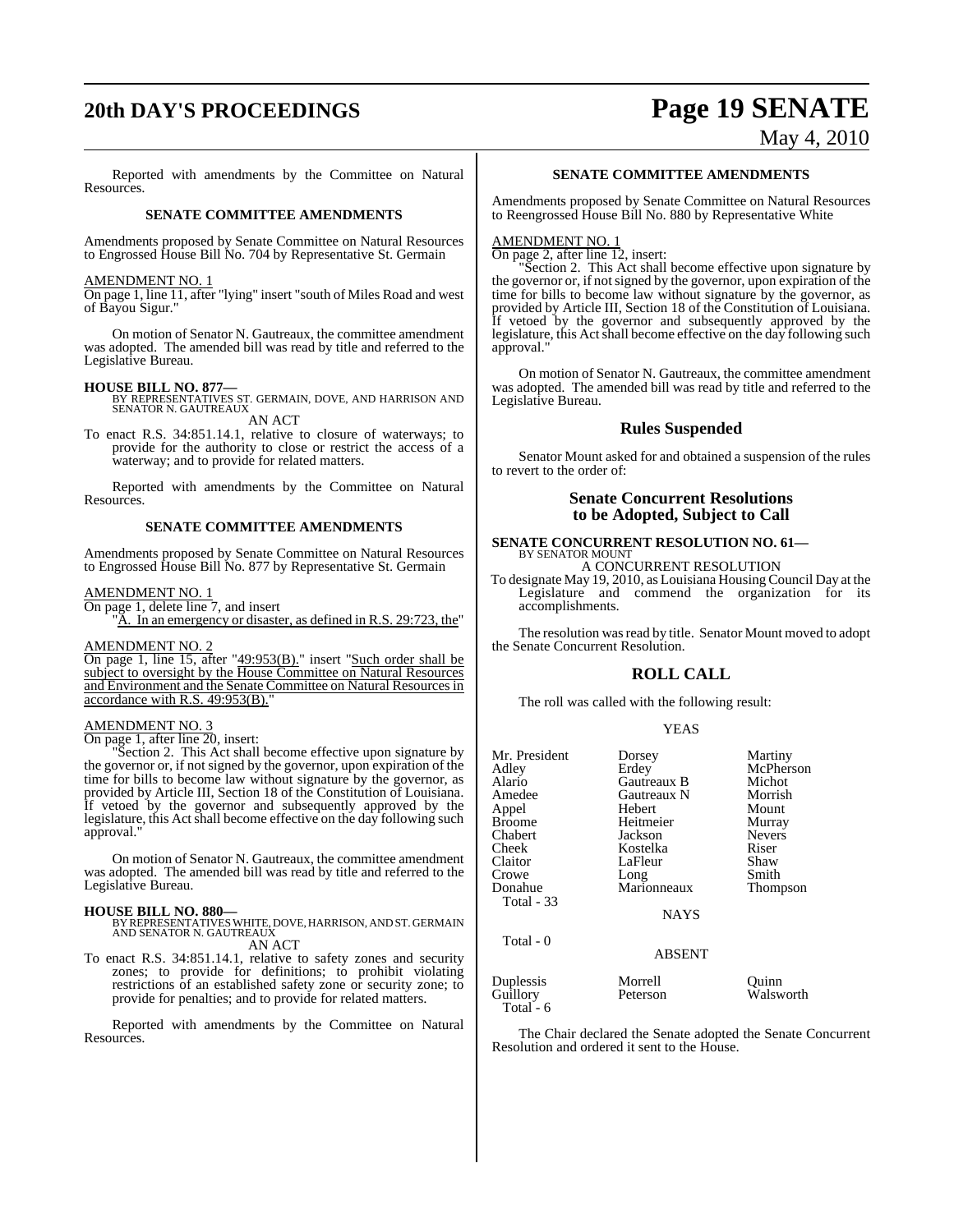#### **Senator Broome in the Chair**

#### **Special Order of the Day 1**

#### **SENATE BILL NO. 407—**

BY SENATORS MCPHERSON, ADLEY, BROOME, HEITMEIER, LAFLEUR, NEVERS AND SHAW AND REPRESENTATIVE NORTON AN ACT

To amend and reenact R.S. 32:409.1(A)(6)(c)(iii), relative to drivers' licenses and application or special certificate applications; to delete authority to impose a record check fee on an applicant for a Class "D" chauffeur's license or a Class "E" personal vehicle driver's license; and to provide for related matters.

#### **Floor Amendments**

Senator Marionneaux sent up floor amendments.

#### **SENATE FLOOR AMENDMENTS**

Amendments proposed by Senator McPherson to Engrossed Senate Bill No. 407 by Senator McPherson

#### AMENDMENT NO. 1

On page 2, line 4, at the end of the line, delete "Section 205(A)(3)" and on line 5, at the beginning of line, delete "of the National Drivers Register Act of 1982" and insert "**49 U.S.C.A. 30304(a)(3)**"

On motion of Senator Marionneaux, the amendments were adopted.

On motion of Senator Chaisson, Senate Bill No. 407 was made Special Order of the Day No. 1 on Tuesday, May 11, 2010.

### **Senate Concurrent Resolutions on Second Reading Reported by Committees**

#### **Mr. President in the Chair**

#### **SENATE CONCURRENT RESOLUTION NO. 3—** BY SENATOR ALARIO

A CONCURRENT RESOLUTION

To urge and request the Commission on Intergovernmental Relations to study tax sales law and procedure in Louisiana and throughout the United States.

Reported favorably by the Committee on Revenue and Fiscal Affairs.

The resolution was read by title. Senator Alario moved to adopt the Senate Concurrent Resolution.

### **ROLL CALL**

The roll was called with the following result:

#### YEAS

| Mr. President | Erdey       | McPherson     |
|---------------|-------------|---------------|
| Adley         | Gautreaux B | Michot        |
| Alario        | Gautreaux N | Morrish       |
| Amedee        | Guillory    | Mount         |
| Appel         | Hebert      | Murray        |
| <b>Broome</b> | Heitmeier   | <b>Nevers</b> |
| Chabert       | Jackson     | Riser         |
| Cheek         | Kostelka    | Shaw          |
| Claitor       | LaFleur     | Smith         |
| Crowe         | Long        | Thompson      |
| Donahue       | Marionneaux | Walsworth     |
| Dorsey        | Martiny     |               |
| Total - 35    |             |               |

## **Page 20 SENATE 20th DAY'S PROCEEDINGS**

**NAYS** 

ABSENT

Morrell Total - 4

Total - 0

Duplessis Peterson

The Chair declared the Senate had adopted the Senate Concurrent Resolution and ordered it sent to the House.

#### **Motion**

Senator Alario moved to suspend the rules to advance to the order of Senate Bills on Third Reading and Final Passage, to take up Senate Bill No. 707 out of its regular order.

Without objection, so ordered.

**SENATE BILL NO. 707—** BY SENATOR ALARIO

AN ACT

To amend and reenact R.S. 47:342(3), relative to the occupational license tax; to define contractor for purposes of the occupational license tax; and to provide for related matters.

On motion of Senator Alario the bill, which was on Third Reading and Final Passage was read by title and recommitted to the Committee on Revenue and Fiscal Affairs.

#### **Senate Bills and Joint Resolutions on Third Reading and Final Passage**

SENATE BILL NO. 56—<br>
BY SENATORS MARTINY, ALARIO, AMEDEE, APPEL, BROOME, CROWE, DONAHUE, DUPLESSIS, HEITMEIER, KOSTELKA, LONG,<br>
CROWE, DONAHUE, DUPLESSIS, HEITMEIER, KOSTELKA, LONG,<br>
MICHOT, MOUNT, SHAW AND THOMPSON AND RE

To amend and reenact R.S. 14:80(D), 81(E)(3), (4), (5) and (6), and 86 and to enact R.S. 14:40.3(C)(4), 46.2(B)(4), 46.3(D)(3), 81(H)(3), 81.1(E)(7), 81.2(G), and 81.3(B)(4) and R.S. 15:593.1, relative to criminal offenses; to provide for forfeiture of certain property used in the commission of certain crimes; to provide for forfeiture procedure; to provide for exempt property; to provide for allocation of proceeds; and to provide for related matters.

#### **Floor Amendments**

Senator Marionneaux sent up floor amendments.

#### **SENATE FLOOR AMENDMENTS**

Amendments proposed by Senator Marionneaux on behalf of the Legislative Bureau to Engrossed Senate Bill No. 56 by Senator Martiny

#### AMENDMENT NO. 1

On page 1, line 2, following "14:80(D)," and before "(E)" change "81" to "81.1"

#### AMENDMENT NO. 2

On page 1, line 4, following "R.S." and before ", relative" change "15:593.1" to "15:539.1"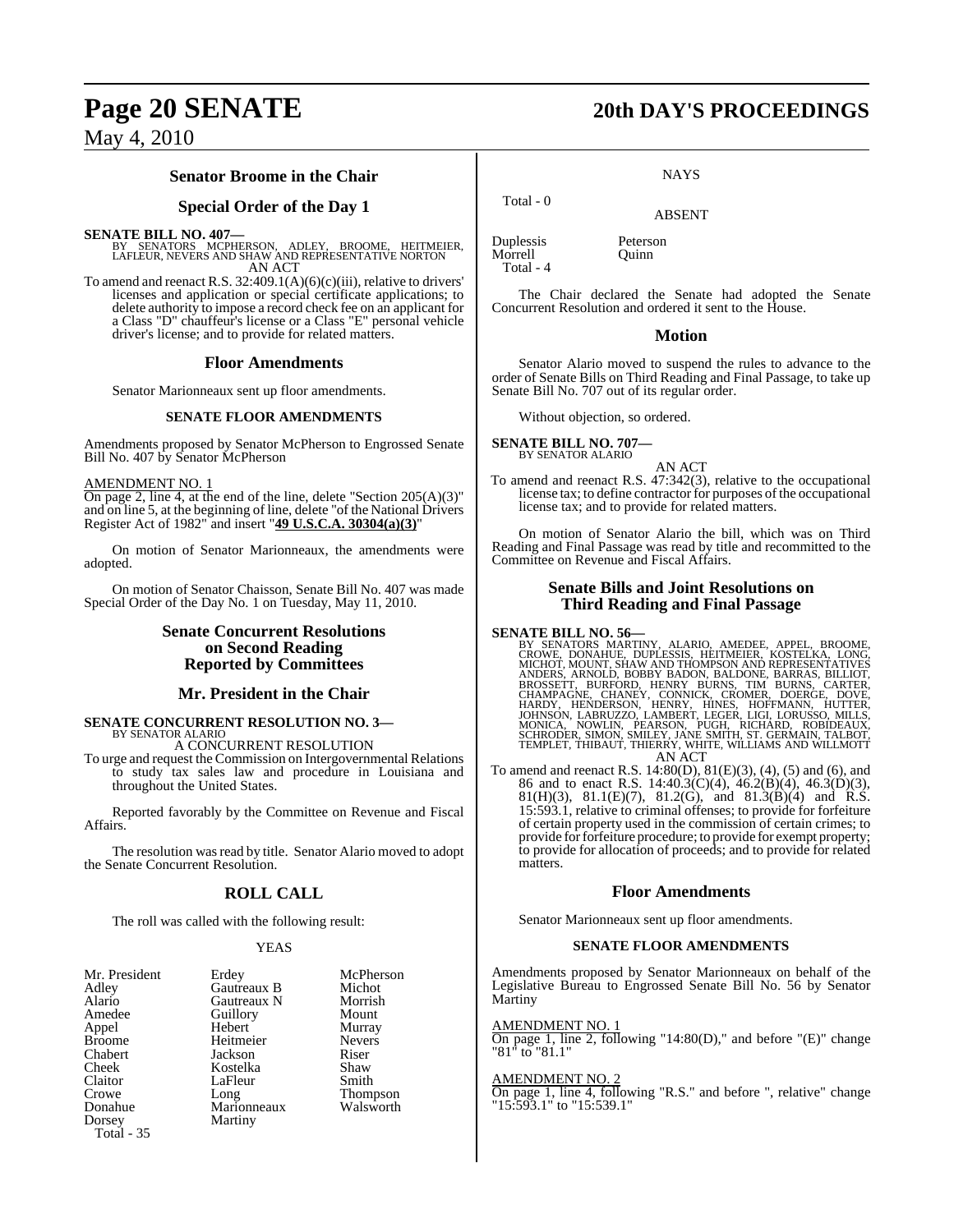# **20th DAY'S PROCEEDINGS Page 21 SENATE**

May 4, 2010

AMENDMENT NO. 3 On page 1, line 9, following "14:80(D)," and before "(E)" change "81" to "81.1" AMENDMENT NO. 4

On page 2, line 6, following "**that**" and before "**recorded**" change "**is**" to "**are**"

AMENDMENT NO. 5 On page 2, line 20, following "**that**" and before "**recorded**" change "**is**" to "**are**"

AMENDMENT NO. 6 On page 3, line 5, following "**that**" and before "**recorded**" change "**is**" to "**are**"

AMENDMENT NO. 7 On page 3, line 23, following "**that**" and before "**recorded**" change "**is**" to "**are**"

AMENDMENT NO. 8 On page 4, line 8, following "**that**" and before "**recorded**" change "**is**" to "**are**"

AMENDMENT NO. 9 On page 4, line 21, following "**that**" and before "**recorded**" change "**is**" to "**are**"

AMENDMENT NO. 10 On page 5, line 5, following "that" and before "sufficient" insert ","

AMENDMENT NO. 11 On page 5, line 25, following "**that**" and before "**recorded**" change "**is**" to "**are**"

AMENDMENT NO. 12 On page 6, line 9, following "**that**" and before "**recorded**" change "**is**" to "**are**"

AMENDMENT NO. 13 On page 6, line 29, following "**that**" and before "**recorded**" change "**is**" to "**are**"

AMENDMENT NO. 14 On page 7, line 21, following "**to**" and before "**date**" insert "**the**"

On motion of Senator Marionneaux, the amendments were adopted.

#### **Floor Amendments**

Senator Martiny proposed the following amendments.

#### **SENATE FLOOR AMENDMENTS**

Amendments proposed by Senator Martiny to Engrossed Senate Bill No. 56 by Senator Martiny

AMENDMENT NO. 1 On page 7, line 15, after "**B.**" insert "**(1)**"

AMENDMENT NO. 2

On page 7, between lines 19 and 20, insert the following:

"**(2) Property subject to forfeiture pursuant to the provisions of this Section shall be exempt from forfeiture when a spouse, coowner, or interest holder in the property establishes by sworn affidavit executed before a notary public the following:**

**(a) That he had no knowledge of the commission of the criminal conduct and could not have reasonably known of the conduct.**

**(b) That he did not consent to the use of property in the commission of the criminal conduct.**

**(c) That he owns an interest in the property otherwise subject to forfeiture.**

**(3) Intentionally falsifying information required by the provisions of Paragraph (2) of this Subsection shall subject the affiant to prosecution under the provisions of R.S. 14:125.**"

On motion of Senator Martiny, the amendments were adopted.

The bill was read by title. Senator Martiny moved the final passage of the amended bill.

### **ROLL CALL**

The roll was called with the following result:

YEAS

| Mr. President<br>Adlev<br>Alario<br>Amedee<br>Appel<br>Broome<br>Chabert<br>Cheek<br>Claitor<br>Crowe<br>Donahue<br>Dorsey<br>Total - 34<br>Total - 0 | Erdey<br>Gautreaux N<br>Guillory<br>Hebert<br>Heitmeier<br>Jackson<br>Kostelka<br>LaFleur<br>Long<br>Marionneaux<br>Martiny<br>McPherson<br><b>NAYS</b> | Michot<br>Morrish<br>Mount<br>Murray<br><b>Nevers</b><br>Riser<br>Shaw<br>Smith<br><b>Thompson</b><br>Walsworth |
|-------------------------------------------------------------------------------------------------------------------------------------------------------|---------------------------------------------------------------------------------------------------------------------------------------------------------|-----------------------------------------------------------------------------------------------------------------|
|                                                                                                                                                       | <b>ABSENT</b>                                                                                                                                           |                                                                                                                 |
| - -                                                                                                                                                   | $\sim$ $\sim$                                                                                                                                           |                                                                                                                 |

Duplessis Morrell Quinn Gautreaux B Total - 5

The Chair declared the amended bill was passed, ordered reengrossed and sent to the House. Senator Martiny moved to reconsider the vote by which the bill was passed and laid the motion on the table.

#### **SENATE BILL NO. 81—**

BY SENATORS MARTINY AND THOMPSON AN ACT

To amend and reenactR.S. 14:95.2(C)(4) andR.S. 40:1379.3(N)(11), relative to concealed handguns; to provide for prohibitions on statewide concealed handgun permits; to provide exception in criminal acts; and to provide for related matters.

#### **Floor Amendments**

Senator N. Gautreaux proposed the following amendments.

#### **SENATE FLOOR AMENDMENTS**

Amendments proposed by Senator N. Gautreaux to Engrossed Senate Bill No. 81 by Senator Martiny

AMENDMENT NO. 1 On page 1, line 2, change "R.S.  $40:1379.3(N)(11)$ " to "R.S. 40:1379.3(C)(10) and (N)(11)"

AMENDMENT NO. 2 On page 1, line 4, after "acts;" insert "to provide for certain qualifications;"

**AMENDMENT NO.** On page 1, line 17, change "R.S. 40:1379.3(N)(11) is" to "R.S.  $40:1379.3(C)(10)$  and  $(N)(11)$  are"

#### AMENDMENT NO. 4

On page 2, between lines 4 and 5, insert the following: "C. To qualify for a concealed handgun permit, a citizen shall: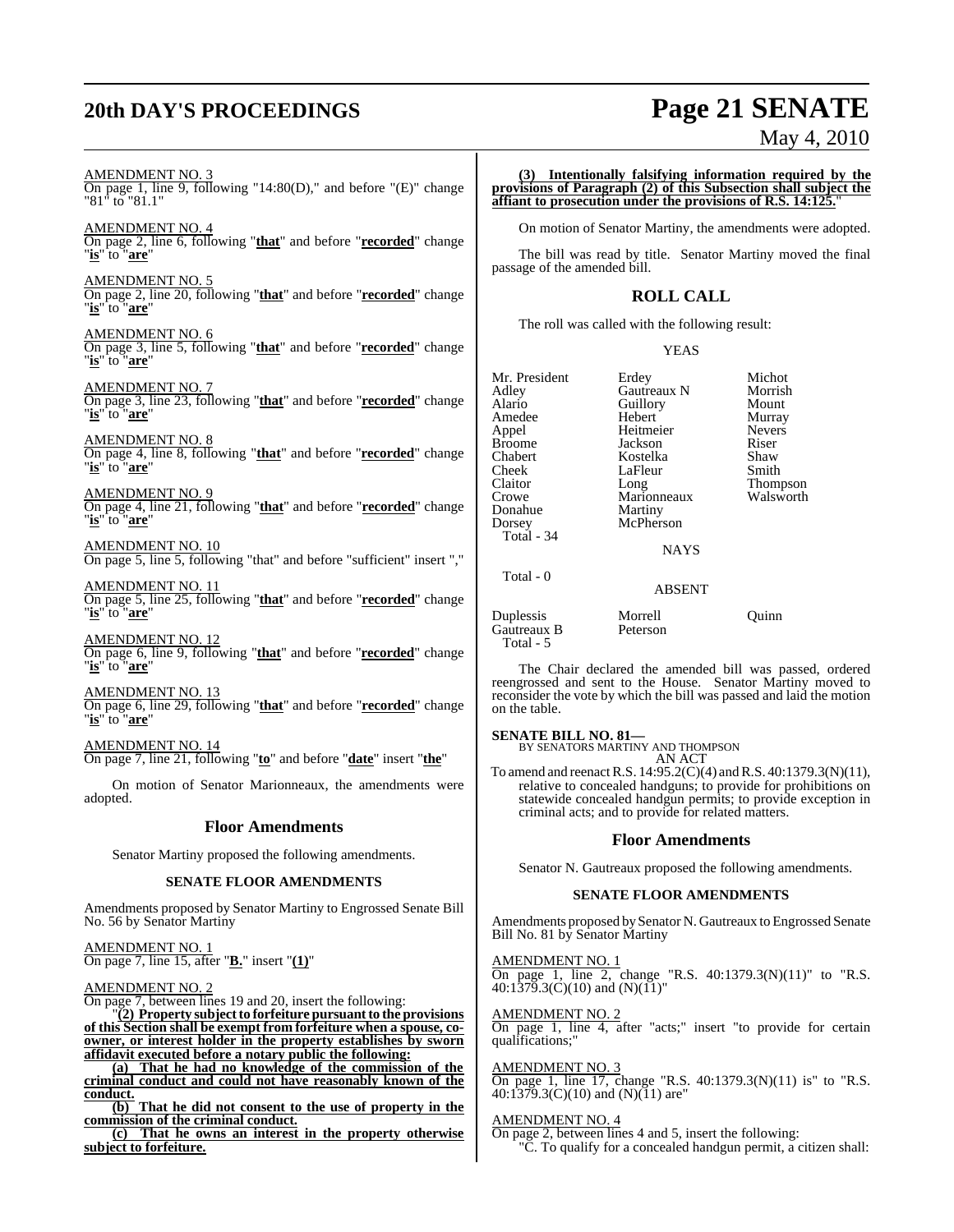\* \* \* (10) Not have been convicted of, have entered a plea of guilty or nolo contendere to, or not be charged under indictment or a bill of information for any crime of violence or any crime **felony offense** punishable by imprisonment for a term of one year or greater **than one year**. A conviction, plea of guilty, or plea of nolo contendere under this Paragraph shall include a dismissal and conviction setaside under the provisions of Code of Criminal Procedure Article 893. \* \* \*"

On motion of Senator N. Gautreaux, the amendments were adopted.

The bill was read by title. Senator Martiny moved the final passage of the amended bill.

### **ROLL CALL**

The roll was called with the following result:

#### YEAS

| Mr. President | Erdey       | Michot          |
|---------------|-------------|-----------------|
| Adley         | Gautreaux N | Morrish         |
| Alario        | Guillory    | Mount           |
| Amedee        | Hebert      | Murray          |
| Appel         | Heitmeier   | <b>Nevers</b>   |
| <b>Broome</b> | Jackson     | Riser           |
| Chabert       | Kostelka    | Shaw            |
| Cheek         | LaFleur     | Smith           |
| Claitor       | Long        | <b>Thompson</b> |
| Crowe         | Marionneaux | Walsworth       |
| Donahue       | Martiny     |                 |
| Dorsey        | McPherson   |                 |
| Total - 34    |             |                 |
|               | <b>NAYS</b> |                 |
|               |             |                 |

Total - 0

#### ABSENT

| Duplessis   | Morrell  | Ouinn |
|-------------|----------|-------|
| Gautreaux B | Peterson |       |
| Total - 5   |          |       |

The Chair declared the amended bill was passed, ordered reengrossed and sent to the House. Senator Martiny moved to reconsider the vote by which the bill was passed and laid the motion on the table.

#### **SENATE BILL NO. 363—** BY SENATOR ADLEY

AN ACT

To enact R.S. 30:28.1, relative to drilling activities; to prohibit permitted oil and gas drilling activities from disturbing privately owned active water wells; to provide requirements and conditions; and to provide for related matters.

The bill was read by title. Senator Adley moved the final passage of the bill.

### **ROLL CALL**

The roll was called with the following result:

#### YEAS

Mr. President Dorsey McPherson<br>Adley Erdey Michot Adley Erdey Michot<br>Alario Gautreaux N Morrish Alario Gautreaux N Morrish Guillory Mount<br>
Hebert Murray Appel Hebert Murray<br>Broome Heitmeier Nevers Broome Heitmeier Never<br>Chabert Lackson Shaw **Jackson** 

# **Page 22 SENATE 20th DAY'S PROCEEDINGS**

| Cheek<br>Claitor<br>Crowe<br>Donahue<br>Total - 32 | Kostelka<br>LaFleur<br>Long<br>Martiny<br>NAYS | Smith<br><b>Thompson</b><br>Walsworth |
|----------------------------------------------------|------------------------------------------------|---------------------------------------|
| Riser<br>Total - 1                                 | <b>ABSENT</b>                                  |                                       |
| Duplessis<br>Gautreaux B<br>Total - 6              | Marionneaux<br>Morrell                         | Peterson<br>Ouinn                     |

The Chair declared the bill was passed and ordered it sent to the House. Senator Adley moved to reconsider the vote by which the bill was passed and laid the motion on the table.

### **Explanation of Vote**

Senator Riser stated he intended to vote yea on Senate Bill No. 363, and asked that the Official Journal so state.

#### **SENATE BILL NO. 381—** BY SENATOR MORRELL

AN ACT To amend and reenact R.S. 14:89(A) and to enact R.S. 14:89.2, relative to crime against nature; to create the crime against nature by solicitation; to provide for elements of a crime; to provide for definitions; to provide for penalties; and to provide for related matters.

On motion of Senator Broome, the bill was read by title and returned to the Calendar, subject to call.

#### **SENATE BILL NO. 696—** BY SENATOR QUINN

AN ACT

To amend and reenact Code of Civil Procedure Art. 1914(D), relative to the rendition of judgments; to provide for interlocutory judgments, notice and delay; and to provide for related matters.

On motion of Senator Broome, the bill was read by title and returned to the Calendar, subject to call.

#### **SENATE BILL NO. 736—** BY SENATOR DORSEY

AN ACT

To amend and reenact the Code of Criminal Procedure Article 876 and to enact the Children's Code Article 857(D), relative to criminal procedure; to provide for sentencing of adults for certain crimes committed as a child; to provide for certain adults charged for crimes committed as a child; to provide for requirements of sentencing; to provide for terms, conditions, and procedures; to provide for an effective date; and to provide for related matters.

On motion of Senator Dorsey, the bill was read by title and returned to the Calendar, subject to call.

**SENATE BILL NO. 751—**<br>BY SENATORS MURRAY, PETERSON, HEITMEIER, DUPLESSIS AND<br>MORRELL AND REPRESENTATIVES BROSSETT, HENDERSON, ARNOLD, LORUSSO, ABRAMSON, LEGER, HINES AND STIAES AN ACT

To amend and reenact R.S. 43:202(A), relative to judicial and legal advertisements in Orleans Parish; to authorize judicial advertisements in specified weekly news publications; to provide for public bid; to provide for requirements for the weekly news publication; and to provide for related matters.

On motion of Senator Murray, the bill was read by title and returned to the Calendar, subject to call.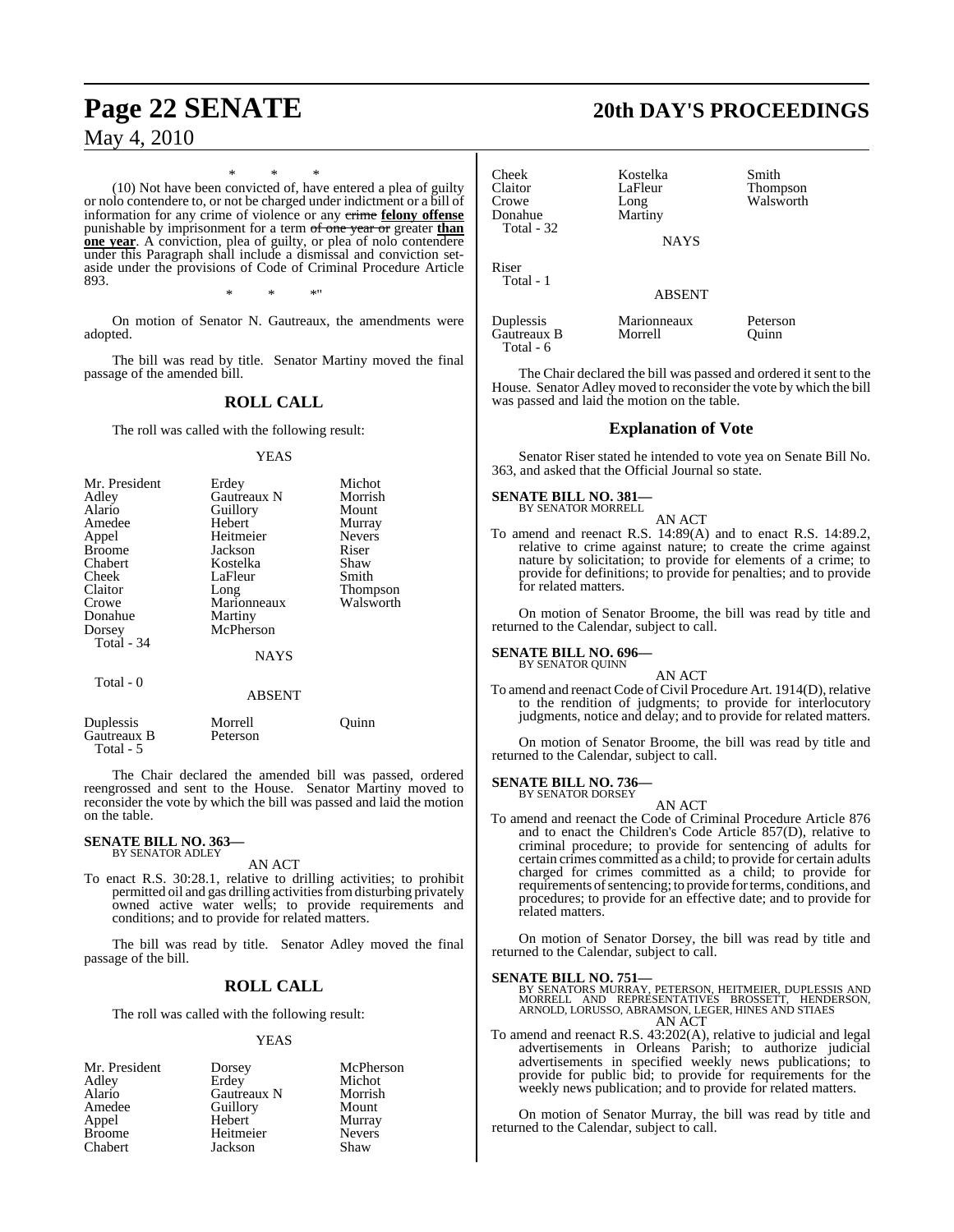# **20th DAY'S PROCEEDINGS Page 23 SENATE**

#### **SENATE BILL NO. 289—**

BY SENATOR DONAHUE AN ACT

To enact Chapter 28 of Title 42 of the Louisiana Revised Statutes of 1950, to be comprised of R.S. 42:1601, relative to the Department of State Civil Service; to provide for reporting of employee turnover; to require the department to report each year to the Joint Legislative Committee on the Budget regarding the employee turnover; to provide for an effective date; and to provide for related matters.

The bill was read by title. Senator Donahue moved the final passage of the bill.

#### **ROLL CALL**

The roll was called with the following result:

#### YEAS

| Mr. President     | Erdey         | McPherson     |
|-------------------|---------------|---------------|
| Adley             | Gautreaux N   | Michot        |
| Alario            | Guillory      | Morrish       |
| Amedee            | Hebert        | Mount         |
| Appel             | Heitmeier     | Murray        |
| <b>Broome</b>     | Jackson       | <b>Nevers</b> |
| Chabert           | Kostelka      | Riser         |
| Cheek             | LaFleur       | Shaw          |
| Claitor           | Long          | Smith         |
| Donahue           | Marionneaux   | Thompson      |
| Dorsey            | Martiny       | Walsworth     |
| <b>Total - 33</b> |               |               |
|                   | <b>NAYS</b>   |               |
| Total - 0         |               |               |
|                   | <b>ABSENT</b> |               |
| Crowe             | Gautreaux B   | Peterson      |
| Duplessis         | Morrell       | ∪uınn         |
| Total - 6         |               |               |

The Chair declared the bill was passed and ordered it sent to the House. Senator Donahue moved to reconsider the vote by which the bill was passed and laid the motion on the table.

#### **SENATE BILL NO. 293** BY SENATOR DONAHUE

AN ACT

To enact R.S. 42:375.1, relative to strategic reductionsin positions of employment in the executive branch of state government; to require the commissioner of administration to establish and implement an agency attrition analysis process; to provide for reports to the Commission on Streamlining Government; and to provide for related matters.

On motion of Senator Donahue, the bill was read by title and returned to the Calendar, subject to call.

#### **SENATE BILL NO. 334—** BY SENATOR MARIONNEAUX

AN ACT

To amend and reenact R.S. 40:1300.253(1) and to repeal R.S. 40:1300.256(B)(5), relative to prohibiting smoking in certain places; to provide for definitions; to provide relative to exceptions; and to provide for related matters.

On motion of Senator Marionneaux, the bill was read by title and returned to the Calendar, subject to call.

#### **SENATE BILL NO. 348—** BY SENATOR MARIONNEAUX

AN ACT

To repeal R.S.  $40:1300.256(B)(5)$  and  $(8)$ , relative to prohibiting smoking in certain places; to provide for the removal of certain exemptions; and to provide for related matters.

# May 4, 2010

On motion of Senator Marionneaux, the bill was read by title and returned to the Calendar, subject to call.

### **SENATE BILL NO. 528—** BY SENATOR BROOME

AN ACT To amend and reenact R.S. 40:1299.35.2 and the introductory paragraph of  $1299.35.6(B)$ ,  $(B)(1)(h)$ , and  $(C)(1)(a)$ , and to enact R.S.  $40:1299.35.6(B)(1)(i)$ , relative to abortions; to require an obstetric ultrasound to be performed prior to an abortion; to provide for exceptions; to provide for penalties; and to provide for related matters.

On motion of Senator Broome, the bill was read by title and returned to the Calendar, subject to call.

### **Senate Bills and Joint Resolutions on Third Reading and Final Passage, Subject to Call**

#### **Rules Suspended**

Senator Nevers asked for and obtained a suspension of the rules to recommit a bill.

#### **SENATE BILL NO. 539—** BY SENATOR NEVERS

AN ACT

To require the secretary of the Department of Health and Hospitals to license and enroll in the Medicaid program certain providers who operate intermediate care facilities for the developmentally disabled; to provide for an exception to the facility need review process; and to provide for related matters.

On motion of Senator Nevers the bill, which was on Third Reading and Final Passage, Subject to Call, was read by title and recommitted to the Committee on Finance.

#### **Rules Suspended**

Senator Thompson asked for and obtained a suspension of the rules to recommit a bill.

**SENATE BILL NO. 401—**<br>BY SENATORS THOMPSON AND NEVERS AND REPRESENTATIVE<br>KATZ

AN ACT

To enact R.S. 40:1300.144(A)(4), relative to rural hospitals; to provide for rural hospital reimbursement; to provide for the development of payment methods that optimize federal funds to reduce or eliminate small rural hospitals' reliance upon uncompensated care costs funding; to provide for rules and regulations; and to provide for related matters.

On motion of Senator Thompson the bill, which was on Third Reading and Final Passage, Subject to Call, was read by title and recommitted to the Committee on Finance.

#### **Called from the Calendar**

Senator Amedee asked that Senate Bill No. 65 be called from the Calendar.

#### **SENATE BILL NO. 65—** BY SENATOR AMEDEE

AN ACT To amend and reenact R.S. 49:214.24(C), relative to the coastal zone boundary; to include a portion of Ascension Parish within the coastal zone; and to provide for related matters.

The bill was read by title. Senator Amedee moved the final passage of the bill.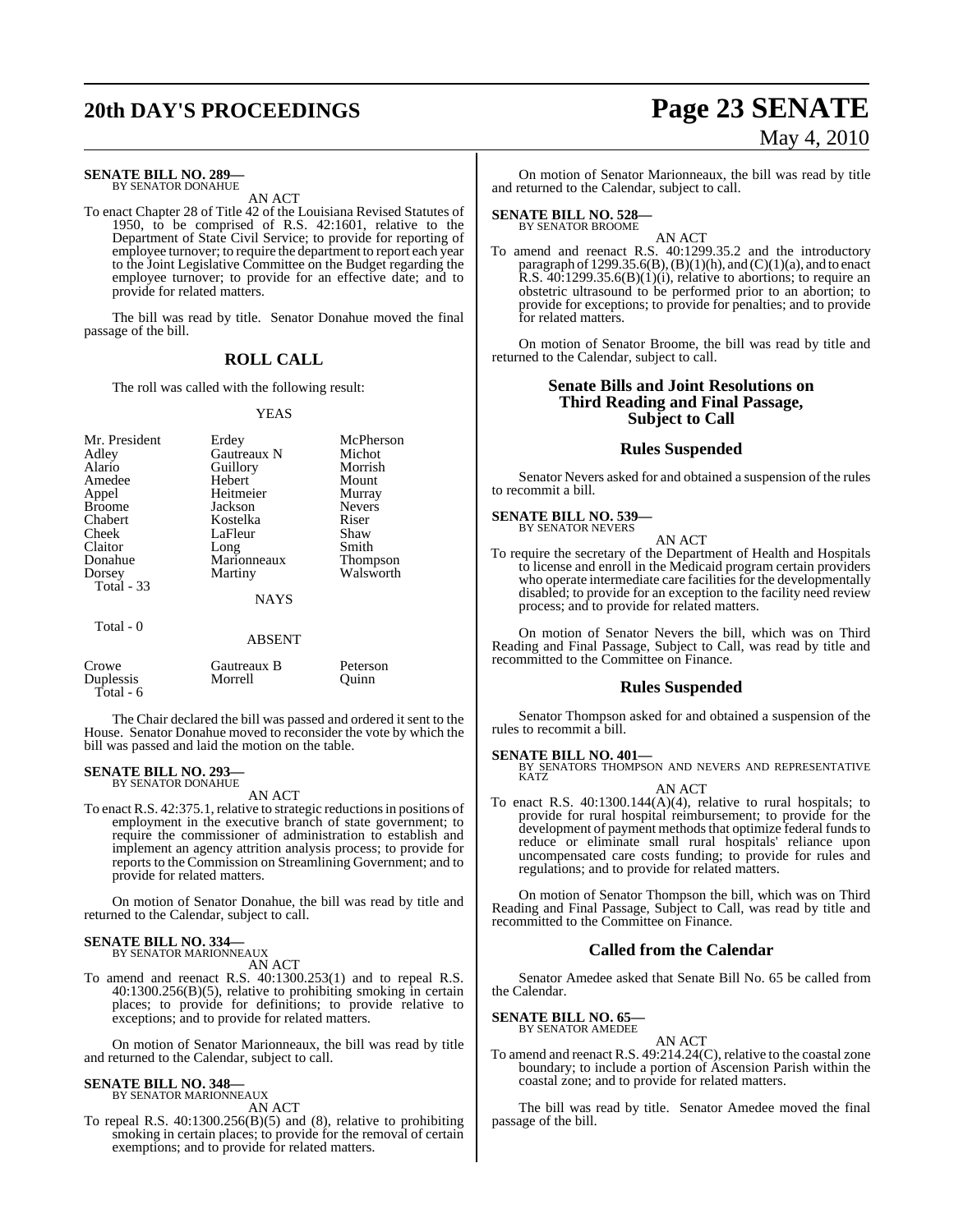### **ROLL CALL**

The roll was called with the following result:

#### YEAS

| Mr. President<br>Adley<br>Alario<br>Amedee<br>Appel<br><b>Broome</b><br>Chabert<br>Cheek<br>Crowe<br>Donahue<br>Dorsey<br>Total - 32 | Erdey<br>Gautreaux B<br>Gautreaux N<br>Hebert<br>Heitmeier<br>Jackson<br>Kostelka<br>LaFleur<br>Long<br>Marionneaux<br>Martiny<br>NAYS | McPherson<br>Michot<br>Mount<br>Murray<br><b>Nevers</b><br>Riser<br>Shaw<br>Smith<br>Thompson<br>Walsworth |
|--------------------------------------------------------------------------------------------------------------------------------------|----------------------------------------------------------------------------------------------------------------------------------------|------------------------------------------------------------------------------------------------------------|
| Claitor<br>Total - 2                                                                                                                 | Morrish<br><b>ABSENT</b>                                                                                                               |                                                                                                            |
| Duplessis<br>Guillory<br>$Total - 5$                                                                                                 | Morrell<br>Peterson                                                                                                                    | Ouınn                                                                                                      |

The Chair declared the bill was passed and ordered it sent to the House. Senator Amedee moved to reconsider the vote by which the bill was passed and laid the motion on the table.

#### **Called from the Calendar**

Senator LaFleur asked that Senate Bill No. 309 be called from the Calendar.

#### **SENATE BILL NO. 309—** BY SENATOR LAFLEUR

AN ACT

To amend and reenact R.S. 17:233(B)(1)(c), relative to compulsory school attendance; to provide relative to habitual student absence or tardiness; to provide relative to notification to the parent or legal guardian of a student who is at-risk of being considered habitually absent or tardy; and to provide for related matters.

The bill was read by title. Senator LaFleur moved the final passage of the bill.

#### **ROLL CALL**

The roll was called with the following result:

#### YEAS

| Mr. President          | Dorsey      | McPherson               |
|------------------------|-------------|-------------------------|
| Adley                  | Erdey       | Michot                  |
| Alario                 | Gautreaux B | Morrish                 |
| Amedee                 | Gautreaux N | Mount                   |
|                        | Hebert      |                         |
| Appel<br><b>Broome</b> | Heitmeier   | Murray<br><b>Nevers</b> |
| Chabert                | Kostelka    | Riser                   |
|                        |             |                         |
| Cheek                  | LaFleur     | Shaw                    |
| Claitor                | Long        | Smith                   |
| Crowe                  | Marionneaux | Thompson                |
| Donahue                | Martiny     | Walsworth               |
| Total - 33             |             |                         |
|                        | <b>NAYS</b> |                         |
| Total - 0              |             |                         |

## **Page 24 SENATE 20th DAY'S PROCEEDINGS**

#### ABSENT

| Duplessis   | Jackson | Peterson |
|-------------|---------|----------|
| Guillory    | Morrell | Ouinn    |
| Total - $6$ |         |          |

The Chair declared the bill was passed and ordered it sent to the House. Senator LaFleur moved to reconsider the vote by which the bill was passed and laid the motion on the table.

#### **Called from the Calendar**

Senator LaFleur asked that Senate Bill No. 444 be called from the Calendar.

#### **SENATE BILL NO. 444—**

BY SENATOR LAFLEUR

AN ACT To repeal R.S. 17:81.1, 178, 221.1, 225.1, 234, Subpart C-2 of Part III of Chapter 1 of Title 17 of the Louisiana Revised Statutes of 1950, comprised of R.S. 17:255 through 260, 267, Subpart E of Part III of Chapter 1 of Title 17 of the Louisiana Revised Statutes of 1950, comprised of R.S. 17:291 through 295, Subpart F of Part III of Chapter 1 of Title 17 of the Louisiana Revised Statutes of 1950, comprised of R.S. 17:322 through 326, Part XIV of Chapter 2 of Title 17 of the Louisiana Revised Statutes of 1950, comprised ofR.S. 17:1321 through 1325, 1380 through 1382, 2111, 2113, 2131 through 2135, Chapter 16 of Title 17 of the Louisiana Revised Statutes of 1950, comprised of R.S. 17:2851 through 2853, and Chapter 30 of Title 17 of the Louisiana Revised Statutes of 1950, comprised of R.S. 17:3701 through 3713, relative to schools; to repeal outdated or unconstitutional provisions relative to assignment, enrollment, and transfer of pupils, certain scholastic awards, certain unexcused absences from school, school schedule and parental involvement pilot programs, compulsory attendance for certain special needs children, required instruction, courses, and seminars, establishment of part-time schools for certain students, changes in classification of schools, certain secular education services, creation of junior college districts and colleges, vision and hearing screening supplies and training, certain postsecondary education admission requirements, and asbestos detection programs; and to provide for related matters.

The bill was read by title. Senator LaFleur moved the final passage of the bill.

#### **ROLL CALL**

The roll was called with the following result:

#### YEAS

| Mr. President<br>Adley<br>Alario<br>Amedee     | Erdey<br>Gautreaux B<br>Gautreaux N<br>Hebert          | Michot<br>Morrish<br>Mount             |
|------------------------------------------------|--------------------------------------------------------|----------------------------------------|
| <b>Broome</b><br>Chabert                       | Heitmeier<br>Kostelka                                  | Murray<br><b>Nevers</b><br>Riser       |
| Cheek<br>Claitor<br>Crowe<br>Donahue<br>Dorsey | LaFleur<br>Long<br>Marionneaux<br>Martiny<br>McPherson | Shaw<br>Smith<br>Thompson<br>Walsworth |
| Total - 32                                     | <b>NAYS</b>                                            |                                        |
| Total - 0                                      | <b>ABSENT</b>                                          |                                        |
| Appel<br>Duplessis<br>Guillory                 | Jackson<br>Morrell<br>Peterson                         | Ouınn                                  |

Total<sup>-</sup>-7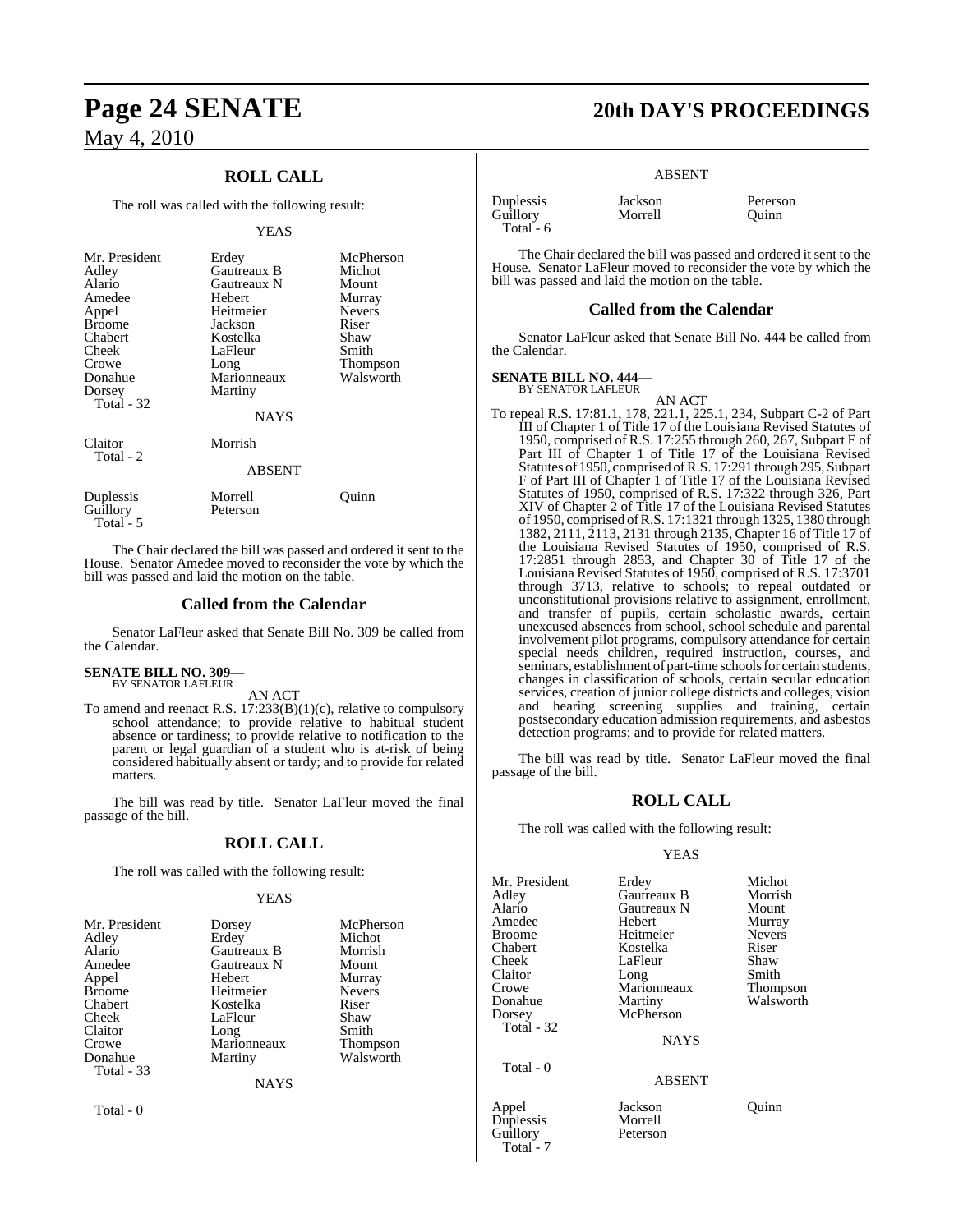# **20th DAY'S PROCEEDINGS Page 25 SENATE**

The Chair declared the bill was passed and ordered it sent to the House. Senator LaFleur moved to reconsider the vote by which the bill was passed and laid the motion on the table.

#### **Called from the Calendar**

Senator LaFleur asked that Senate Bill No. 445 be called from the Calendar.

### **SENATE BILL NO. 445—** BY SENATOR LAFLEUR

AN ACT

To repeal R.S. 17:16, 412, 418, and 426, relative to public school teachers; to repeal outdated provisions relative to the employment of retired teachers, the issuance of life certificates, the collection and report of statistics regarding aged and incapacitated teachers, and compulsory retirement of certain teachers; and to provide for related matters.

The bill was read by title. Senator LaFleur moved the final passage of the bill.

### **ROLL CALL**

The roll was called with the following result:

#### YEAS

| Mr. President | Dorsey      | McPherson     |
|---------------|-------------|---------------|
| Adley         | Erdey       | Michot        |
| Alario        | Gautreaux B | Morrish       |
| Amedee        | Gautreaux N | Mount         |
| Appel         | Hebert      | Murray        |
| <b>Broome</b> | Heitmeier   | <b>Nevers</b> |
| Chabert       | Kostelka    | Riser         |
| Cheek         | LaFleur     | Shaw          |
| Claitor       | Long        | Smith         |
| Crowe         | Marionneaux | Thompson      |
| Donahue       | Martiny     | Walsworth     |
| Total - 33    |             |               |
|               | <b>NAYS</b> |               |
| Total - 0     |             |               |
|               | ABSENT      |               |
| Duplessis     | Jackson     | Peterson      |
| Guillory      | Morrell     | Ouinn         |

Total - 6

The Chair declared the bill was passed and ordered it sent to the House. Senator LaFleur moved to reconsider the vote by which the bill was passed and laid the motion on the table.

#### **Called from the Calendar**

Senator LaFleur asked that Senate Bill No. 446 be called from the Calendar.

#### **SENATE BILL NO. 446—** BY SENATOR LAFLEUR

AN ACT

To repeal R.S. 17:101, 102, 103, and 104, relative to the assignment, transfer, and continuance of pupils; to repeal outdated provisions; and to provide for related matters.

The bill was read by title. Senator LaFleur moved the final passage of the bill.

# May 4, 2010

### **ROLL CALL**

The roll was called with the following result:

YEAS

| Mr. President | Erdey         | McPherson     |
|---------------|---------------|---------------|
| Adley         | Gautreaux B   | Michot        |
| Amedee        | Gautreaux N   | Morrish       |
| Appel         | Hebert        | Mount         |
| <b>Broome</b> | Heitmeier     | Murray        |
| Chabert       | Jackson       | <b>Nevers</b> |
| Cheek         | Kostelka      | Riser         |
| Claitor       | LaFleur       | Shaw          |
| Crowe         | Long          | Smith         |
| Donahue       | Marionneaux   | Thompson      |
| Dorsey        | Martiny       | Walsworth     |
| Total - 33    |               |               |
|               | <b>NAYS</b>   |               |
| Total - 0     |               |               |
|               | <b>ABSENT</b> |               |
| Alario        | Guillory      | Peterson      |
| Duplessis     | Morrell       | Ouinn         |

The Chair declared the bill was passed and ordered it sent to the House. Senator LaFleur moved to reconsider the vote by which the bill was passed and laid the motion on the table.

#### **Called from the Calendar**

Senator LaFleur asked that Senate Bill No. 447 be called from the Calendar.

#### **SENATE BILL NO. 447—** BY SENATOR LAFLEUR

Total - 6

AN ACT

To repeal Subpart G-1 of Part III of Chapter 1 of Title 17 of the Louisiana Revised Statutes of 1950, comprised of R.S. 17:331 through 334.1, relative to high school students; to repeal the requirement that the Department of Education establish and maintain a database containing information concerning high school students' plans after leaving high school; and to provide for related matters.

The bill was read by title. Senator LaFleur moved the final passage of the bill.

#### **ROLL CALL**

The roll was called with the following result:

#### YEAS

Mr. President Dorsey McPherson<br>Adley Erdey Michot Adley Erdey Michot Alario Gautreaux B Morrish Amedee Gautreaux N<br>Appel Hebert Broome Heitmeier Never<br>
Chabert Kostelka Riser Chabert Kostelka Riser Cheek LaFleur Shaw<br>Claitor Long Smith Claitor Long Smith Crowe Marionneaux Thompson Donahue Martiny Walsworth Total - 33

Murray<br>Nevers

NAYS

Total - 0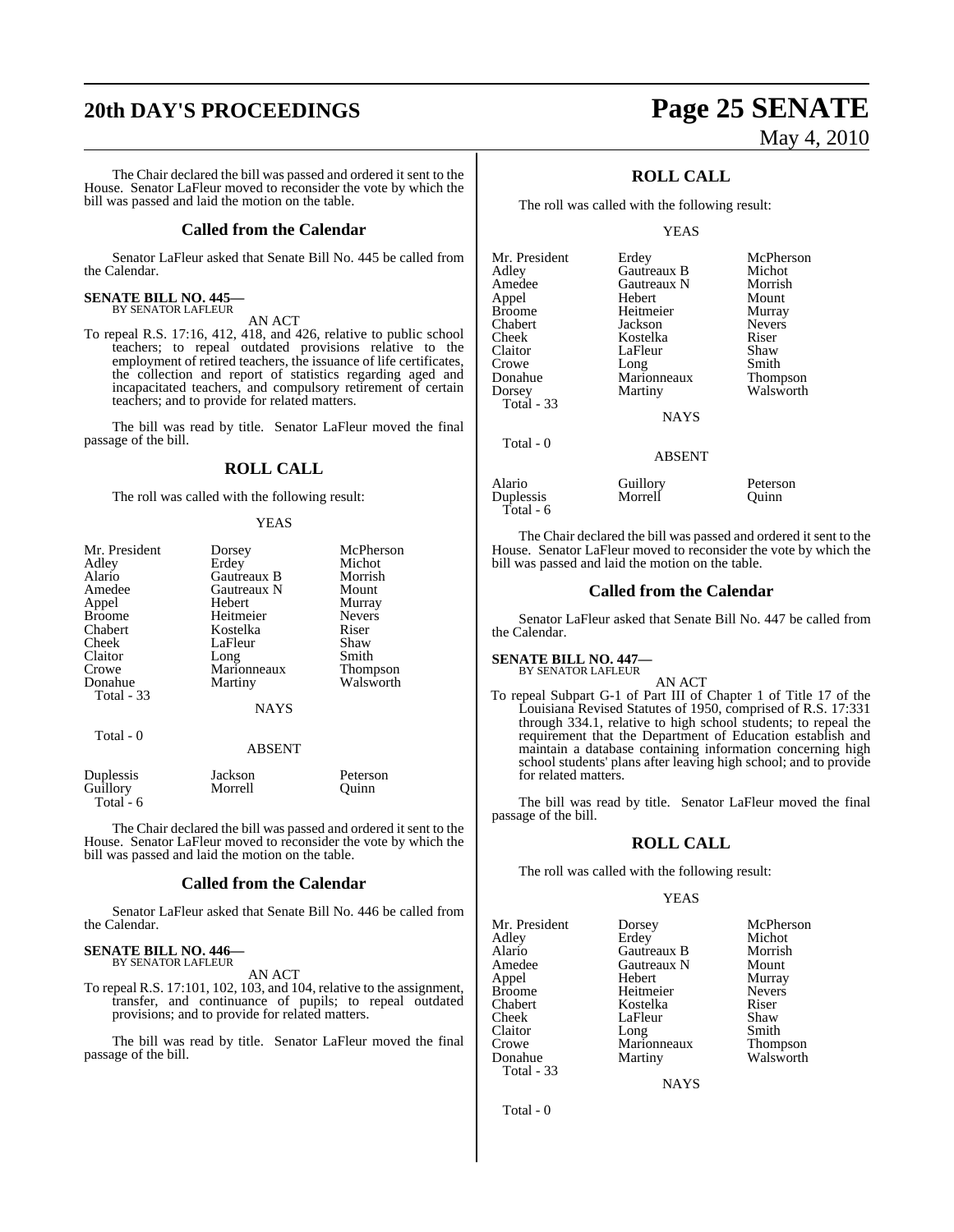#### ABSENT

Morrell

| Duplessis |  |
|-----------|--|
| Guillory  |  |
| Total - 6 |  |

Jackson Peterson<br>Morrell Quinn

The Chair declared the bill was passed and ordered it sent to the House. Senator LaFleur moved to reconsider the vote by which the bill was passed and laid the motion on the table.

#### **Called from the Calendar**

Senator LaFleur asked that Senate Bill No. 448 be called from the Calendar.

#### **SENATE BILL NO. 448—** BY SENATOR LAFLEUR

AN ACT

To repeal R.S. 17:401, relative to college preparation academic assistance programs; to repeal the requirement for the development and implementation of a program to provide academic assistance to public high school students who plan to attend college but are unprepared to successfully undertake college level work; and to provide for related matters.

The bill was read by title. Senator LaFleur moved the final passage of the bill.

### **ROLL CALL**

The roll was called with the following result:

#### YEAS

| Mr. President<br>Adley<br>Alario<br>Amedee<br>Appel<br><b>Broome</b><br>Chabert<br>Cheek<br>Claitor<br>Donahue<br>Total - 29 | Dorsey<br>Erdey<br>Gautreaux N<br>Hebert<br>Heitmeier<br>LaFleur<br>Long<br>Martiny<br>McPherson<br>Michot<br><b>NAYS</b> | Morrish<br>Mount<br>Murray<br><b>Nevers</b><br>Riser<br>Shaw<br>Smith<br>Thompson<br>Walsworth |
|------------------------------------------------------------------------------------------------------------------------------|---------------------------------------------------------------------------------------------------------------------------|------------------------------------------------------------------------------------------------|
| Marionneaux<br>Total - 1                                                                                                     | <b>ABSENT</b>                                                                                                             |                                                                                                |
| Crowe<br>Duplessis<br>Gautreaux B<br>Total - 9                                                                               | Guillory<br>Jackson<br>Kostelka                                                                                           | Morrell<br>Peterson<br>Ouinn                                                                   |

The Chair declared the bill was passed and ordered it sent to the House. Senator LaFleur moved to reconsider the vote by which the bill was passed and laid the motion on the table.

#### **Called from the Calendar**

Senator Claitor asked that Senate Bill No. 638 be called from the Calendar.

### **SENATE BILL NO. 638—** BY SENATOR CLAITOR

AN ACT

To amend and reenact R.S. 40:5.11(G), and to enact R.S. 40:5.11(H), relative to the water fluoridation program; to provide notice to consumers of water originating from public water systems under certain circumstances; to prohibit the use of certain chemicals within certain fluoridated water systems; to provide for penalties; and to provide for related matters.

## **Page 26 SENATE 20th DAY'S PROCEEDINGS**

### **Floor Amendments**

Senator Claitor proposed the following amendments.

#### **SENATE FLOOR AMENDMENTS**

Amendments proposed by Senator Claitor to Engrossed Senate Bill No. 638 by Senator Claitor

#### AMENDMENT NO. 1

On page 2, between lines 19 and 20, insert the following:

"**(2) Each public water system subject to the provisions of this Section shall file an annual written report with the Department of Health and Hospitals, office of public health, listing the countries of origin from which all chemicals used to fluoridate its water for the previous twelve months were processed, manufactured, packaged, or otherwise manipulated. Such report shall be certified as correct by the signature of a duly authorized representative of the public water system and shall be received no later than January fifteenth of each year. The Department of Health and Hospitals shall promulgate rules and regulationsinaccordancewiththeAdministrative Procedure Act to implement the provisions of this Paragraph.**"

#### AMENDMENT NO. 2

On page 2, at the beginning of line 20, change "**(2)**" to "**(3)**"

On motion of Senator Claitor, the amendments were adopted.

The bill was read by title. Senator Claitor moved the final passage of the amended bill.

### **ROLL CALL**

The roll was called with the following result:

#### YEAS

Mr. President Dorsey Michot Adley Erdey Mount **A** Gautreaux N Murracy Murracy N Amedee Hebert Riser<br>Broome Heitmeier Shaw Broome Heitmeier Shaw<br>Chabert Kostelka Smith Chabert Kostelka<br>Cheek LaFleur Cheek LaFleur Thompson Claitor Marionneaux<br>
Donahue McPherson McPherson Total - 25 NAYS Appel Martiny Nevers<br>
Long Morrish Walsw Walsworth Total - 6 ABSENT Crowe Guillory Peterson<br>
Duplessis Jackson Quinn

Duplessis Jackson Quinn Gautreaux B Total - 8

The Chair declared the amended bill was passed, ordered reengrossed and sent to the House. Senator Claitor moved to reconsider the vote by which the bill was passed and laid the motion on the table.

#### **Called from the Calendar**

Senator Walsworth asked that Senate Bill No. 622 be called from the Calendar.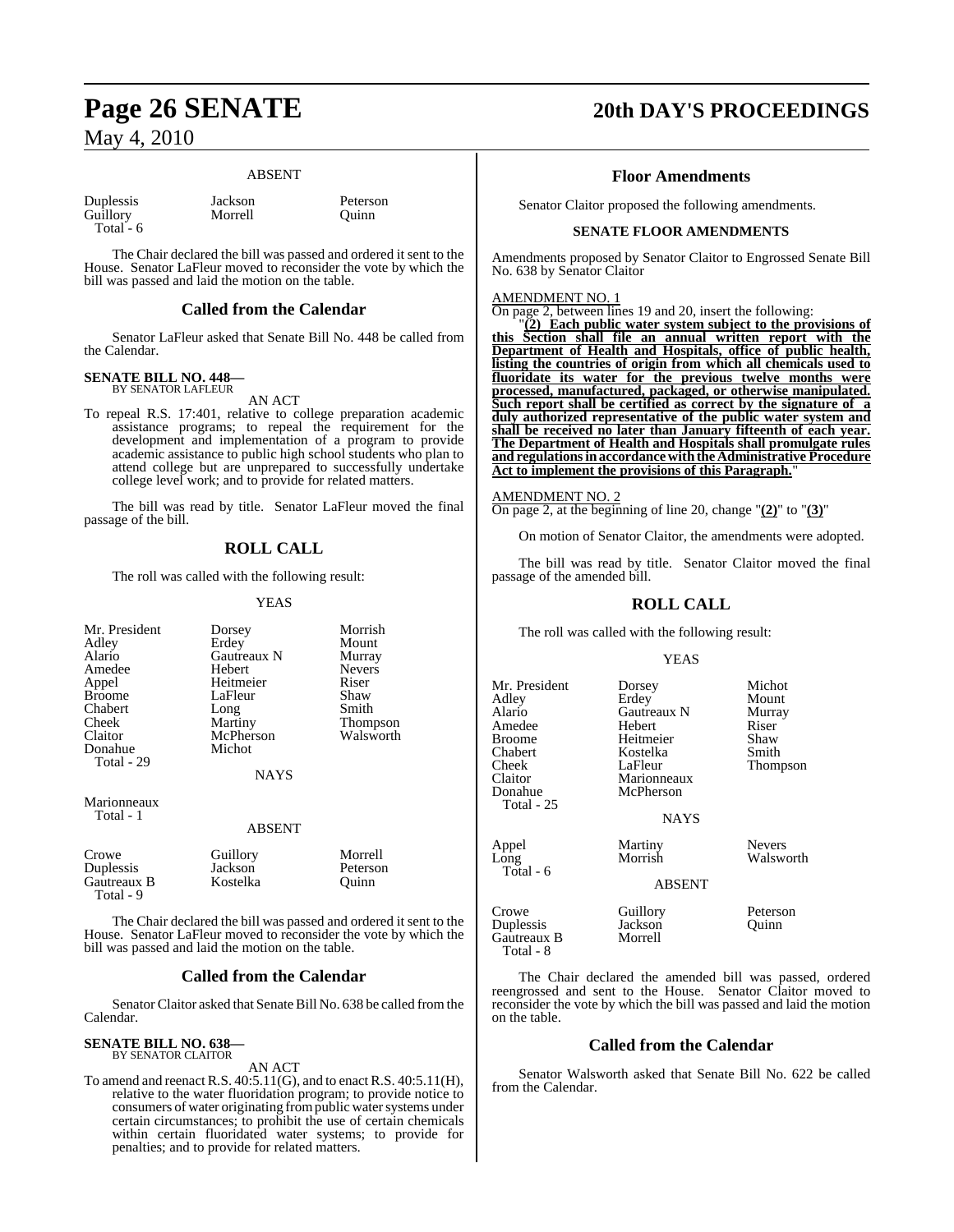# **20th DAY'S PROCEEDINGS Page 27 SENATE**

#### **SENATE BILL NO. 622—**

BY SENATOR WALSWORTH AN ACT

To amend and reenact R.S. 42:1123(32), relative to the Code of Governmental Ethics; to provide that any person who has a contract for advertising services with an agency is allowed to enter into contracts with any other person who engages in a transaction with that agency; and to provide for related matters.

The bill was read by title. Senator Walsworth moved the final passage of the bill.

### **ROLL CALL**

The roll was called with the following result:

#### YEAS

| Appel<br>Donahue<br>Guillory<br>Kostelka<br>Total - 10                   | Michot<br>Morrish<br>Shaw<br>Smith<br><b>NAYS</b>                                               | Thompson<br>Walsworth                     |
|--------------------------------------------------------------------------|-------------------------------------------------------------------------------------------------|-------------------------------------------|
| Adley<br>Alario<br>Chabert<br>Claitor<br>Dorsey<br>Erdey<br>Total - $16$ | Gautreaux N<br><b>Hebert</b><br>Heitmeier<br>LaFleur<br>Marionneaux<br>Martiny<br><b>ABSENT</b> | Mount<br>Murray<br><b>Nevers</b><br>Riser |
| Mr. President<br>Amedee<br><b>Broome</b><br>Cheek<br>Crowe<br>Total - 13 | Duplessis<br>Gautreaux B<br>Jackson<br>Long<br>McPherson                                        | Morrell<br>Peterson<br>Quinn              |

The Chair declared the bill failed to pass.

#### **Notice of Reconsideration**

Senator Walsworth moved to reconsider on the next Legislative Day the vote by which the bill failed to pass.

#### **Rules Suspended**

Senator Mount asked for and obtained a suspension of the rules to revert to the Morning Hour.

#### **Messages from the House**

The following Messages from the House were received and read as follows:

#### **Message from the House**

#### **ASKING CONCURRENCE IN HOUSE BILLS AND JOINT RESOLUTIONS**

#### May 4, 2010

To the Honorable President and Members of the Senate:

I am directed to inform your honorable body that the House of Representatives has finally passed and asks your concurrence in the following House Bills and Joint Resolutions:

### May 4, 2010

| HB No. 206 | HB No. 264 | HB No. 327  |
|------------|------------|-------------|
| HB No. 394 | HB No. 435 | HB No. 601  |
| HB No. 699 | HB No. 773 | HB No. 1126 |

Respectfully submitted, ALFRED W. SPEER Clerk of the House of Representatives

### **House Bills and Joint Resolutions on First Reading**

### **HOUSE BILL NO. 206—** BY REPRESENTATIVE FANNIN

AN ACT

To enact R.S. 40:1730.28(A)(3)(f), relative to building codes; to prohibit the adoption of a code orregulation requiring sprinklers in one- and two-family dwellings; to prohibit the adoption of an ordinance requiring sprinklersin one- and two-family dwellings; and to provide for related matters.

The bill was read by title and placed on the Calendar for a second reading.

## **HOUSE BILL NO. 264—** BY REPRESENTATIVE WILLMOTT

AN ACT

To amend and reenact R.S.  $40:1299.39(A)(1)(a)(ii)(introducing$ paragraph) and  $1299.41(A)(10)$ , relative to medical malpractice; to provide for certain persons to be included in the definition of health care provider under the private and state medical malpractice acts; and to provide for related matters.

The bill was read by title and placed on the Calendar for a second reading.

#### **HOUSE BILL NO. 327—**

BY REPRESENTATIVE GREENE

AN ACT

To amend and reenact Code of Civil Procedure Article 1293(A), relative to service of process; to provide for the appointment of a private process server under certain circumstances; and to provide for related matters.

The bill was read by title and placed on the Calendar for a second reading.

#### **HOUSE BILL NO. 394—** BY REPRESENTATIVE MILLS

AN ACT

To amend and reenact R.S. 40:1299.44(A)(2), (5), and (6) and (D)(1)(c) and (2)(b)(iii), relative to the Patient's Compensation Fund and the Patient's Compensation Fund Oversight Board; to provide with respect to exemption of the board and fund from rate regulation by the commissioner of insurance; to provide relative to the annual surcharge, including the manner of its determination; to provide relative to retention of monies in the fund; to provide with respect to composition of the board and to otherwise provide with respect to its authority; and to provide for related matters.

The bill was read by title and placed on the Calendar for a second reading.

#### **HOUSE BILL NO. 435—**

BY REPRESENTATIVE PUGH

AN ACT To enact R.S. 37:1464(C)(4), relative to the Real Estate Research and Education Fund; to authorize additional use of monies in the Real Estate Research and Education Fund; and to provide for related matters.

The bill was read by title and placed on the Calendar for a second reading.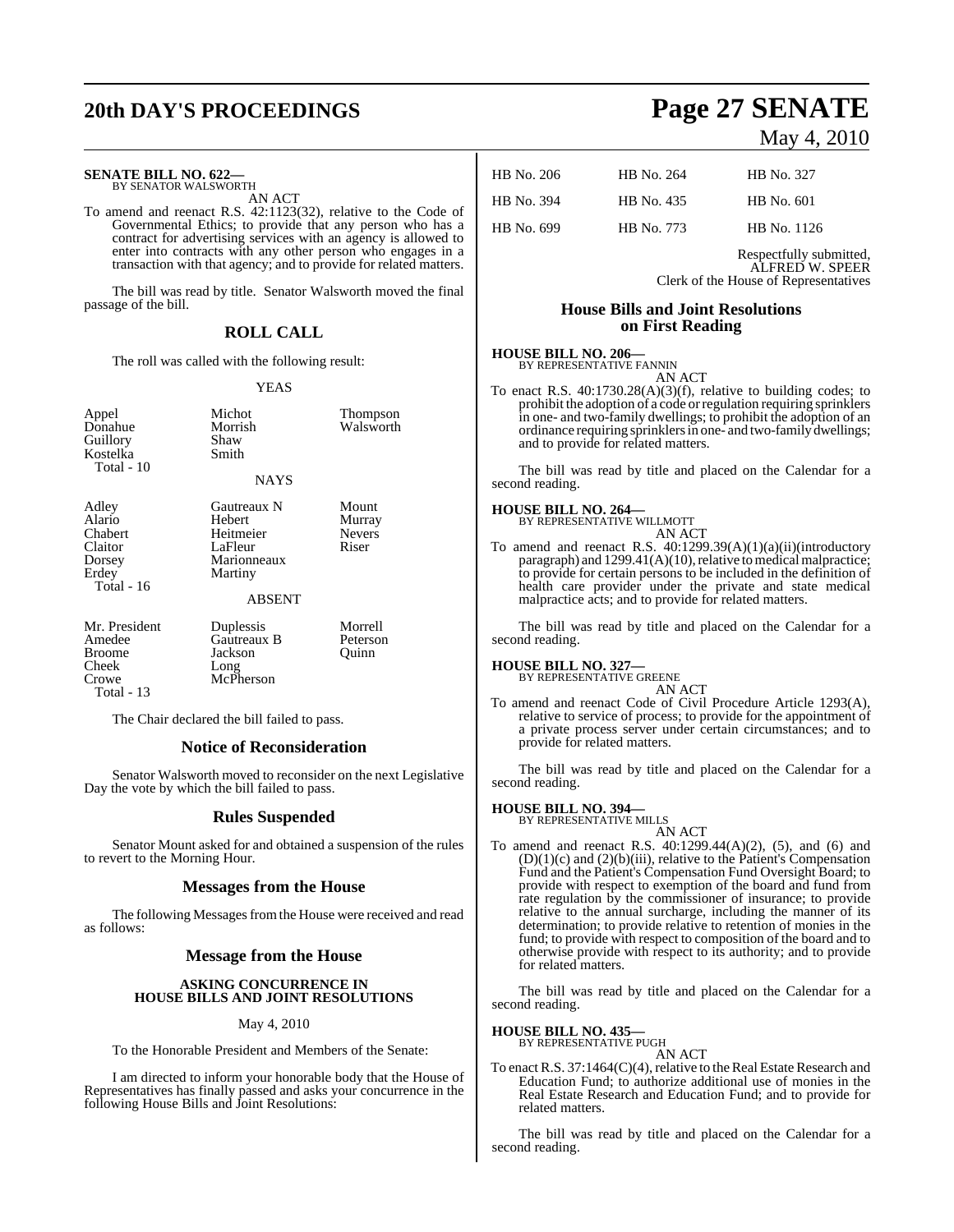# **Page 28 SENATE 20th DAY'S PROCEEDINGS**

### May 4, 2010

#### **HOUSE BILL NO. 601—** BY REPRESENTATIVE LEGER

A JOINT RESOLUTION

Proposing to amend Article X, Sections 1(B), 4(A) and (C), 6(B),  $14(\overrightarrow{A})$ , and 15 of the Constitution of Louisiana, to provide relative to city civil service; to provide relative to a city civil service system, a city civil service commission, and a city civil service department in the city of New Orleans; to remove provision for a civil service system, commission, and department in municipalities of a certain size; to provide for the creation of a civil service system, commission, and department in any other city or parish which elects to be governed by the city civil service provisions of the Constitution of Louisiana; to provide for nomination and appointment to such city civil service commissions; to provide for submission of the proposed amendment to the electors; and to provide for related matters.

The bill was read by title and placed on the Calendar for a second reading.

**HOUSE BILL NO. 699—** BY REPRESENTATIVES GEYMANN, ARMES, LEGER, LIGI, MCVEA, MORRIS, AND SMILEY

AN ACT

To amend and reenact R.S.  $39:1496.1(E)(1)(c)$  and (2) and to enact R.S. 39:1496.1(F), relative to performance-based energy efficiency contracts; to provide for the approval process of such contracts; to provide for the audit and review process of such contracts; to provide for appropriation of such contracts; to provide for an effective date; and to provide for related matters.

The bill was read by title and placed on the Calendar for a second reading.

### **HOUSE BILL NO. 773—** BY REPRESENTATIVE ROY

AN ACT

To amend and reenact R.S.  $3:17(E)$ , relative to limitations of liability; to provide a rebuttable presumption of nonnegligence for prescribed burnings; and to provide for related matters.

The bill was read by title and placed on the Calendar for a second reading.

### **HOUSE BILL NO. 1126—** BY REPRESENTATIVE POPE

AN ACT

To amend and reenact R.S. 11:1521(A) and (C) and 1530(K)(2)(a), relative to the Clerks' of Court Retirement and Relief Fund; to provide for retirement eligibility and calculation of retirement benefits for persons whose system membership begins on or after January 1, 2011; to provide for calculation of benefits for post-Deferred Retirement Option Plan participation; to provide an effective date; and to provide for related matters.

The bill was read by title and placed on the Calendar for a second reading.

#### **Reports of Committees**

The following reports of committees were received and read:

#### **REPORT OF COMMITTEE ON**

#### **JUDICIARY B**

Senator Daniel R. Martiny, Chairman on behalf of the Committee on Judiciary B, submitted the following report:

May 4, 2010

To the President and Members of the Senate:

I am directed by your Committee on Judiciary B to submit the following report:

### **SENATE BILL NO. 166—** BY SENATOR WALSWORTH

AN ACT To repeal Chapter 8 of Title 29 of the Louisiana Revised Statues of 1950, comprised of R.S. 29:751, relative to homeland security and emergency preparedness; to repeal the Southern Regional Homeland Security and Emergency Preparedness Management Assistance Compact; and to provide for related matters.

Reported favorably.

# **SENATE BILL NO. 364—** BY SENATOR MICHOT

AN ACT To amend and reenact R.S. 27:306(C)(2) and (C)(5)(a)(i), relative to Video Draw Poker Devices Control Law; to provide for licensing requirements for truck stop facilities; to provide for an effective date; and to provide for related matters.

Reported favorably.

#### **SENATE BILL NO. 574—** BY SENATOR CLAITOR

AN ACT

To amend and reenact the introductory paragraph of R.S. 44:9(A)(1), relative to records of violations of traffic ordinances; to provide for expungement of the traffic records; to provide for certain circumstances; and to provide for related matters.

Reported with amendments.

Respectfully submitted, DANIEL R. MARTINY Chairman

#### **Privilege Report of the Committee on Senate and Governmental Affairs**

#### **ENROLLMENTS**

Senator Kostelka, Chairman on behalf of the Committee on Senate and Governmental Affairs, submitted the following report:

May 4, 2010

To the President and Members of the Senate:

I am directed by your Committee on Senate and Governmental Affairs to submit the following report:

The following Senate Bills have been properly enrolled:

### **SENATE BILL NO. 106—** BY SENATORS RISER AND THOMPSON AN ACT

To amend and reenact R.S. 23:1123, 1172.2(E), 1201(A), and to repeal R.S. 23:1201.1, relative to workers' compensation; to provide for an examination of an injured employee when certain disputes arise; to provide for the prompt reporting of certain information relative to payment of workers' compensation premiums which may be considered false, fraudulent, or misleading; to provide for payors and insurers to make weekly indemnity payments by electronic funds transfer; to repeal provisions requiring workers' compensation indemnity payments be mailed; and to provide for related matters.

#### **SENATE BILL NO. 255**

BY SENATORS CHAISSON AND THOMPSON AN ACT

To enact R.S. 23:1203.2, relative to electronic medical billing for workers' compensation claims; to provide for electronic submission of medical bills; to provide for electronic processing and payment of medical bills; to provide for acceptance of electronic payment; to provide for rules and regulations; and to provide for related matters.